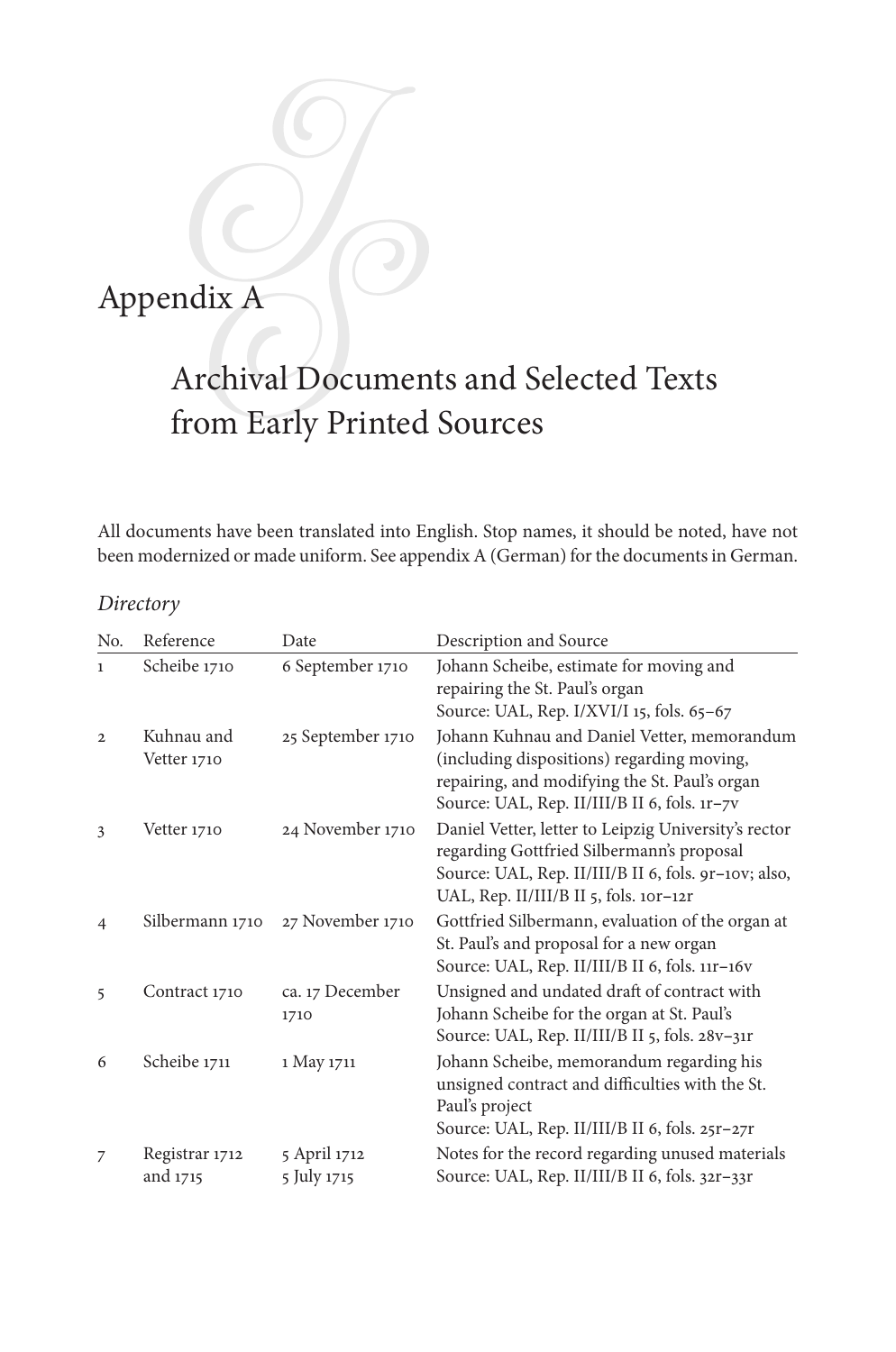| No. | Reference     | Date                       | Description and Source                                                                                                                                                                                                          |
|-----|---------------|----------------------------|---------------------------------------------------------------------------------------------------------------------------------------------------------------------------------------------------------------------------------|
| 8   | Contract 1712 | 16 April 1712              | Contract with Johann Scheibe for rebuilding the<br>bellows at St. Paul's<br>Source: UAL, Rep. II/III/B I 5, fol. 641r-v                                                                                                         |
| 9   | Scheibe 1713  | 8 February 1713            | Johann Scheibe, memorandum and estimates for<br>finishing the St. Paul's organ<br>Source: UAL, Rep. II/III/B II 8, fols. 13r-15r                                                                                                |
| 10  | Report 1713   | 4 March 1713               | Christoph Donat II, report on the condition of<br>the New Church organ<br>Source: New Church Accounts, 1713-14, fols.<br>$69 - 71$                                                                                              |
| 11  | Scheibe 1714  | 21 August 1714             | Johann Scheibe, memorandum regarding<br>having met the terms of contract and requesting<br>payment<br>Source: UAL, Rep. II/III/B I 25, fols. 15r-16v                                                                            |
| 12  | Contract 1715 | 26 May 1715                | Contract with Johann Scheibe for completing the<br>facade pipework<br>Source: UAL, Rep. II/III/B II 5, fols. 79r-83r                                                                                                            |
| 13  | Oath 1715     | 16 July 1715               | Oath signed by Johann Scheibe<br>Source: UAL, Rep. II/III/B II 6, fol. 34r                                                                                                                                                      |
| 14  | Mencke 1715   | 3 December 1715            | Johann Burchard Mencke, memorandum and<br>accounting regarding building the remaining<br>stops in the St. Paul's organ<br>Source: UAL, Rep. II/III/B II 5, fols. 46r-52r                                                        |
| 15  | Scheibe 1716a | 24 February 1716           | Johann Scheibe, memorandum regarding charges<br>for rent                                                                                                                                                                        |
| 16  | Report 1716   | 15 May 1716                | Source: UAL, Rep. II/III/B II 5, fols. 53r-54r<br>Georg Friedrich Kauffmann, report after<br>examining the Gundorf organ and organist<br>Source: Landeskirchenarchiv Dresden, Bestand<br>31999, Sign. 1155, fols. 6r-9r         |
| 17  | Scheibe 1716b | 29 October 1716            | Johann Scheibe, memorandum regarding<br>completion and examination of the St. Paul's<br>organ<br>Source: UAL, Rep. II/III/B II 5, fols. 55r-v and<br>$68r - 69v$                                                                |
| 18  | Mencke 1716   | 22 November 1716           | Johann Burchard Mencke, memorandum<br>regarding the need to reward Scheibe<br>Source: UAL, Rep. II/III/B II 5, fols. 56r-59r                                                                                                    |
| 19  | Scheibe 1717  | before<br>24 November 1717 | Johann Scheibe, undated memorandum<br>regarding the organ project's costs, the need for<br>a reliable organist, and his appointment as organ<br>builder to Leipzig University<br>Source: UAL, Rep. II/III/B II 5, fols. 70r-72r |
| 20  | Sicul $1718$  | 1718                       | Excerpts from Christoph Ernst Sicul's Leipziger<br>Jahrbuch regarding the Scheibe organ at Leipzig<br>University<br>Source: Sicul 1718, 549-51, 195-99, 59-60                                                                   |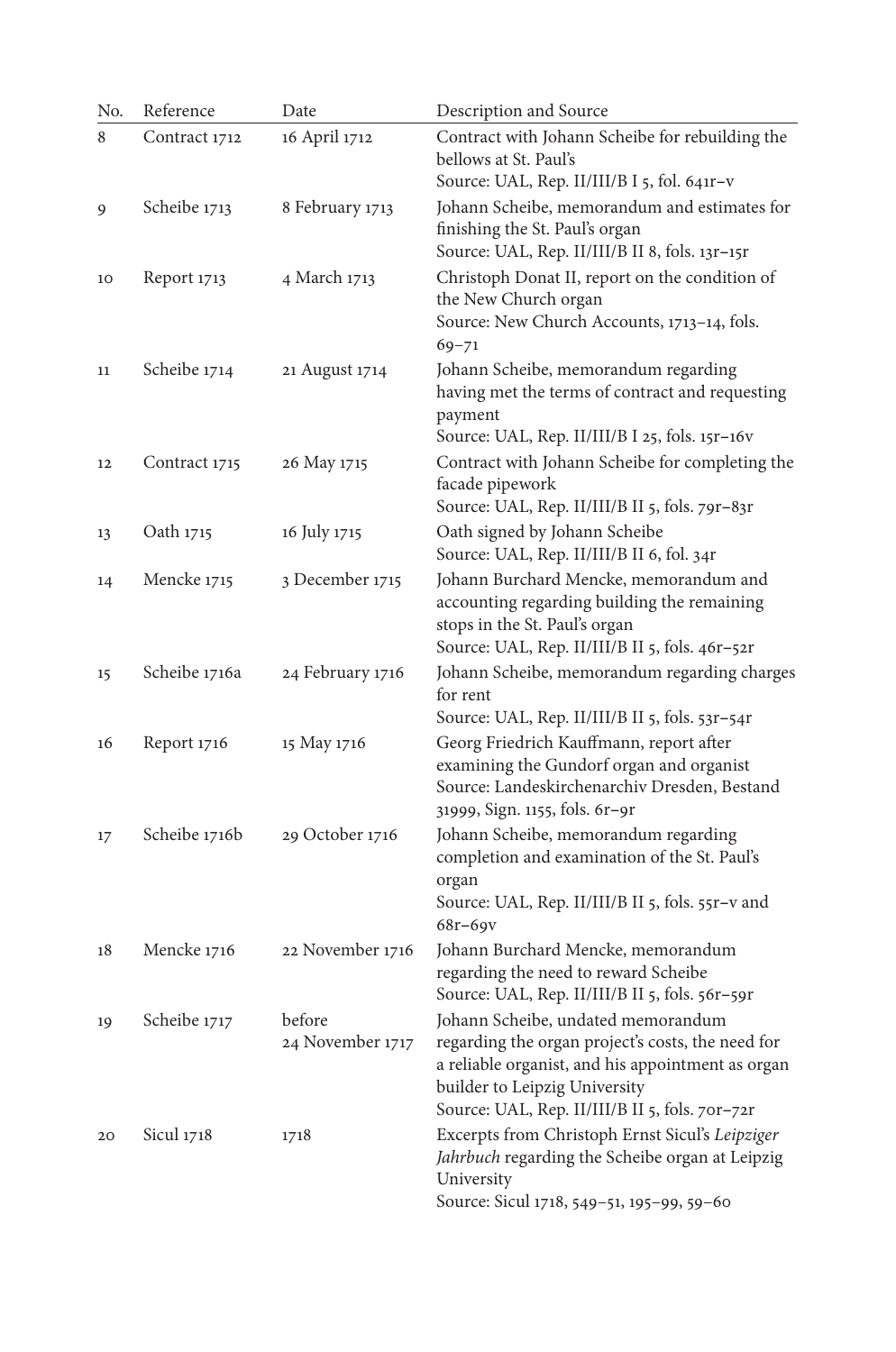| No. | Reference           | Date              | Description and Source                                                                                                                                                                                                |
|-----|---------------------|-------------------|-----------------------------------------------------------------------------------------------------------------------------------------------------------------------------------------------------------------------|
| 21  | Scheibe 1718a       | 17 January 1718   | Johann Scheibe, memorandum regarding not<br>having received payment from Leipzig University<br>Source: UAL, Rep. II/III/B II 5, fols. 77r-78r                                                                         |
| 22  | Vetter 1718         | 28 January 1718   | Daniel Vetter, memorandum regarding his role in<br>the St. Paul's organ project<br>Source: UAL, Rep. II/III/B II 5, fols. 73r-76r                                                                                     |
| 23  | Scheibe 1718b       | 28 December 1718  | Johann Scheibe, memorandum regarding still not<br>having received all of the promised payment<br>Source: UAL, Rep. II/III/B II 5, fols. 84r-87r                                                                       |
| 24  | Scheibe 1719        | undated           | Johann Scheibe, estimate for repairs to the<br>St. Paul's organ, which had been damaged by<br>extreme summer heat<br>Source: UAL, Rep. II/III/B I 12, fol. 146; cited in<br>Glöckner 2008, 164                        |
| 25  | Release 1720        | 26 March 1720     | Release signed by Johann Scheibe<br>Source: UAL, Rep. II/III/B I 12, fol. 166                                                                                                                                         |
| 26  | Contract 1721       | 19 December 1721  | Contract with Johann Scheibe for renovation of<br>the New Church organ<br>Source: New Church Accounts, 1721-22, fols.<br>$49 - 59$                                                                                    |
| 27  | Report 1722         | 8 November 1722   | Georg Balthasar Schott, Christian Gräbner,<br>and Johann Gottlieb Görner, report on the<br>examination of Scheibe's renovation of the New<br>Church organ<br>Source: New Church Accounts, 1721-22, fols.<br>$61 - 67$ |
| 28  | Report 1730         | 27 February 1730  | Johann Scheibe, report on the condition of the St.<br>Thomas's organ<br>Source: Stadtarchiv Leipzig, Stift IX A 2, fol.<br>70r-v; first cited in Richter 1908, 52-53                                                  |
| 29  | Report 1731         | 6 December 1731   | Johann Scheibe, report on the condition of the<br>New Church organ<br>Source: New Church Accounts, 1731-32, fol. 6r                                                                                                   |
| 30  | Affidavit 1732      | 20 March 1732     | Johann Scheibe, affidavit for employee Christian<br>Francke<br>Source: Stadtarchiv Leipzig, II Sekt. T (F) Nr. 393,<br>fol. $13$                                                                                      |
| 31  | Scheibe 1732        | November 1732     | Johann Scheibe, article for Neue Zeitungen von<br>Gelehrten Sachen regarding his inventions<br>Source: Neue Zeitungen von Gelehrten Sachen 18<br>$(1732): 833 - 34$                                                   |
| 32  | Dresden Ms.<br>1736 | 29 September 1736 | Description of the organ at St. Paul's Church on<br>the occasion of a visit<br>Source: Dresden Ms., 42-43 (no. 76)                                                                                                    |
| 33  | Proposal 1738       | 26 August 1738    | Johann Scheibe, proposal to build an organ for<br>the church in Gollma<br>Source: Pfarrarchiv Gollma, "Acta, die Erbauung<br>und Reparatur der Orgel betr.," fols. 1r-2r                                              |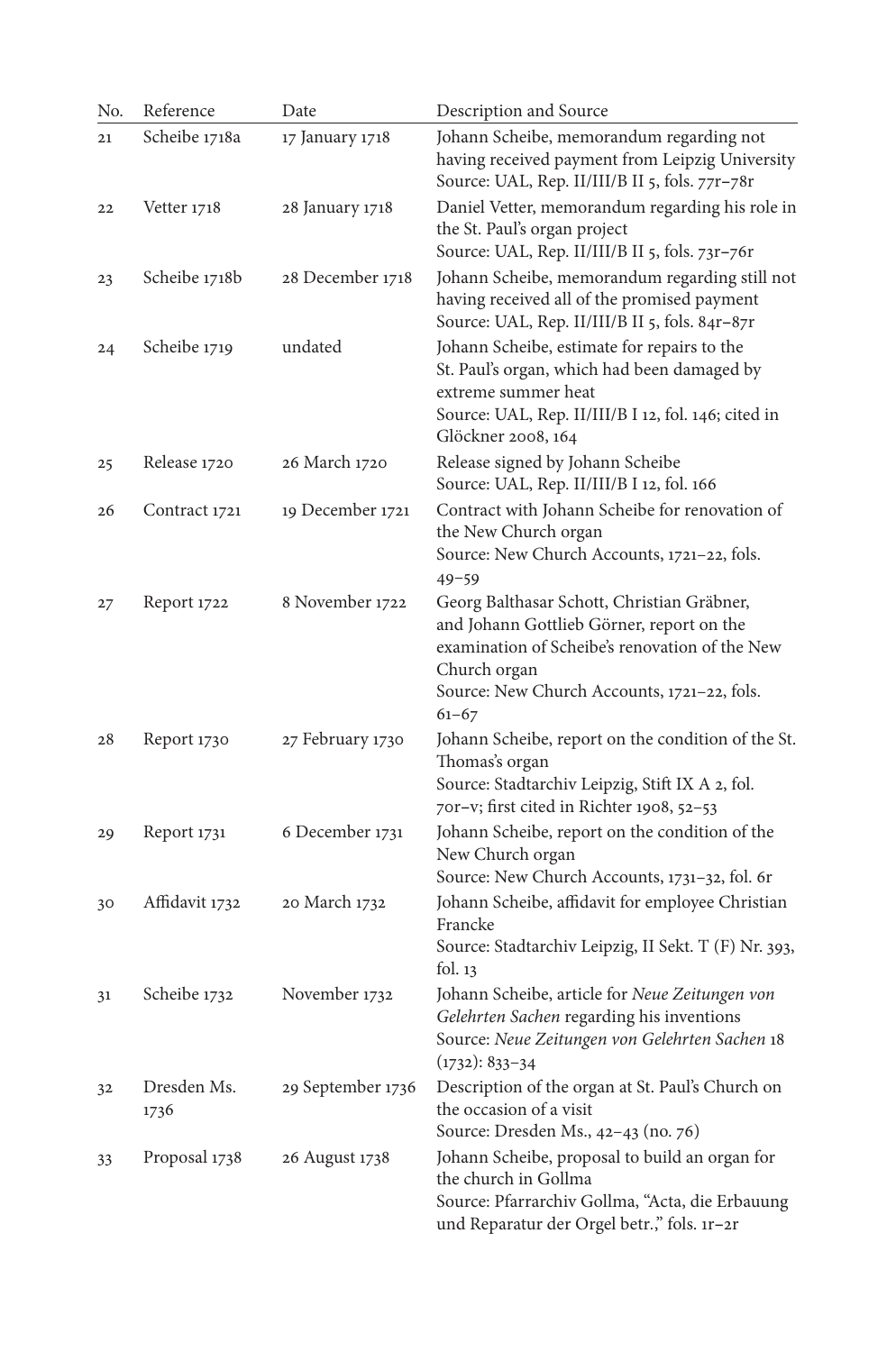| No. | Reference       | Date                   | Description and Source                                                                                                                                                                                                                   |
|-----|-----------------|------------------------|------------------------------------------------------------------------------------------------------------------------------------------------------------------------------------------------------------------------------------------|
| 34  | Scheibe 1740    | undated                | Johann Scheibe, evaluation of the small organ at<br>St. Thomas's<br>Source: Stadtarchiv Leipzig, Stift IX A 2, fol.<br>$105r - v$                                                                                                        |
| 35  | Silbermann 1741 | [March 1741]           | Johann Andreas Silbermann, description of the<br>organ at St. Paul's on the occasion of a visit<br>Source: Silbermann-Archiv, 156-58                                                                                                     |
| 36  | Scheibe 1741    | 4 August 1741          | Johann Scheibe, letter regarding his proposal to<br>the church in Gollma<br>Source: Pfarrarchiv Gollma, "Acta, die Erbauung<br>und Reparatur der Orgel betr.," fol. 9r-v                                                                 |
| 37  | Proposal 1742   | 22 May 1742            | Johann Scheibe, proposal for a positive organ in<br>the Georgenhaus, Leipzig<br>Source: Stadtarchiv Leipzig, Georgenhaus Nr.<br>642, fol. 6; see also Hübner 2013, 351-52                                                                |
| 38  | Proposal 1744   | undated                | Johann Scheibe, proposal for a new organ in<br>Zschortau<br>Source: Dänhardt 2000, 3-4, citing Pfarrarchiv<br>Zschortau, "Acta die Kirchen und Geistlichen<br>Gebäude betreffend," fols. 187r-88r; also cited in<br>Kaufmann 2000, 406-7 |
| 39  | Contract 1744   | 30 June 1744           | Contract for a new organ in Zschortau<br>Source: Pfarrarchiv Zschortau, "Acta die Kirchen<br>und Geistlichen Gebäude betreffend," fols.<br>$194r - 98v$                                                                                  |
| 40  | Receipt 1745    | 17 April 1745          | Receipt for additional payment signed by Johann<br>Scheibe<br>Source: St. John Accounts, 1745, fols. 101-3                                                                                                                               |
| 41  | Report 1746     | ca. 1 November<br>1746 | Johann Scheibe, report on the condition of the<br>New Church organ<br>Source: New Church Accounts, 1746-47, fols.<br>$6r-7r$                                                                                                             |
| 42  | Proposal 1746   | ca. 1746-47            | Johann Scheibe, undated proposal to renovate<br>the St. Jacob's organ, Köthen, with insertions by<br>Bernhard Christian Kayser<br>Source: Stadtarchiv Köthen, 3/402/C20, fols.<br>$1r-3v$                                                |
| 43  | Contract 1747   | 28 June 1747           | Contract with Johann Scheibe for renovation of<br>the organ at St. Thomas's<br>Source: St. Thomas Accounts, 1747-48, fols.<br>76-81, as cited in Spitta (1884-85) 1951 (slightly<br>amended), vol. 2, appendix 8, 305-7                  |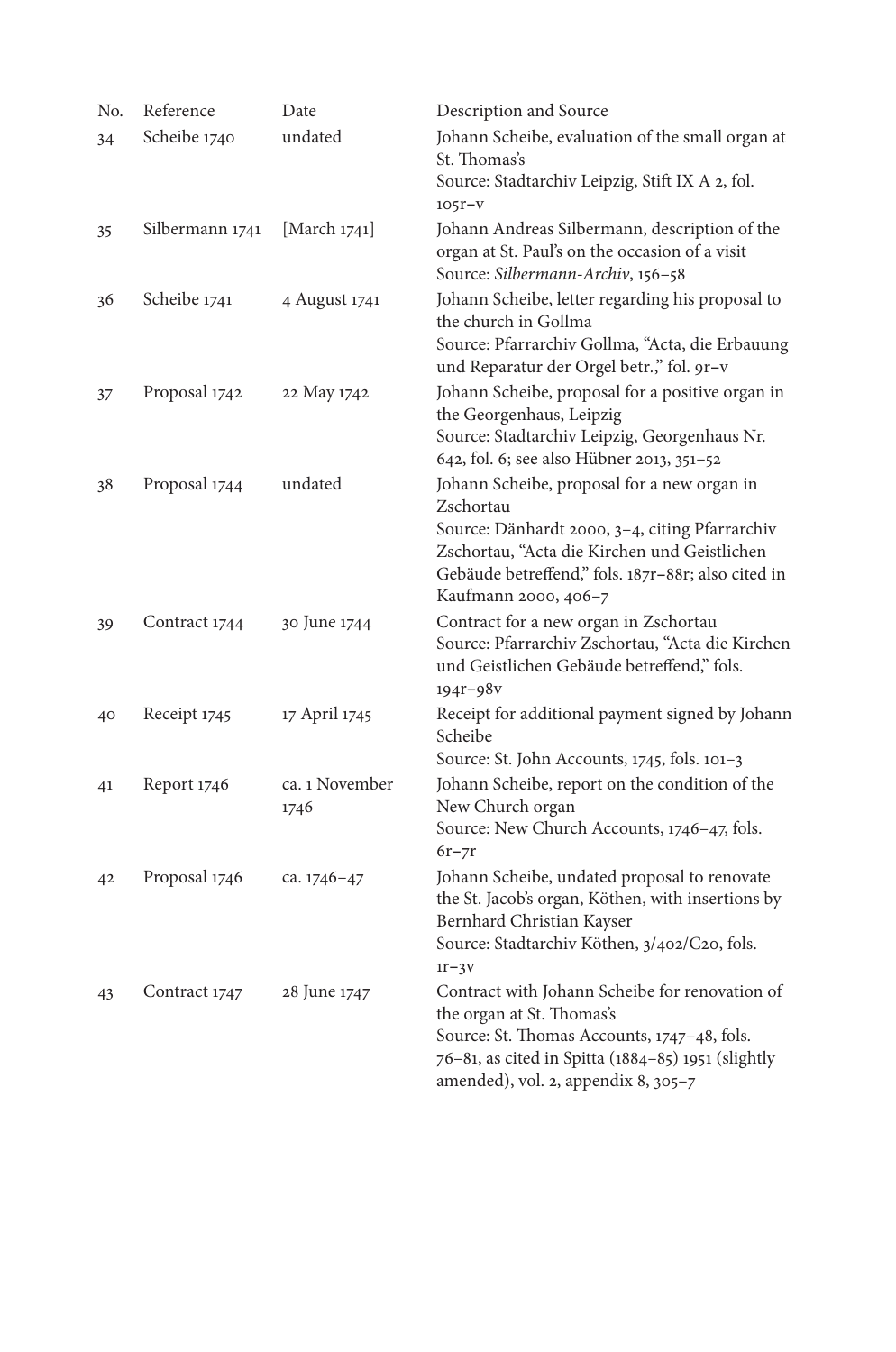# *Appendix A-1 (Scheibe 1710)*

Johann Scheibe, estimate dated 6 September 1710 for moving and repairing the St. Paul's organ Source: UAL, Rep. I/XVI/I 15, fols. 65–67

[**65**] presented 6 September [1710] Specification of the costs that the organ builder could incur for relocating and repairing the St. Paul's organ

At the request and desire of the honorable Council of Seven and the provost, I am reporting that I have gone through the organ at St. Paul's and noted various things that will need to be newly built or repaired. For example, new wind trunks [*neue Canäle, neue Windröhren*] need to be built so that the full organ does not lack for wind. No doubt more items that need to be repaired or newly built will be revealed [**66**] when the entire instrument has been dismantled, since the problems are more internal than external. Accordingly, should Most Honorable Council be determined to relocate the above-mentioned organ and have it brought into good, proper condition, I would not be able to conclude such a project without a great deal of trouble and effort, and for my work I must request no less than 200 florins, not including costs related to the carpenters, woodwork, and for a laborer, because I will not be responsible for their payment and will have nothing to do with them other than to tell them how one thing or another should be made according to my stipulated design and specifications. Herewith I again obligate myself to skillfully bring this instrument [**67**] into good condition, so that it not only sounds good, but will last for many years without requiring repair. Johann Scheibe, organ builder in Leipzig.

# *Appendix A-2 (Kuhnau and Vetter 1710)*

Johann Kuhnau and Daniel Vetter, memorandum (including dispositions) dated 25 September 1710 regarding moving, repairing, and modifying the St. Paul's organ

Source: UAL, Rep. II/III/B II 6, fols. 1r**–**7v

[**1r**] Your Magnificence, Most Reverend,

Most Noble, Steadfast, and Most Learned,

Most Honored Sirs and Patrons!

After Your Magnificence and Most Noble Sirs started to make improvements to the St. Paul's Church on account of the newly established worship services, for which we, with the city and the whole country, wish for your grace and blessings, among other things already underway it was decided that the organ that is located therein, whose stops and appurtenances can be found in the attached Specification [**1v**] (Attachment A), be taken from its former location and set it up in the choir gallery directly opposite the altar, repaired, and, in one way and another, brought to more perfection. At the same time, however, our modest evaluation of the plan has been requested.

We are both willing and obligated to do this to the best of our limited ability.

As for relocating this instrument, we have no reason to disapprove, because (1) the newly chosen location is better architecturally, and the facade of the instrument will present much better; (2) with the organ and the musicians together in one place, the accompanist will better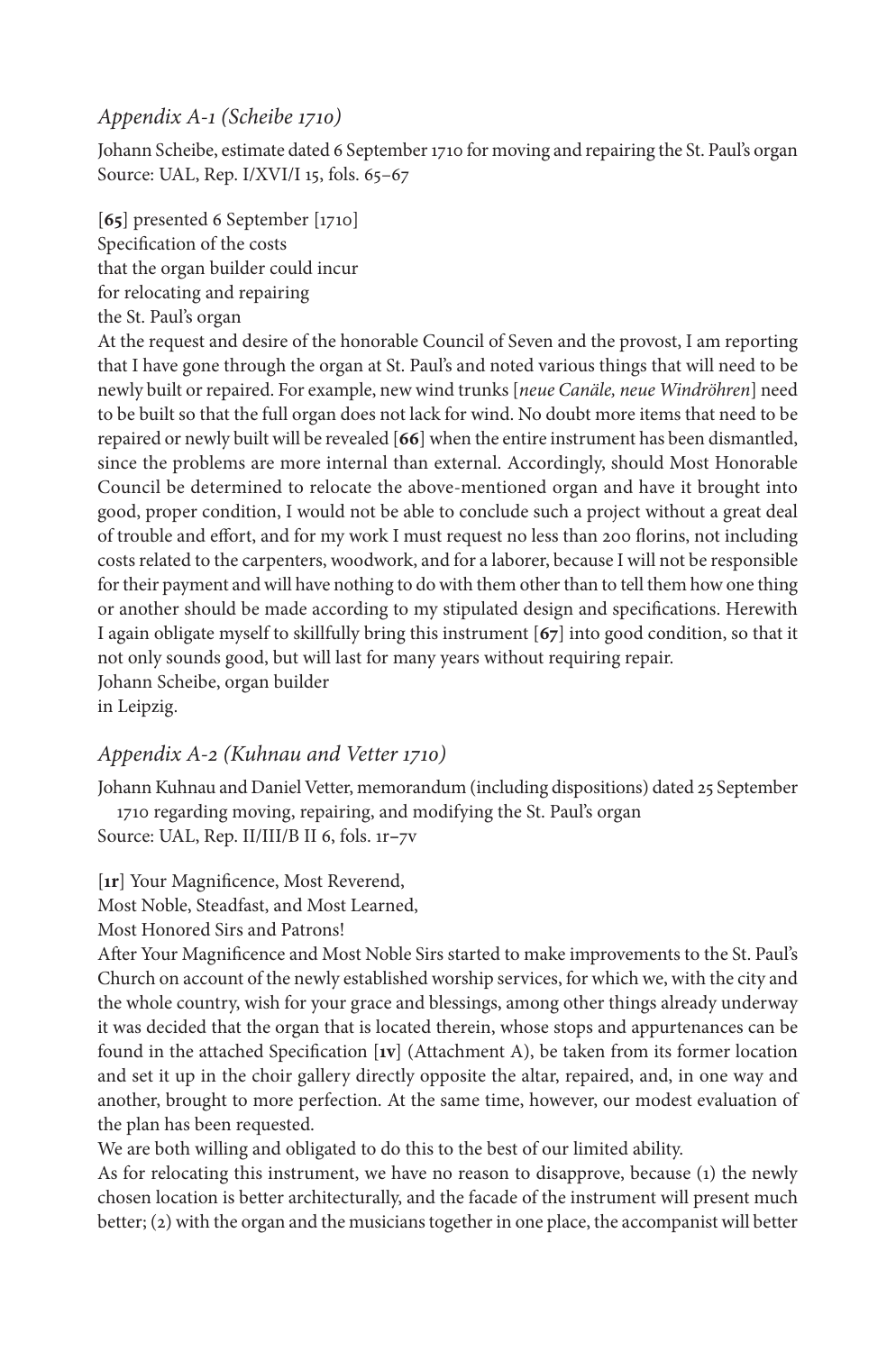be able [**2r**] to observe the beat, or *Takt*, and therefore the disorder that has always been in the music can be corrected that much easier. [insert in Vetter's hand: Also, given the length of the church, the organ's sound and resonance will be excellently heard.] (3) In its new location, the instrument will not be as exposed to rats and mice as it was in the former location with the bellows directly under the granary, from where the vermin made their way to the bellows room, and from there built their nests in the pipes, where they did a lot of damage to the reliably cool and sweet *Metall*, and the bellows, especially their leather, were gnawed and bitten, so that they regularly needed repair, and at one point were so badly damaged that they and the bellows pumpers ran out of wind and breath at exactly the same time, and the pumpers had to run from one bellows to the other. [**2v**] For this reason, in 1678 the late Herr Werner Fabricius had already advised such a move in a written memorandum which is presumably still available, and I, Daniel Vetter, his pupil, often heard such complaints from him, which, I can testify, were frequent. Not to mention that (4) with this move, the old location would be freed up for a *Capelle* or for enlarging a balcony. (5) There is no reason for the organ builder to have to block any of the light in the choir gallery, as is apparent from the drawing.

As regards the renovation and improvement of this instrument, (1) above all else it is important to make a detailed contract with Scheibe, the organ builder who has been suggested, and to emphasize that he [**3r**] must faithfully deliver the organ according to the disposition that has been stipulated and in such perfection as he has promised. Nevertheless, this organ is not exactly equivalent to the Augean stables, which needed to be cleaned with Herculean effort, and most of the stops and their appurtenances already exist, and what exists only needs to have damage repaired, and the missing low pipes for the new [full-octave] keyboards need to be built, as well as a few new stops. None of this demands extraordinary expertise, and besides, the organ builder is honest, cheap, and hardworking. One would not, in our modest opinion, need to be too strict about his status, especially since one can keep a careful eye on his work. And (2) when the organ is moved and renovated, under no condition is the old case to be reused, especially since in any event it has been eaten by worms [**3v**] and is in very bad shape. A new architectural case, in which even more pipework can be made visible, would lend the organ a most beautiful appearance. Since, however, (3) the Rückpositiv cannot be placed where it was, and also because such an old-fashioned division is no longer seen in organ works built in the current *galant* style, the [Rückpositiv] stops should be placed in the Brust—nevertheless, in such manner that it retains its independent third keyboard and the [possibility of making an] Echo is not lost. In those [Rückpositiv] stops, however, many pipe feet have been eaten with sugar and become crumbly and will need to be newly built. Otherwise, (4) the existing stops can remain, as long as the *Metall* is repaired and polished*,* except that [**4r**] the Fistula humana in the Manual and the 16-foot Posaunen Bass in the Pedal are not worth the space they take up. For just as the former has the name but not the *Effect*, the Posaunen Bass sounds not much better than beetles buzzing in a box. On the other hand, a stop of this size, with its gravity and strength, must above all else be able to penetrate, just as one can hear in the organ at St. Nicholas's during congregational singing. It should be replaced with a new one, and to save some expense, the resonators should be made from wood, which also should produce a good effect. The old stop can be used to build an 8-foot Trompeten Bass. Further, a Cornet Bass 2ʹ can be made from the Dulcian, and from the already mentioned Fistula humana [**4v**] in the Manual some other stop that is needed can be made—for example, a Nachthorn 4ʹ or Nasat 3'. (5) The existing old keyboard with its short octave is not worth much, so a new one with the long [full] octave [is needed], and also a small addition to the wind chest for the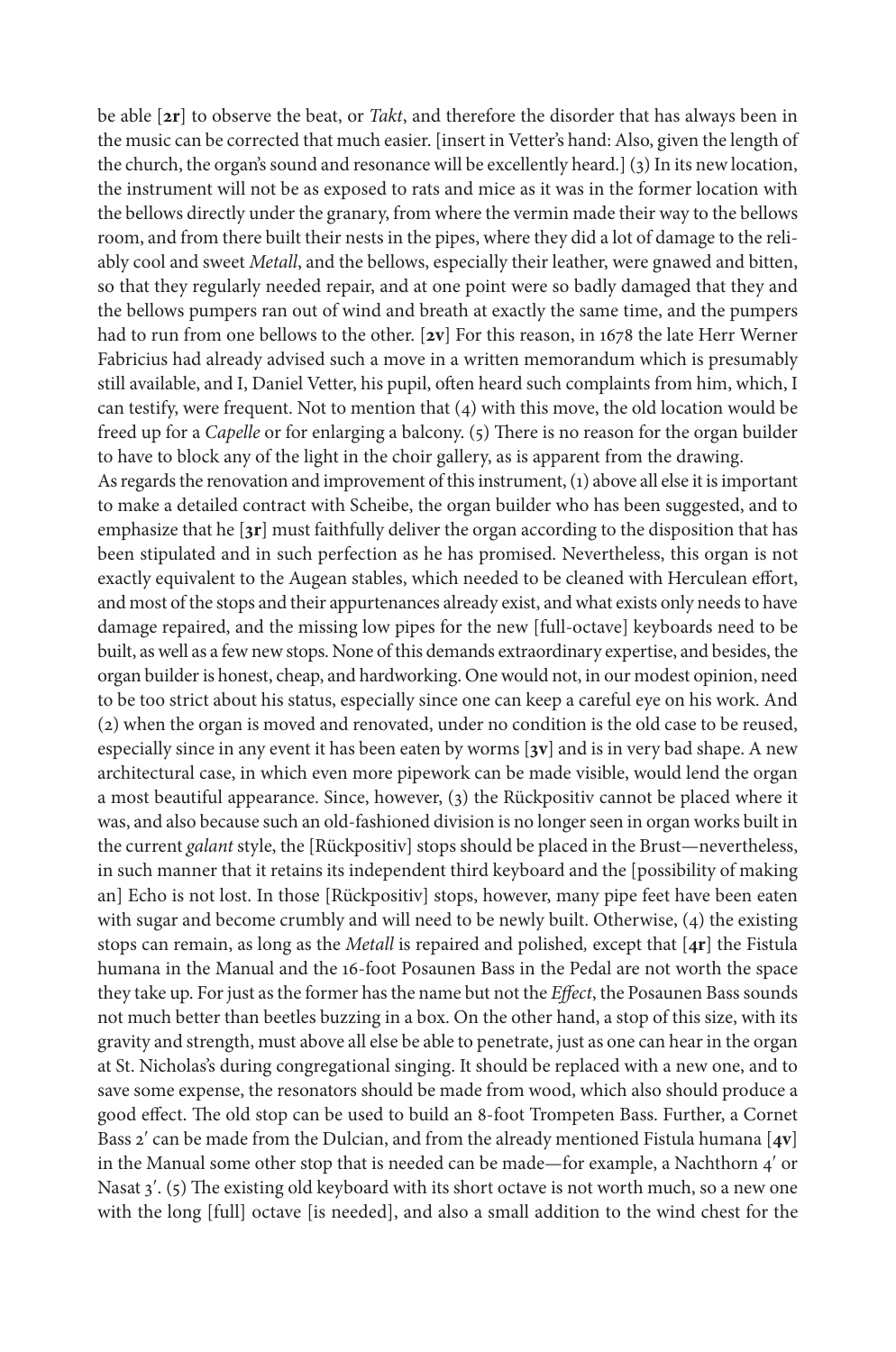still missing  $D_{\sharp}$ ,  $F_{\sharp}$  and  $G_{\sharp}$  pipes throughout all stops is certainly much needed. As well, and no less important, (6) the Seiten Bässe [Seiten-Pedal stops] require a new wind chest. After this, according to the attached disposition (Attachment B), the organ is to be set up, erected, and a contract made with the organ builder.

The above we provide as requested and as is our duty,

Your Magnificence, Most Honored, Noble, and Most learned Sirs, Obediently yours, Johann Kuhnau Daniel Vetter

Leipzig, 25 September 1710

 $[5r]$ 

[Attachment] A [in the hand of Johann Kuhnau]: Specification of the registers that are now in the organ at St. Paul's:

In the Oberwerk

Groß Principal 16ʹ Fistula humana Scarpe Octava 4ʹ Superoctava 2' Gross Quinta Döhn 16ʹ Gembs Horn 8ʹ Principal SubBass 16ʹ Gross Octava 8ʹ Mixtur Klein Gembshorn 2ʹ Quinta 3ʹ Gembshorn 4' Rohrflöten SubBass 16ʹ Quinta D[öhn] SubBass 16ʹ

[**5v**] In the Rückpos[itiv]

Principal 4ʹ Quint $[a]$  3' Nassat 3' / Trompett 8ʹ Gedackt 8ʹ Sesquialtera Octava 2ʹ Sufflöt 4ʹ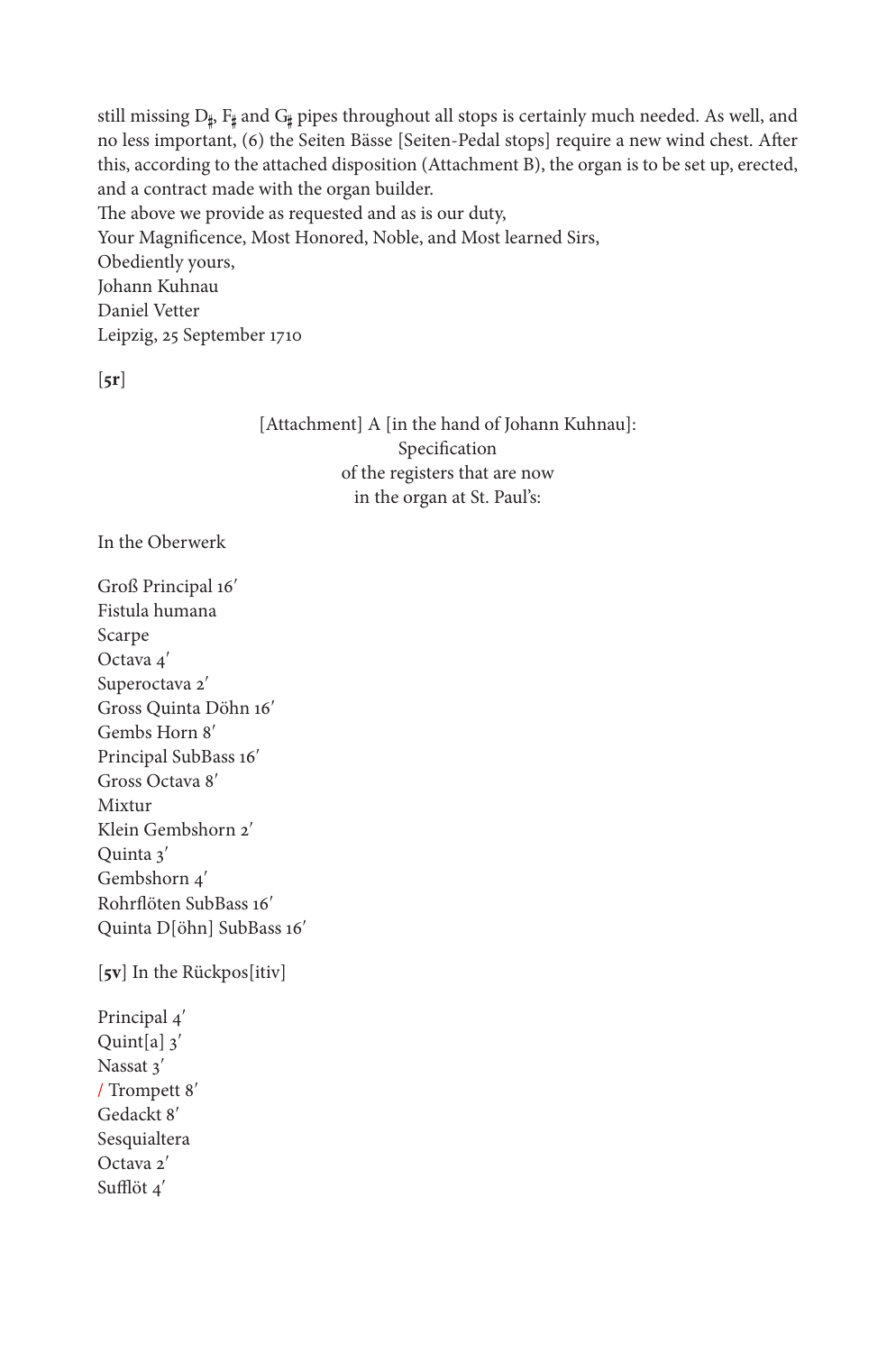In the Brust

/ Principal 2ʹ Gedackt 8ʹ Mixtur Nassat 3' Quinta D[öhn] 8ʹ Cimbal Octava 1ʹ / Regal

Seiten Bässe [Pedal]

/ Posaunen Bass 16ʹ / Cornett Bass / Bauerflöten Bass / Dulcian Bass

NB: Cimbale [Cymbelstern] Tremulant Bellows-pumper bell

[Note: The sign  $\prime$ , in red pencil, identifies stops that were to be removed during the renovation.]

[**6r**]

[Attachment] B [in the hand of Daniel Vetter]: Disposition of the St. Paul's organ, which is to be moved, renovated, and improved

Oberwerck, middle keyboard

- 1. Groß Principal 16ʹ
- 2. Fistula humana, which can be replaced by Nasatt 3ʹ
- 3. Scarpe
- 4. Octava 4ʹ
- 5. Super Octav 2ʹ
- 6. Groß Quinta Döhn 16ʹ
- 7. Gembs Horn 8ʹ
- 8. Viol di Gamba 8ʹ
- 9. Principal SubBass 16ʹ
- 10. Groß Octava 8ʹ
- 11. Mixtur
- 12. Klein Gembs Horn 2ʹ
- 13. Quinta 3ʹ
- 14. Gembs Horn 4ʹ
- 15. Rohrflöten SubBass 16ʹ
- 16. Quinta Döhn SubBass 16ʹ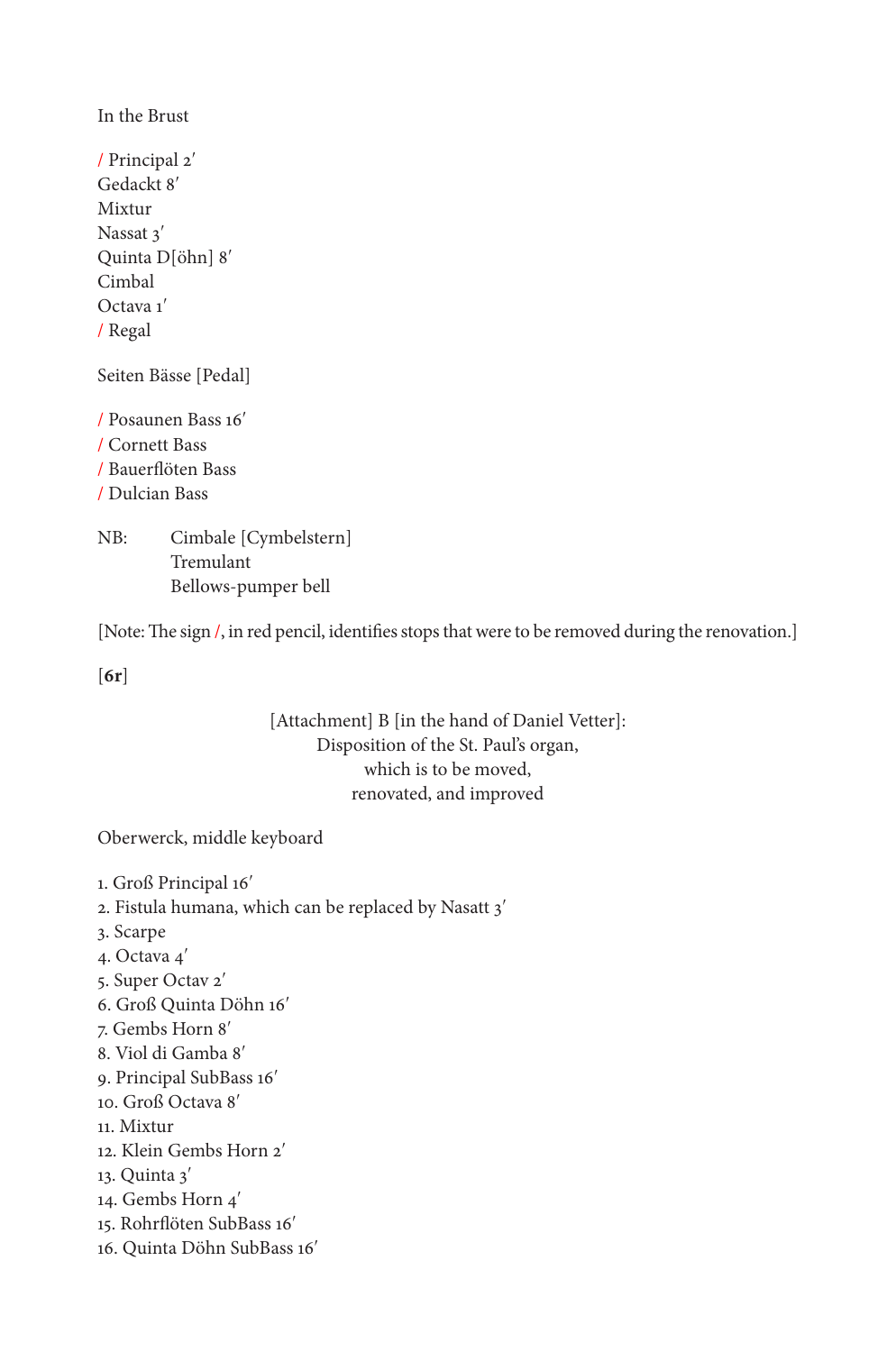[**6v**]

Rück Positeeff [Rückpositiv], lowest keyboard from which the Brust [Hinterwerk] can be made

1. Principal 4ʹ

2. Quinta 3ʹ

- 3. Nasatt 3ʹ NB. This stop can be moved to the Oberwerck, replacing the Fistula humana, or this stop can be melted down and a Nachthorn 4' made and placed here [in the Rückpositiv]
- 4. Trompett 8ʹ
- 5. Gedackt 8ʹ
- 6. Sesquialtera
- 7. Sufflöt 4ʹ
- 8. Octava 2'

Brust Werck, top keyboard

- 1. Principal 2ʹ
- 2. Gedackt 4ʹ
- 3. Mixtur
- 4. Nasatt 3ʹ
- 5. Quinta Döhn 8ʹ
- 6. Cimbell
- 7. Octava 1ʹ
- 8. Regal 4ʹ

# $[7r]$

Seiten Bässe, which are the Pedal

| 1. Posaunen Bass 16'     | Instead, because it is no good, a new one from wood can be made,                   |
|--------------------------|------------------------------------------------------------------------------------|
|                          | which will have a better effect.                                                   |
| 2. Dulcian Bass 8', wood | This stop must be removed and a Trompeten Bass 8' can be made                      |
|                          | from the old Posaunen Bass.                                                        |
| 3. Cornett Bass 2'       | This stop likewise is no good, and a Cornett Bass 2' with tin-plate                |
|                          | resonators [weißem Blech] can be made.                                             |
| 4. Bauer Flöten Bass     | [This stop] remains.                                                               |
|                          | 5. NB. As well, there should be a new Schalmey Bass 4', with tin-plate resonators. |

Instead of the 3 old keyboards, which have the short octave, 3 new ones with the long octave can be built from boxwood, since all stops, throughout, must be furnished with the low notes D♯, F♯, and G♯.

In addition, there need to be 2 somewhat small wind chests for the Seiten-Bässen [Pedal], and, just as important, a small addition to the upper [Pedal] chest [*Ober-Lade*] for the aforesaid three low keys.

[**7v**]

The bellows, which are in terrible condition, must be thoroughly repaired. NB. As well, a Tremulant that affects the entire organ.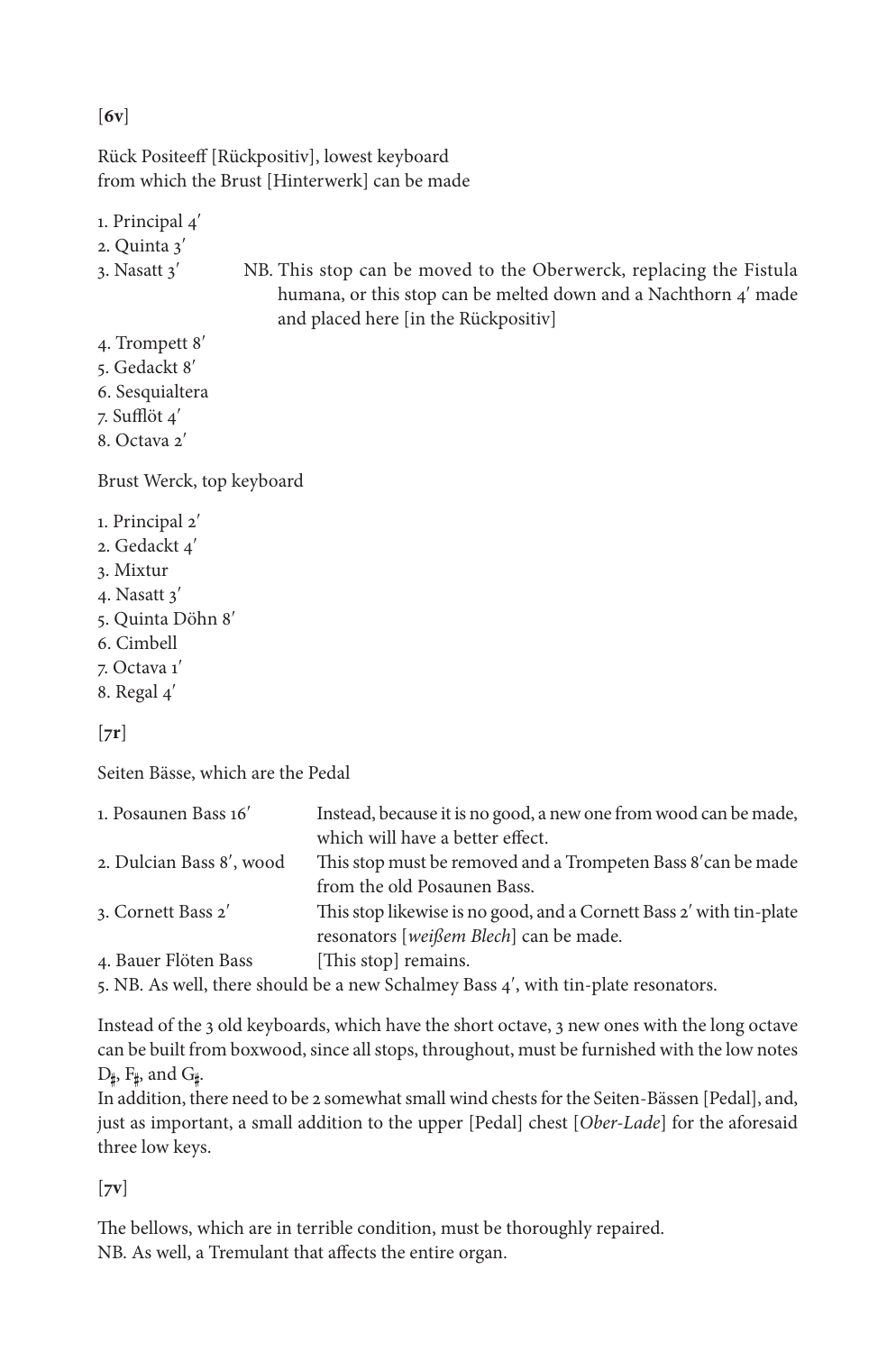## *Appendix A-3 (Vetter 1710)*

Daniel Vetter, letter dated 24 November 1710 to Leipzig University's rector regarding Gottfried Silbermann's proposal

Source: UAL, Rep. II/III/B II 6, fols. 9r–10v (autograph); also, UAL, Rep. II/III/B II 5, fols. 10r**–**12r

## [**9r**] Without salutation:

Herr Magnificence: I write in a hurry, but could not refrain from it, because the Most Honorable University gave me oversight of the relocation of the organ in St. Paul's. But after having learned that an organ builder, Herr [first name unknown] Silber Mann had arrived, and that the Most Honorable University is willing to have an entirely new organ built, I wanted to briefly provide these few thoughts.

(1) It would be a shame if the admittedly old but rare registers were to be melted down, since the old instrument will give a good sound when it is moved to the choir [gallery], especially since, up until now the organ has lacked strong [*starck*] wind but now the bellows can be improved by [putting in] larger valves, and, in future, also the wind trunks can be improved by giving them adequate dimensions.

(2) If an entirely new organ is to be built, then it would be wholly unjustifiable if there were no manual Principal 16ʹ in the facade, for it provides a strong and very splendid tone to the organ. It would be absurd to build an instrument with two manuals, each with a Principal at 8ʹ. No difference would be heard when one plays back and forth between the manuals. This is a simple-minded suggestion for a disposition, the likes of which one would not find anywhere in Germany. [**9v**] In addition, this is a very large church, with a long reverberation time. If a Principal 8ʹ were built for the Hauptwerk, many would find it laughable that a 16ʹ instrument had been changed into an 8ʹ instrument. Also, an 8ʹ organ would not only sound too thin [*Jung*], it would not properly fill the church, just as at St. Nicholas's there is nothing lacking in the instrument except a Principal 16ʹ, and nevertheless people complain for this very reason.

(3) I promise you: an entirely new organ cannot be built for less than 6,000 taler, and [even then] the organ builder would have to give up his board- and work-wages. The idea can be made quite appealing, for parlaying booty from strangers is no art. At St. Nicholas's, the renovation and building of a number of new stops cost over 2,000 taler, and this was not an entirely new organ. Herr Silbermann may very well be basically an honest man, as his excellent references attest, and I have nothing against him, other than that his disposition for a new organ with two manuals, each with an 8-foot Principal in the facade, is against all reason and cannot be passed. It is also not praiseworthy that some people, solely because they like it, want to propose something that afterward all knowledgeable people despise and laugh at. In the same manner, when a master builder is building something new, he must be able to prepare the drawing [*Riß*] himself.

Your Magnificence, do not take it unkindly that I did not report this and other circumstances to you personally, but my indisposition [**10r**] prevented it. Likewise, please graciously excuse these hastily written lines. I had to act according to my conscience so that the Most Honorable University would not incur unnecessary expenses. I remain, Your Magnificence, Your obedient servant Daniel Vetter Org. at St. Nicholas

Leipzig, 24 Nov. 1710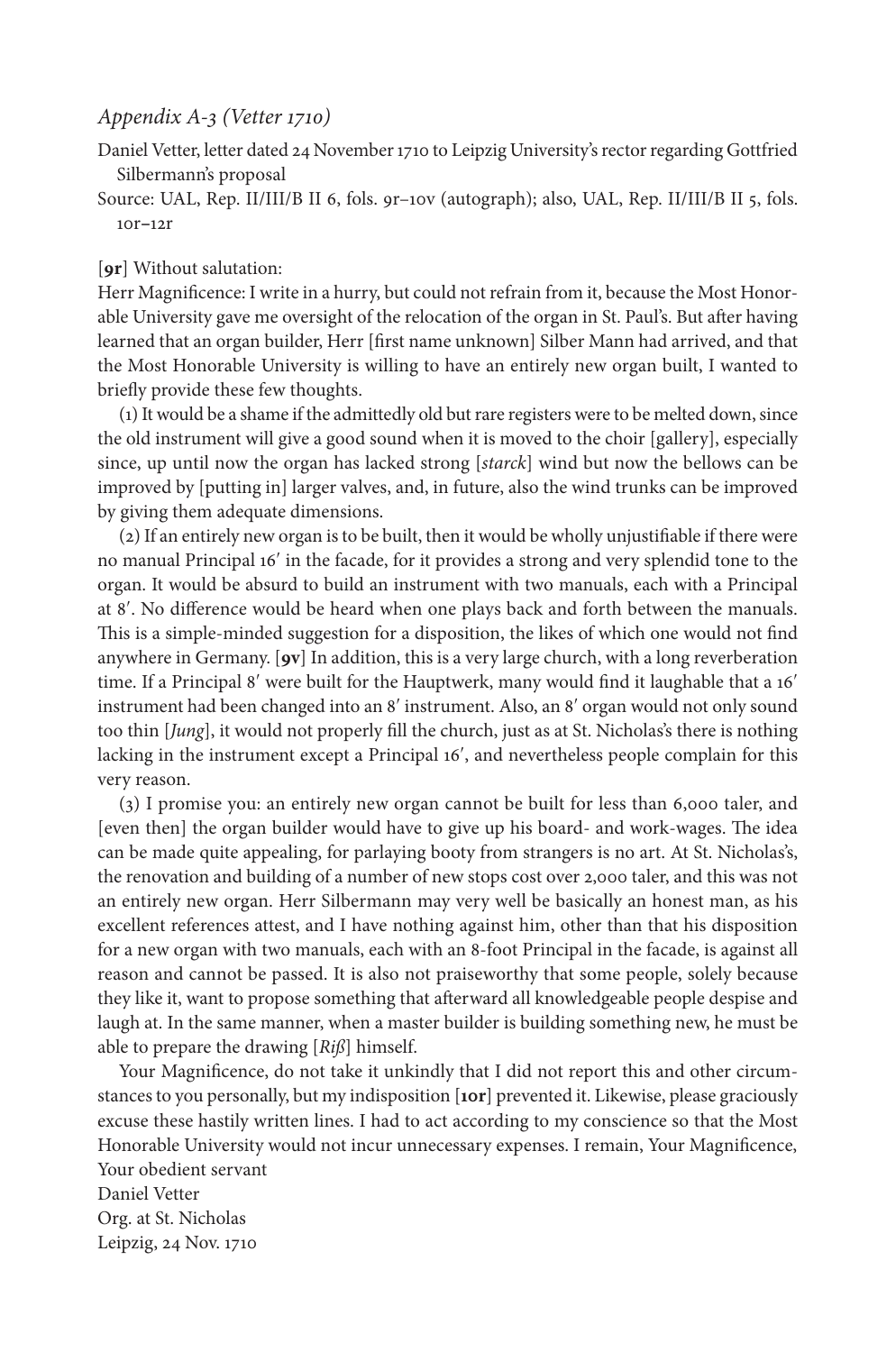## *Appendix A-4 (Silbermann 1710)*

Gottfried Silbermann, evaluation of the organ at St. Paul's dated 27 November 1710 and proposal for a new organ

Source: UAL, Rep. II/III/B II 6, fols. 11r–16v

[**11r**] Your Magnificence, University Rector! Most Worthy, Most Noble, Steadfast, and Most Learned, Most Honorable Sirs!

In that Your Magnificence, Most Noble, and Most Learned Sirs have extended me great trust, and have requested my thoughts concerning the proposed renovation of the organ at St. Paul's, and have already provided me with a good journey, for which I once again express a debt of gratitude, I thus regret from the bottom of my heart that I did not find a situation in which continuation of the renovation would conclude satisfactorily for you, or in which I could get involved by contributing my assistance or my counsel without going against my conscience and my prematurely acquired reputation, since: (1) the organ [**11v**] is old fashioned in its disposition and its voicing; (2) if built according to the proposed *Structur* [interior layout], the keyboards will be unplayable; (3) not one single stop is worth anything, especially according to current custom, and some are incapable of producing any loveliness or pleasantness [*freundlichkeit oder Anmuth*] at all; (4) since most of the pipes are made from lead, and further, the sheets, according to today's superb method, were not hammered and made compact, *Salpeter* has taken over, especially in the pipe feet. To make new feet would almost be more work than building entirely new pipes, because one would need to cumbersomely determine the circumference and the center [the scaling], and it would be faster simply to cut new pipes and feet from newly cast metal. (5) It is true that some of the high-pitched stops—for example, the so-called *Fistula humana*—are made from somewhat better material, but on the other hand they are worthless, as is clear in the other report [from Kuhnau and Vetter], in which the *fistula* appears among other pipework recommended for removal. [**12r**] The facade Principal, which should contribute the most to the organ's appearance, (6) no less than the rest of the stops, is patched together from pieces, and there are places where large pieces of lead have been soldered in. For this reason, all the pipework will never be able to be brought to any better harmony than what is possible with this lead-patched, partially hoop-encircled, pipework. And because, (7) when relocating the old organ, it will be necessary to build the missing low semitones and Pedal stops along with some other stops needed for congregational singing, as well as the special wind chests necessary for them, it would be a shame if the new stops and pipes, in order to match them to the dull, unpleasant and flute-like intonation of the existing pipework, were ruined as well, taking away their most beautiful charm and sharpness. As for the rest, (8) nothing anywhere in the organ relates to current fashion and refinement. [**12v**] It will of course be said that the organ has always been in use—except, it was seldom used and only briefly, and never other than with a large ensemble and with all the stops pulled. The major problems hidden within it were not so easily noticed in the so-called *tutti* or full choruses of the concerted music. For the same reason, with this seldom and brief use of the full organ, the repair and purging of the now completely ruined and filthy stables, or the complete demolishing of the same, even though it has long been necessary, has nevertheless not been demanded by the Director of Music of the Most Honorable University. Now, partially to keep order in the congregational singing of chorales, partially also for the special pleasure of both locals and the increasing number of visitors, the new church services demand a more powerful, more pleasant, and more perfect instrument, one more in keeping with the glory of such a world-famous university.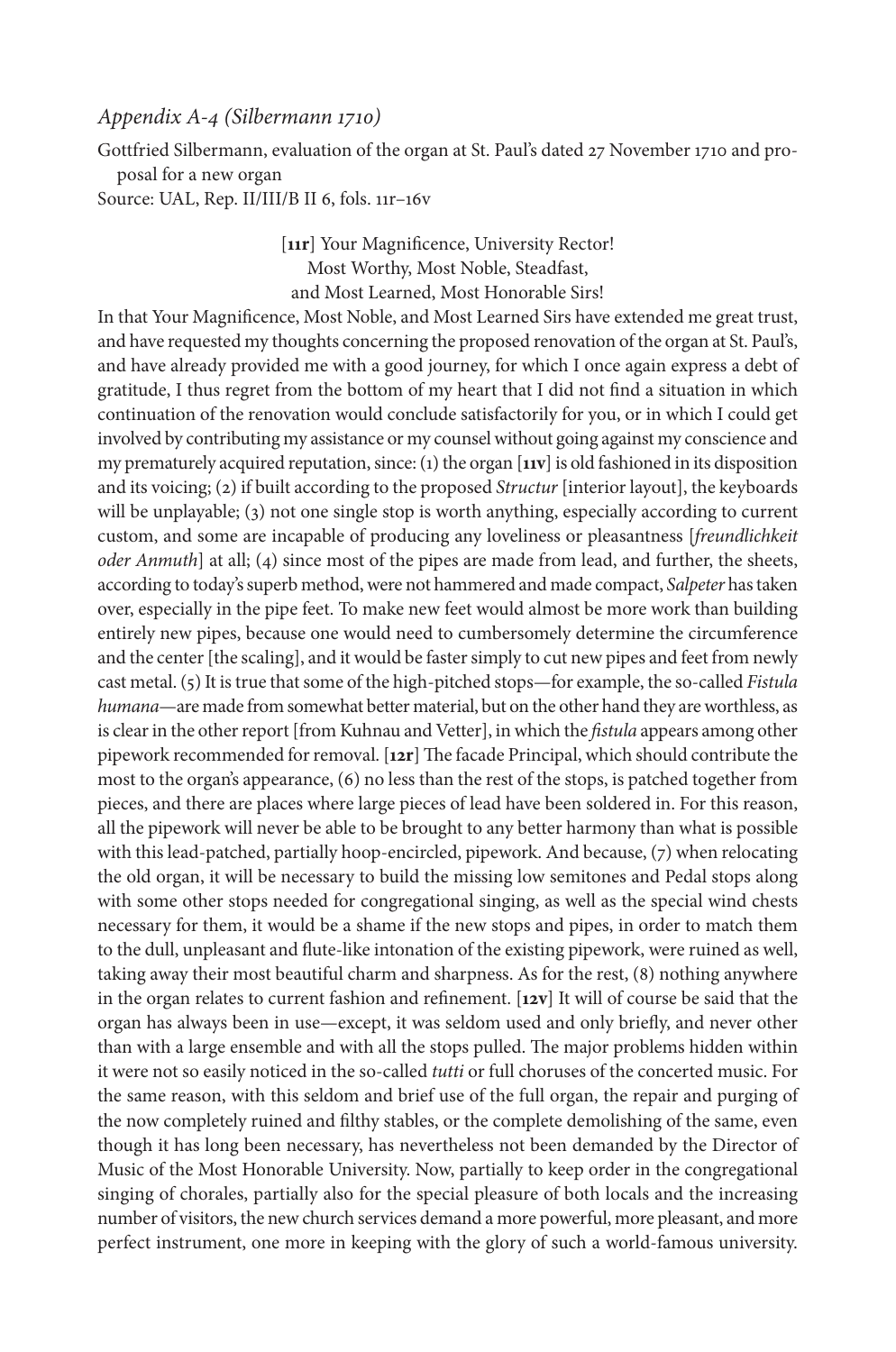[**13r**] Therefore, and because nothing remains but belated regret for the tremendous costs expended so uselessly from the bungling of the old organ—especially by the inexperienced, and, added to that, people without even the slightest skill—it is my humble and faithful advice that the honorable University should have an entirely new organ erected. In the event that the window in the gallery cannot be obstructed, then another appropriate location should be allocated. One could as easily build a new organ as sheathe the old one in patched-up new clothes. Out of love for this famous place, and since I wish to apply to you, most honored sirs, for academic citizenship in addition to the usual outright appointment as organ builder, and especially since Leipzig is so close to my city of birth, I will do my best to deliver a perfect new instrument according to the attached disposition with 43 [*recte* 44] charming stops, some of which are not yet known in this country, although [**13v**] they are greatly admired in France, within a period of 2 to 2½ years, since I would work twice as hard on the Freiberg organ I have obligated myself to, for a total, including the *Metall* and tin from the old organ, of 3,000 taler, God willing, and to the satisfaction of the knowledgeable and everyone else. One thousand taler is required upon signing of the contract, for purchasing necessary materials; and 1,000 over time, for lodging and weekly and daily wages; the remaining when the organ has been declared proper and is taken over. However, I will have nothing to do with the costs for the case, and the carver's work, nor for the cartage at the end, which in my opinion can easily be carried out by your villagers, though it would not cost much in any event. This, then, is what, at the request of Your Most Noble University, with my best conscience and knowledge, for your use and for prevention of any damage, I can say about this organ project, with gratitude for your having extended confidence in my meager ability and my faithful service. In conclusion, I remain, Your Magnificence, Most Noble and Most Learned Sirs, Your obedient servant Gottfried Silbermann, Organ builder Leipzig, 27 November 1710

> [**15r**] [symbols for alpha/omega] Proposed Disposition for a perfect new organ in the Church of St. Paul's in Leipzig: Haupt Manual, of grave and imposing scaling

| 16 foot                                                                                                   |
|-----------------------------------------------------------------------------------------------------------|
| 16                                                                                                        |
| 8                                                                                                         |
| 8                                                                                                         |
| 8                                                                                                         |
| 4                                                                                                         |
| 4                                                                                                         |
| 3                                                                                                         |
| $\mathbf{2}$                                                                                              |
| Tertia sounding $2'$ [1-3/5'], not harsh [ <i>unfreundlich</i> ], as generally is found in organs here in |
|                                                                                                           |

this country

Mixtur 4 ranks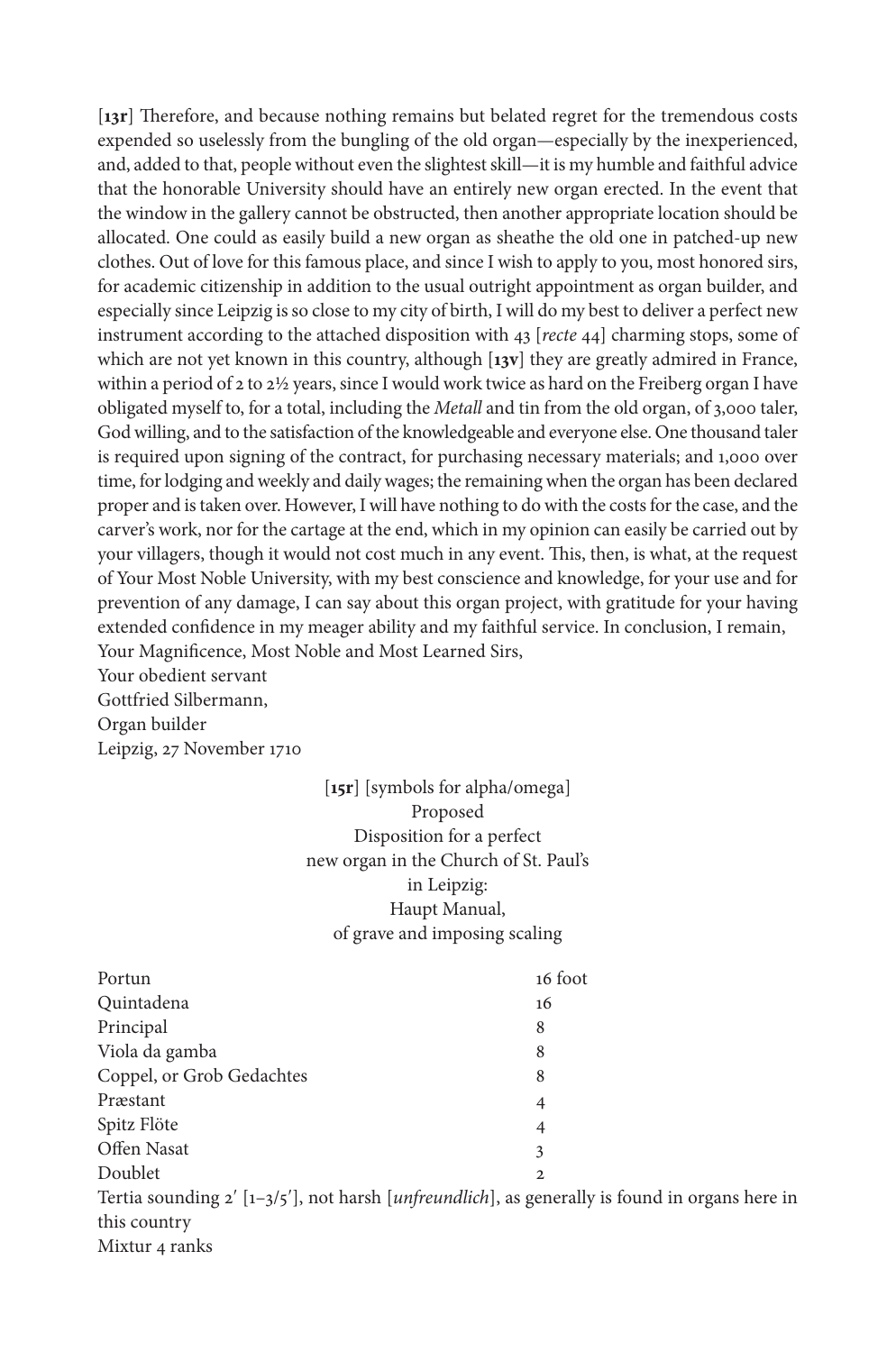| [ $15v$ ] Cimbel 3 ranks |                                                                                                    |
|--------------------------|----------------------------------------------------------------------------------------------------|
| Trompet                  |                                                                                                    |
| Cleron                   |                                                                                                    |
|                          | Cornett 5 ranks, which is an extraordinarily good stop, and no cackler, like it is in this country |
| In sum: 15 stops         |                                                                                                    |

# In the Ober Werck, of sharp and penetrating scaling

| 8 foot       |
|--------------|
| 8            |
| 8            |
| 4            |
| 4            |
| 3            |
| $\mathbf{2}$ |
|              |
|              |
|              |
| 8            |
| 8            |
|              |
|              |
|              |

# [**16r**] In the Brust, of delicate and sweet [narrow] scaling

| Portun                              | 8 foot         |
|-------------------------------------|----------------|
| Principal                           | 4              |
| Flöte                               | $\overline{4}$ |
| Nasat                               | 3              |
| Doublet                             | $\mathbf{2}$   |
| Tertia 2 foot $\left[1-3/5'\right]$ |                |
| Lar[i]go[t]                         | $1 - 1/2$      |
| Mixtur 3 ranks                      |                |
| In sum: 8 stops                     |                |

# In the Pedal, of strong and penetrating scaling

| Principal, in facade             | 16 foot |
|----------------------------------|---------|
| Sub Bass                         | 16      |
| Præstant                         | 8       |
| Doublet                          | 4       |
| Plein Jeu 6 ranks                |         |
| Bombard or Posaunen Bass         | 16      |
| Trompet                          | 8       |
| Cleron                           | 4       |
| In sum: $7$ [recte 8] stops      |         |
| Grand Total: 43 [recte 44] stops |         |
|                                  |         |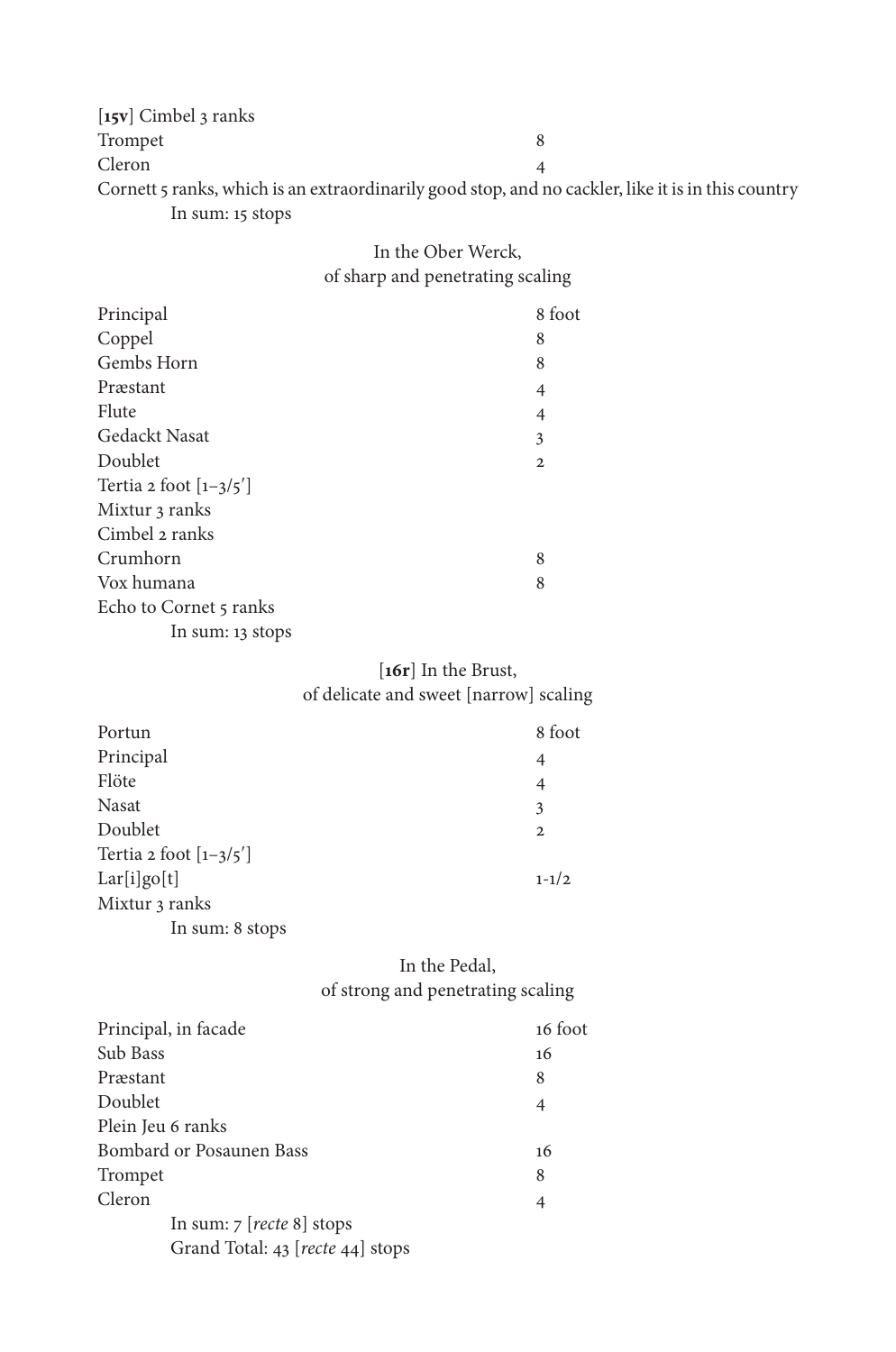[**16v**] 2 Tremulants, one to the entire organ, the other specifically for the *Voce humana* and other quiet registers.

Three manual keyboards with long octave from ebony and with ivory semitones [sharps]. A pedalboard with two complete octaves.

Such an instrument consisting solely in Principal stops (which all, except for 3, will be made from the best tin and *Metall*) could not be made in France, nor here in this country, for less than 6 to 8 thousand taler. But because I wish to be known in my fatherland, and out of love for this famous city, I am offering to deliver it within  $2\frac{1}{2}$  years for 3,000 taler, plus the tin and *Metall* from the old organ. I require one thousand taler at the beginning for purchasing materials, for lodging and weekly and daily wages, 1,000 over time, and the remaining [1,000] when the organ has been declared proper and is taken over.

Leipzig, 27 November 1710. Gottfried Silbermann, Organ builder.

# *Appendix A-5 (Contract 1710)*

Unsigned and undated (ca. 17 December 1710) draft of contract with Johann Scheibe for the organ at St. Paul's

Source: UAL, Rep. II/III/B II 5, fols. 28v–31r

[**28v**] Organ Builder's Contract.

## In the Name of God:

Be it hereby known by all those present that on today's date between the Worshipful University here and Mr. Johann Scheibe, organ builder, the following contract was agreed to and entered into.

1. Namely, said Scheibe promises to move to the student balcony the organ that had formerly stood behind the pulpit, and [to set it up] in such a way that the window provides as much light as possible, as can be seen from the arrangement of the benches already built. [**29r**]

2. He intends to retain all 37 registers, as much as good pipework allows, [either] repairing the damaged [pipes] or replacing them with new ones.

3. Because the present Posaunen- and Trompeten Bass in the Pedal are of no use, he has in mind to use the Posaunen Bass to make a [new] Trompeten Bass and to build an entirely new 16-foot Posaunen Bass from wood.

4. A Vox humana should be added, to replace the Fistula humana, which is no good.

5. The full octave [including the low  $D_{\sharp}$ ,  $F_{\sharp}$  and  $G_{\sharp}$ ], which is absent from the entire organ, should be added using pipes made from *Metall*. [**29v**]

6. A 16-foot Principal Bass from *Metall*, which also has been missing up until now, [should now be provided].

7. Because there will be no Rückpositiv and [its] pipework and chest are to be moved to the Brust [Hinterwerk], a new roller board needs to be built, which should be done after the *Manual* chests have been separated from each other in the middle.

8. Two new wind chests and a roller board will be needed for the Ober Brust-Positiv [Brustwerk]*.* 9. For the Seiten-Pedal, two new wind chests on each side, as well as a roller board.

10. He particularly wants to build a new [**30r**] roller board so that the entire organ can be played *manualiter* and *pedaliter*;

11. fully take the bellows and the wind trunks in hand; [and]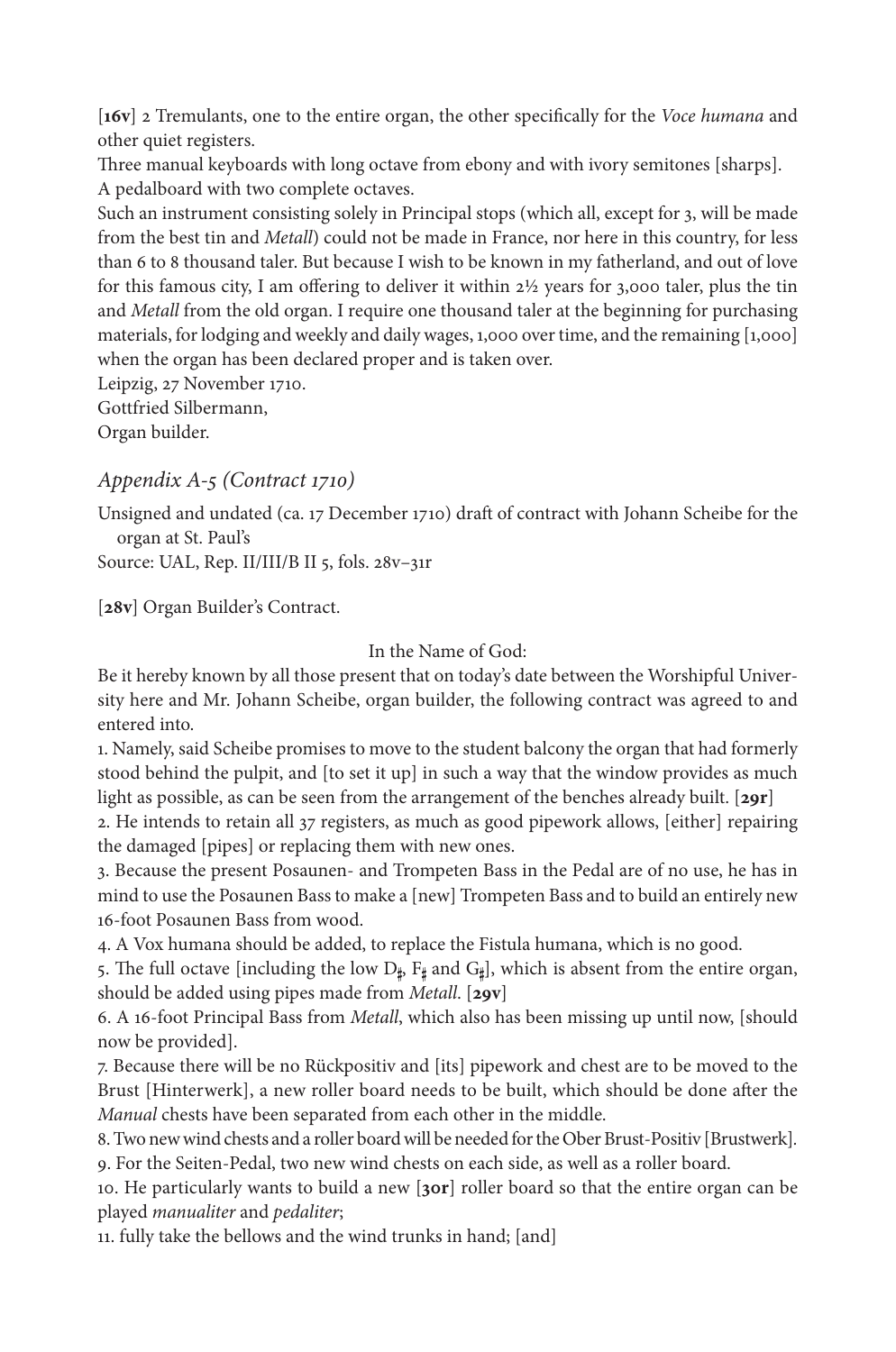12. build three new keyboards of ebony and ivory (except for the key frames, which will be built by the joiner), as well as a pedal keyboard. In sum, to deliver the entire organ—except the case, which will be made by the joiner—with God's help between now and the coming St. John's Day 1711.

But this he promises: to guarantee [the organ] for one year, [**30v**] and, further, should anything go wrong within the first year, to make it good at no cost.

For its part, the Most Worshipful University promises, starting with the 4th Sunday in Advent [21 December 1710] and continuing until the Sunday after St. John's [Sunday, 28 June 1711], to pay nine taler every Friday, which in total comes to 252 taler; (2) to provide 200 taler for, or otherwise make available, 6 hundredweight of tin and as much lead, brass, wood, leather and other materials as is required; (3) with proper delivery of the organ, [Scheibe] shall receive 400 taler.

As regards the work of carvers, [**31r**] joiners, carpenters, tinsmiths or ironworkers, the esteemed University assumes responsibility for whatever is necessary in the future.

In witness and record whereof, this contract is recorded in duplicate and signed and sealed by both parties.

[undated and unsigned]

## *Appendix A-6 (Scheibe 1711)*

Johann Scheibe, memorandum dated 1 May 1711 regarding his unsigned contract and difficulties with the St. Paul's project

Source: UAL, Rep. II/III/B II 6, fols. 25r–27r

[**25r**]

## Magnificence, University Rector, Most Highly Esteemed Sirs,

Your Magnificence and Most Esteemed Sirs, to start with the present, I find it necessary to obtain certain resolution concerning the organ project. It was eight days before Christmas when in your name Herr Dr. Rivinus made a detailed contract with me in which I declared that I would have the organ finished by the Sunday after St. John's Day, and up to that point in time I requested 9 taler weekly, in order to house and feed my workers, and, when the organ was properly delivered, 400 taler for all my effort and work. Whereupon it is true I have been paid the agreed upon 9 taler weekly, but except for that, there has been no decision made, so that I do not know where I stand, in that Herr Dr. Abicht and Herr Dr. Schelle [**25v**] intervened, made great difficulties for me and forced me to hurry and start setting up the organ, and, as a result, I did not have enough time to alter the wind chests and to add the keys that are still missing. As I was told to my face, all of this was for no other reason than that I was mistrusted and it was not believed that I could bring the instrument into [good] condition, and so they forced it that I should bring the organ to sounding so that the beginning could be seen. As I predicted, and as Herr Dr. Rivinus, Herr Vetter and Herr Hüffner can attest, there was much work done for nothing and with double the effort, which resulted at the same time in many unnecessary costs and a lot of damage. Because I had to remove everything again, and start again from the beginning, and my ideas made no difference, it comes down to your risk and responsibility. The following have become apparent: [**26r**]

1. The bellows will be unreliable, because the glue will weaken from the dampness, and the leather with which they are held will allow leaks; they will require more leather, glue, and work, and my time has been spent for nothing.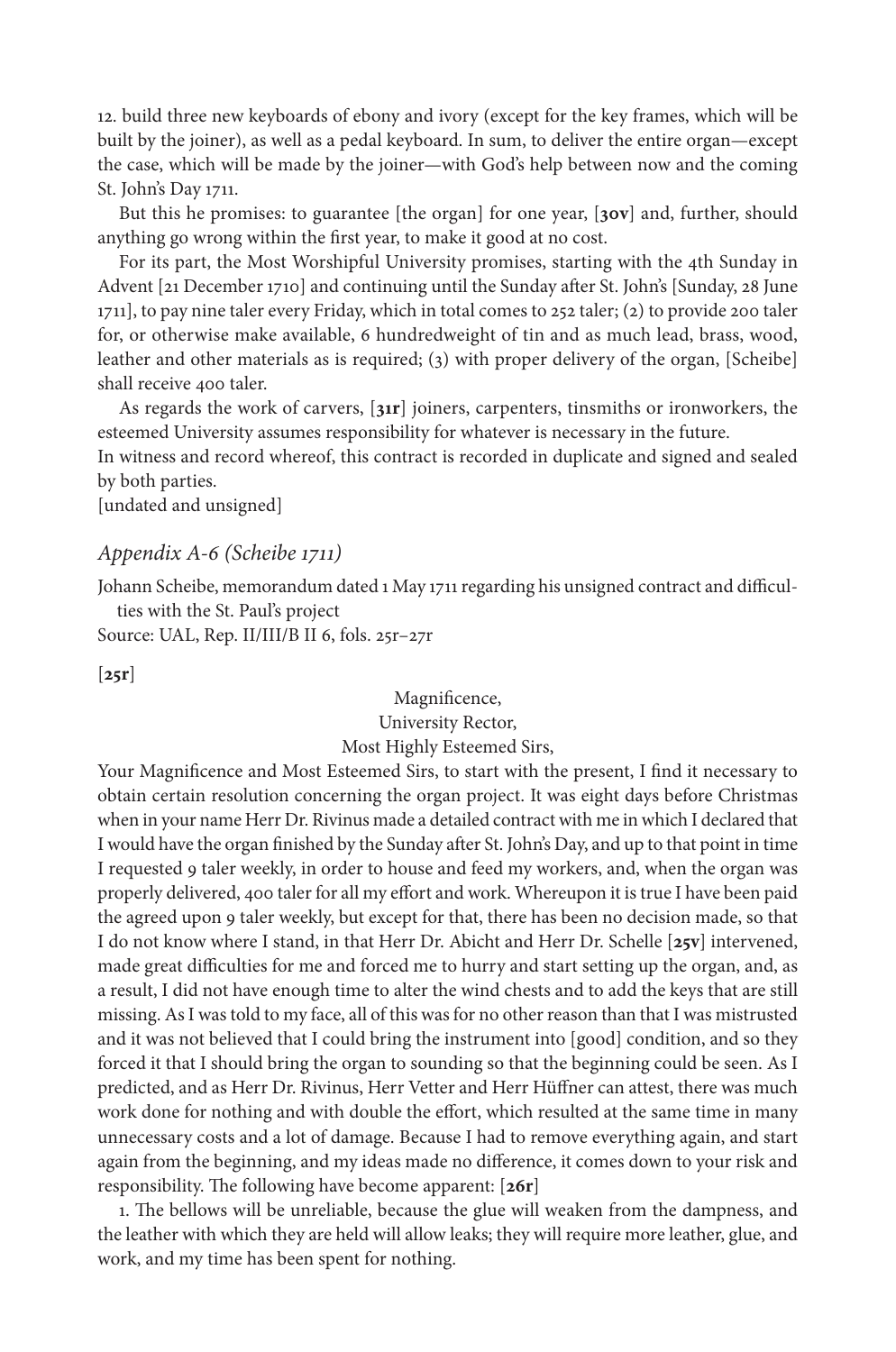2. The unpleasantness and vexation the carpenter has created—what with his cornice moldings, butt joints, and side walls, and planes and wood shavings falling into the pipes and wind chests, and everything becoming full of dust—I can show at any time, and I will lose a lot of time and effort because everything will again have to be taken in hand, cleaned, and set up like new again.

3. It will be the same when the sculptor starts fitting and setting up his statues and the other items, wherefore I have suggested that one have the work done as quickly as possible so that afterward the organ for once can be left in peace.

4. Should it also come to pass, as is most urgently needed, that one breaks through on the side for a window, so that more light falls on the organ, I have no idea how one could protect the organ enough so that nothing happens to it. It would no doubt be best that whatever must be done, be done before even more of the organ is set up.

5. A few days ago, I wrote to inform you that the two *Manual* [Hauptwerk] wind chests, which are the first to be taken apart, are in such poor condition that I do not know how to improve them except to build two entirely new ones.

Because this was not mentioned in my previous contract, when it was assumed these two wind chests were good, therefore I want to mention this now and give you adequate notice that for my work, it is true, I will need no more than the 36 taler for 4 weeks of work [that I originally requested]. But as regards materials, I cannot be held any longer to the 40 taler [I had estimated], since the fair has already taken place when I could have bought [materials] at a good price. Should I be forced to get by with this or a little less, I can be satisfied, but that I should lose [go into debt] thereby, cannot be asked of me.

These are the things I wanted to bring to Your Magnificence's attention. I respectfully request your prompt reply so that I know where I stand, and because the organ still is your responsibility, I hope you will not delay any longer in executing the contract. I remain, Your Magnific. and Highly Esteemed Sirs,

Obediently, Johann Scheibe Leipzig, 1 May 1711.

## *Appendix A-7 (Registrar 1712 and 1715)*

Notes for the record, dated 5 April 1712 and 5 July 1715, regarding unused materials Source: UAL, Rep. II/III/B II 6, fols. 32r -33r

## [**32r**] 5 April 1712

In the presence of Herr Rector Magnif. Herr Dr. Abicht, P.P., Herr Dr. Johann Cyprian, *Templi Praepositi*, and Herr Dr. Polycarp Gottlieb Schacher, P.P., the following pipes that as of now are left over from the organ project at St. Paul's were placed in a partitioned container in the upper balcony across from the pulpit:

- 1. Fistula humana consisting in 45 *Metall* pipes*.*
- 2. Trompete 8ʹ from the Rückpositiv, 45 *Metall* pipes.
- 3. Principal 2ʹ from the Brust, 45 pipes of good *Metall.*
- 4. From the Posaunen Bass 16ʹ, 21 pipes of good tin, [**32v**] among which are 3 from *Blech*  [*Weissblech*, sheet iron plated with tin] and 3 mangled pipes from tin.
- 5. Cornett Bass 2ʹ from *Blech*.
- 6. Bauer Flöten Bass, 21 pipes from *Metall.*
- 7. Dulcian Bass from wood.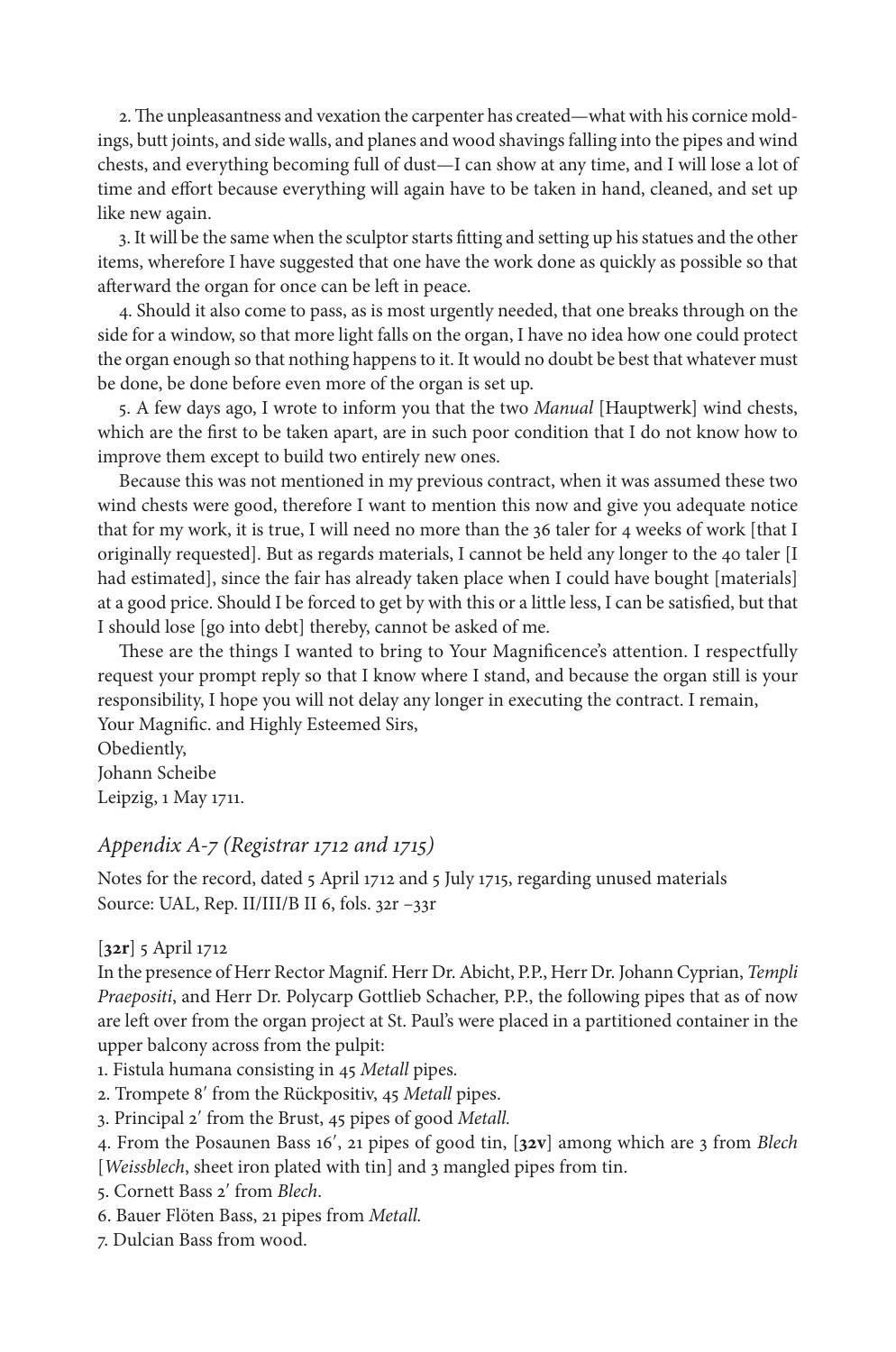8. Regal from brass, 45 pipes. 9. A large *Metall* pipe from the Sub Bass 16ʹ*.* 10. A cut large pipe from the Sub Bass. 11. A round piece of tin as well as shavings in a bin, approximately a half of a hundredweight. 12. Three pieces of lead, approximately a half of a hundredweight. Samuel Kohler University Registrar

# 5 July 1715

The above specified pipes and items, as well as 9 large tin pots [**33r**] from the vault near the entry room, were handed over by Herr Goldschmied to the organ builder, Scheibe, for the ongoing organ project. Sworn by Michael Bach Registrar, St. Paul's

## *Appendix A-8 (Contract 1712)*

Contract with Johann Scheibe dated 16 April 1712 for rebuilding the bellows at St. Paul's Source: UAL, Rep. II/III/B I 5, fol. 641r**–**v

[**641r**] Be it known, that between the Honorable University of Leipzig, Herr Rector Magnificence and members of Council, on the one side, and Johann Scheibe, organ builder, on the other, the following contract was agreed to and made, namely:

Said Scheibe promises to repair and bring into good, reliable, and usable condition everything that is faulty in the existing six bellows in the organ at St. Paul's, no matter what it is. For which purpose he will be provided 60 skins of leather and 120 [horse] veins, which will be purchased through Abraham Klimpke. The remaining materials, however, he will procure and pay for himself, including what is needed for glue, screws, cords, veins, bolus and turpentine, which are needed to preserve the interior, as well as gluing the boards to the chamfers. Likewise, [he will be responsible for paying] the [**641v**] carpenter, organ builder, and the laborer. Whereas, the aforementioned Herr Rector and Council promise to pay the aforesaid Scheibe Thirty Taler for everything, to wit, that he immediately [receive] 10 taler in cash, and then, 5 taler weekly until the 30 taler which have been promised have been paid in full; however, the last 5 taler will be paid only when the six bellows have been delivered in good and serviceable condition. In witness whereof and for its proper fulfillment, this contract has been recorded in duplicate on paper and duly executed by both parties. Leipzig, 16 April 1712. Johann Scheibe

Organ builder

[**642r**] Herewith received 16 April, ten taler.

Again, received 22 April, five taler.

Again, received 28 April 1712, five taler.

Again, received 5 May 1712, five taler.

After the 6 bellows were put in good condition, fully repaired, and again set up in the bellows chamber, I received the last five taler, on 14 May 1712, and, at the same time, I [attest] that thirty taler, according to the contract, were paid to me by Herr Doctor Abicht. Johann Scheibe Organ builder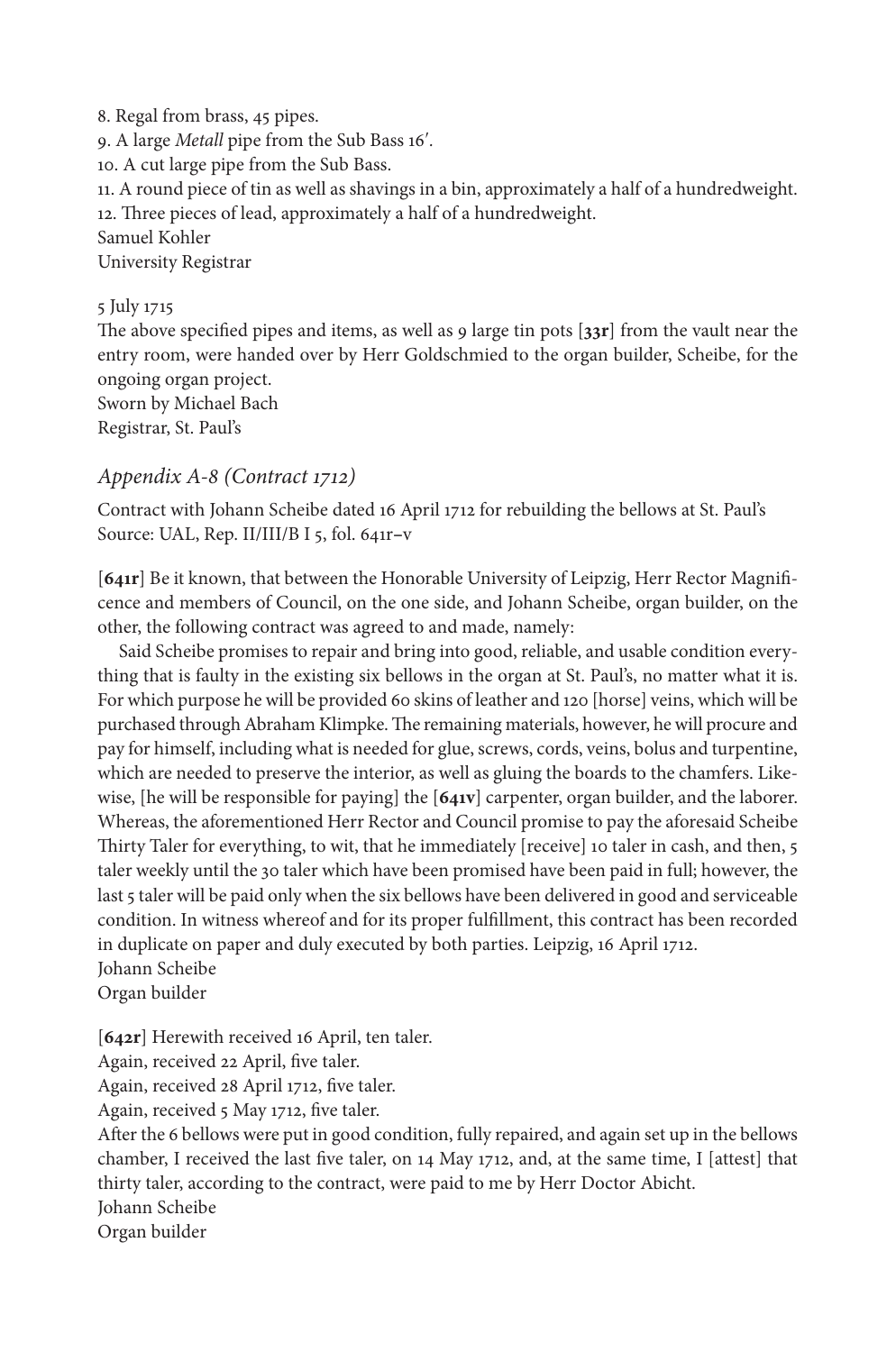## *Appendix A-9 (Scheibe 1713)*

Johann Scheibe, memorandum dated 8 February 1713 and estimates for finishing the St. Paul's organ

Source: UAL, Rep. II/III/B II 8, fols. 13r–15r

[**13r**] presented 13 Feb. 1713

Magnificence, University Rector, Most Worthy, Most Noble, Steadfast and Most Learned, Most Honorable Sirs and Patrons

Your Magnificence and Most Worthy Sirs will not be unaware of the manner in which I have set up the new organ at St. Paul's and have brought into the new instrument as much as was possible from the old one; and that, since meanwhile the new organ is to be considerably enlarged and more perfectly set up, there is still much missing before it reaches perfection. Likewise, that it is impossible for it to remain [incomplete], but, at the least, what is missing in the facade must be fully completed. Therefore, at your request, I have prepared a rough estimate, attached hereto, and from which it can be seen how much is required, both in the facade and also for completion of the entire instrument. I submit it for Your Magnificence's and Most Worthy Gentlemen's gracious decision, which of the two you prefer, and to contract me. Furthermore, as to whether you wish to procure the specified materials yourself, or contract with me for everything, paying me monies in advance so that I can purchase materials at my convenience and not be hindered: I would like to remind Your Magnificence and Most Worthy Sirs—without intending to prejudice your judgment—that would you rather procure the materials yourselves, they will without doubt [**13v**] cost more than what I have set out, since any merchant takes into account that whoever is having something built must pick up and pay for items, and can pay sooner than when [acquiring materials] is assigned to the [university's] builder [*Werck-Meister*], and he must seek his profit therein as well. As became clear already a year ago, often a thing is much more expensive [for the university] to buy than it is when I am allowed to buy in my own name.

I request 1,100 taler to build what is required in the facade, but if I am to completely finish [the organ], and provide full warranty, a total of 1,600 taler, which another probably would request no less than 2,000 taler for, and this only because of the honor to be able to finish what I have started, and so that someone else does not come and afterwards take credit for my good inventions, for it is much easier to walk in a well-traveled path than it is to make an entirely new one.

I would, though, like to respectfully request that the decision be made as soon as possible, because I cannot finish any earlier than in the time suggested in the schedule. I recommend my humble self to your most gracious favor, and remain,

Your Magnif. and Most Worthy Sirs, Obligingly yours, Johann Scheibe Organ Builder Leipzig, 8 February 1713.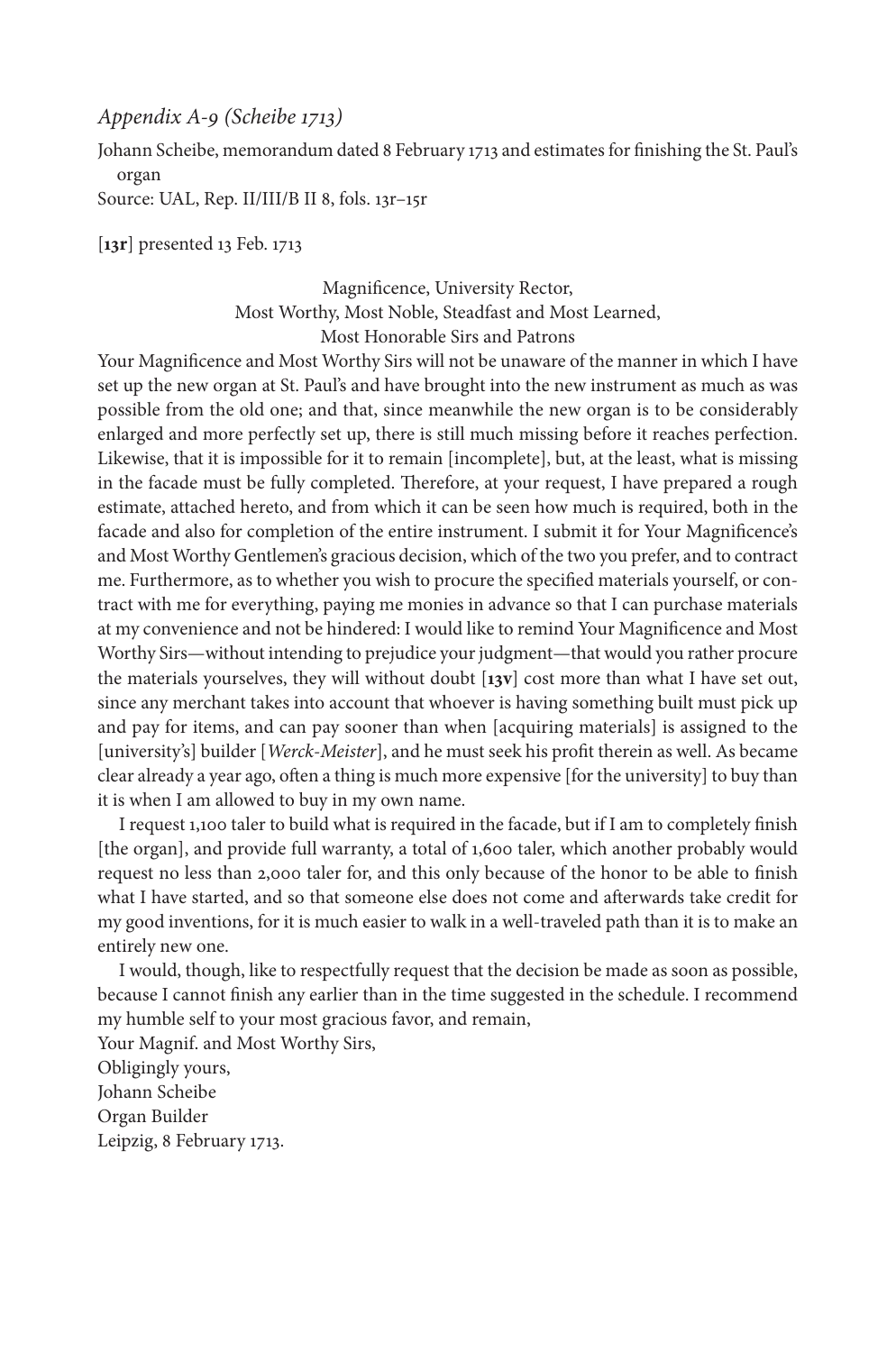Schedule

of what is still missing in the Organ for St. Paul's

when what is built is either only what stands in the facade,

or what is needed to finish the entire organ,

including rough

## **Estimates**,

of what will be required in materials

as well as what the same will cost,

and how long it will take.

Note: These things cannot be entirely accurate to the taler, also not to a particular day or week, but are only rough estimates.

In the facade, the following are missing:

In the large Seiten-Bäßen [Seiten-Pedal]:

8 large pipes of the 16ʹ, of which 10 stand in the facade:

C and

D are already there.

| $D_{\sharp}$ weighs   | 192 lbs.       |
|-----------------------|----------------|
| E                     | 156 lbs.       |
| F                     | 130 lbs.       |
| $F_{\sharp}$          | 110 lbs.       |
| G                     | $93$ lbs.      |
| $\mathrm{G}_{\sharp}$ | 80 lbs.        |
| A                     | 60 lbs.        |
| B,                    | 44 lbs.        |
|                       | Total 865 lbs. |

In the Groß Principal [16ʹ] in the OberWerck:

| $D_{\sharp}$ weighs   | 192 lbs.       |
|-----------------------|----------------|
| $E[recte F_{\sharp}]$ | 110 lbs.       |
| $G_{\sharp}$          | 80 lbs.        |
|                       | Total 382 lbs. |

In the Brust the Principal 8ʹ weighs approximately 192 lbs.

In the small side chests beside the Brust, the Quinta 6ʹ weighs 175 lbs.

Therefore, in total in the facade, 1,614 lbs.

In addition, one must allow for a surplus of 300 lbs. so that one can always have full casts, because from each hundredweight one loses 10 lbs. [during casting].

In sum, 1,914 lbs. or 17 hundredweight 44 lbs.

[**14v**]

Now if a hundredweight is reckoned at 25 T. 12 gr., it comes to 444 T.

For soldering one needs bismuth, for 6 T.

In addition, the following:

Three new wind chests, for which it is true the wood is mostly on hand for the two small side chests, but for the third it must be acquired. For what is still missing in materials such as wood, brass, glue, leather, screws, etc., excluding labor, it will cost approximately 40 T. Three or four cords of spongy wood, for melting the metal, 12 T.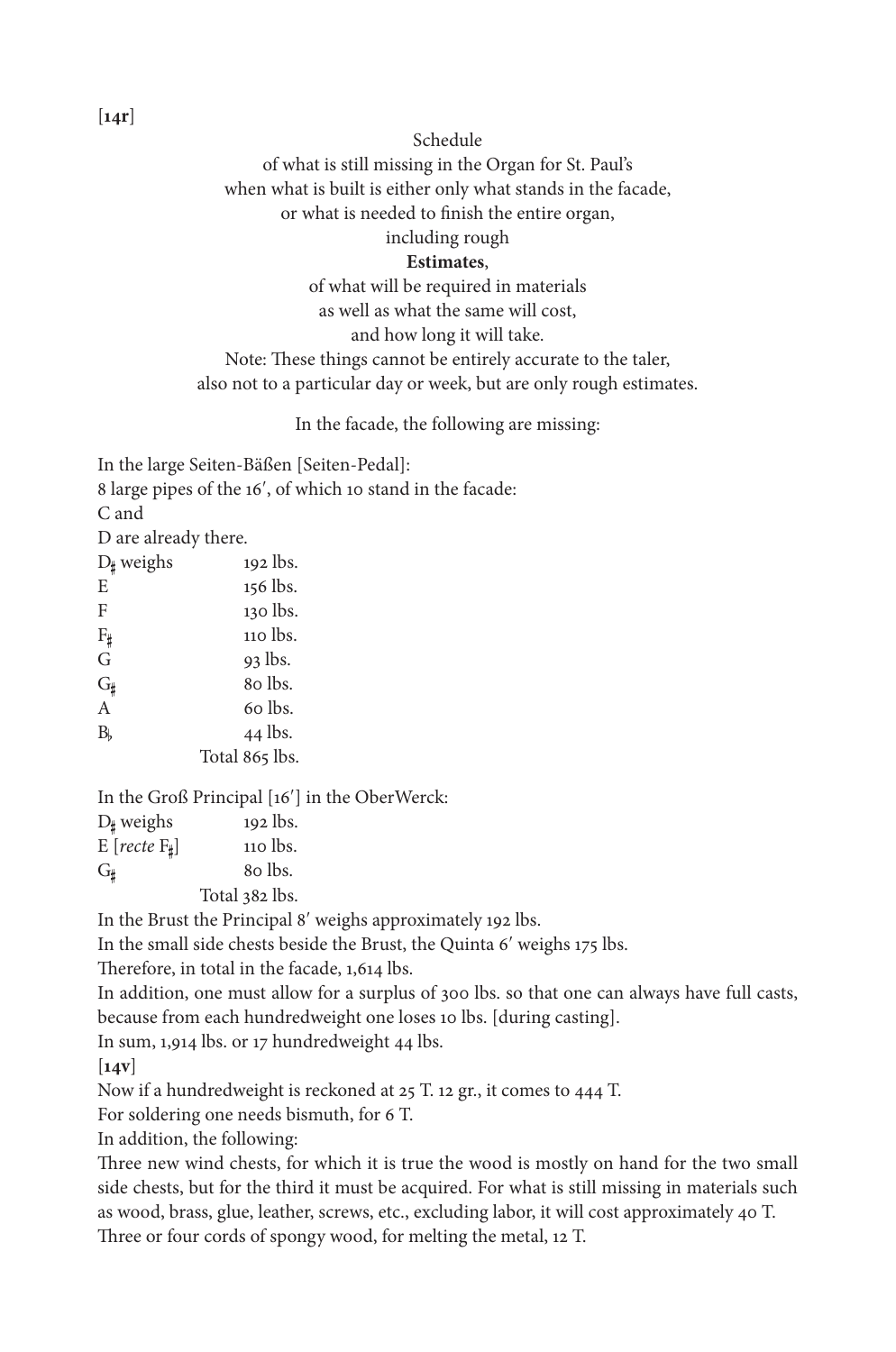Thirty to forty-five pine posts, in order to make the round wooden mandrels around which the large pipes are formed, 18 T.

For glue to make the above, etc., 4 T.

In sum, 524 T.

Not including the wages and board for the organ maker and his apprentices.

To complete this would take approximately a good three-quarters of a year, and the organ builder demands altogether 1,100 T.

> In the entire instrument are still missing, if it is to be fully finished in the way it is set up:

In all registers in the entire organ, the low notes  $D_{\sharp}$ ,  $F_{\sharp}$ ,  $G_{\sharp}$  (excluding the registers newly built, that is, the Posaun[en Bass] 16ʹ, Sub Bass 16ʹ, Trompet[en] Bass 8ʹ, Bourdon 16ʹ, Spiel Pfeiffe 8ʹ, Grob Gedackt 8ʹ, [N]Assat 3ʹ, Octav. 2ʹ. The wind chests, on the other hand, are already prepared [for the new stops].

In the Manual:

Sesquialtera II C and G [*sic*] In the Brust: Quintadena 8ʹ Salicet 4ʹ Octave 2ʹ Waldflöte 2ʹ Mixtur IV  $(C, G, g, and c)$ On the Hinter Wercke: Scharffe Mixtur III (C, g, and c) Zimbel II (C and c) Schallmey 4ʹ Vox humana 8ʹ Gemß Horn 4ʹ On the large Bass [Pedal] chests: Groß Untersatz 32ʹ Fully complete the Principal-Bass from 16ʹ Schallmey 4ʹ Cornett<sub>2</sub>' Bauer Flöte 1ʹ Mixtur IV On the small Pedal chests: Sub Bass 16ʹ Octave Bass 8ʹ Octav-Bass 4ʹ Everything together can be undertaken for altogether 1,600 taler and can be accomplished within 1¾ years, Johann Scheibe Organ Builder

[**15r**]

NB:

The metal that can be salvaged from the old pipework is to be deducted from the above.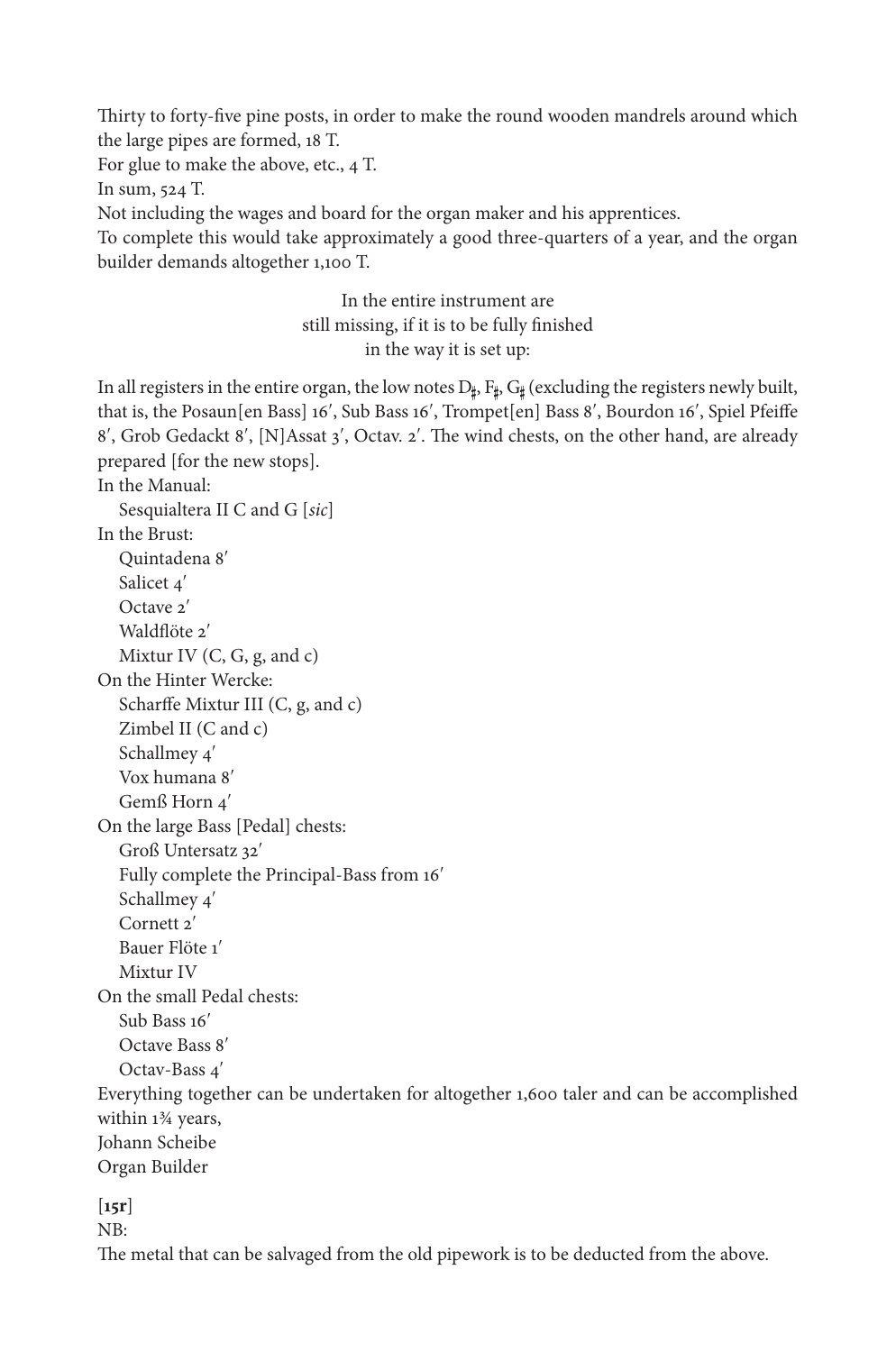## *Appendix A-10 (Report 1713)*

Christoph Donat II, report dated 4 March 1713 on the condition of the New Church organ Source: New Church Accounts, 1713–14, fols. 69–71

## [**69**]

## A. Specification

How I, the undersigned, in the company of the current organist, Herr Melchior Hoffmann, found the organ in the New Church here, which I built new in 1703, and which has accumulated terrible filth and is very much in need of repair:

1) The pipework, in all the stops, is so filled with dust that many pipes do not even speak, because the mouths are entirely closed up with dust, and it is a concern that they not be attacked by *Salpeter* on account of the dampness of the wall. Therefore, all the pipework needs to be removed, cleaned, revoiced, and tuned pure.

2) The pedal pull-down [*Angehänge*] has been very affected by the dampness, so that also the keyboard is very swollen, and would have produced many hesitations or ciphers if I had not previously—because I am paid annually to maintain the organ and to keep the reed stops in tune—paid close attention and repaired it. The pull-down must be cleaned again, and the keyboards must be removed, [**70**] adjusted and made so they move properly, and as well, new brass springs [need to be installed] because the current springs, from iron, have rusted.

3) There are some places where the wind is leaking out, both in the bellows and the wind trunks, which [places] need to be re-leathered and protected with glue.

4) The registers of some stops are swollen from dampness and pull somewhat stiffly; to fix this, the rollers and the wind-chest sliders must be removed.

To bring this organ into good condition, and to purchase the necessary materials (excluding the small scaffold) for this repair, requires at least 4 to 5 weeks, and could be undertaken, if you grant me the favor, during the coming fasting period [Lent]. The cost will come to 60 taler. [**71**] All of which I obligingly report, specify, and commend to the Right Honorable Church Wardens for your decision.

Leipzig, 4 March 1713. Christoph Donat Organ builder in this place

# *Appendix A-11 (Scheibe 1714)*

Johann Scheibe, memorandum dated 21 August 1714 regarding having met the terms of contract and requesting payment

Source: UAL, Rep. II/III/B I 25, fols. 15r–16v

[**15r**] Magnificence, Honored and Most Noble, Steadfast, Honored and Most Learned Sirs, Especially Most Honored Sirs

Your Magnificence and my Most Esteemed Patrons will most graciously recall how on their behalf Herr Dr. Augustus Quirinus Rivinus made a contract with me in the year 1710, on the basis of which I was to reinstall the organ at St. Paul's, build new wind chests and wind trunks*,*  and take the old bellows apart and replace them with entirely new ones, as well as increase by 20 stops the old pipework consisting of 35 registers and install them on the wind chests. For its part, [the university] obligated itself to provide all necessary materials [**15v**] and pay 9 taler 6 groschen weekly in wages for my assistants, and to me, for my effort and work, 400 taler.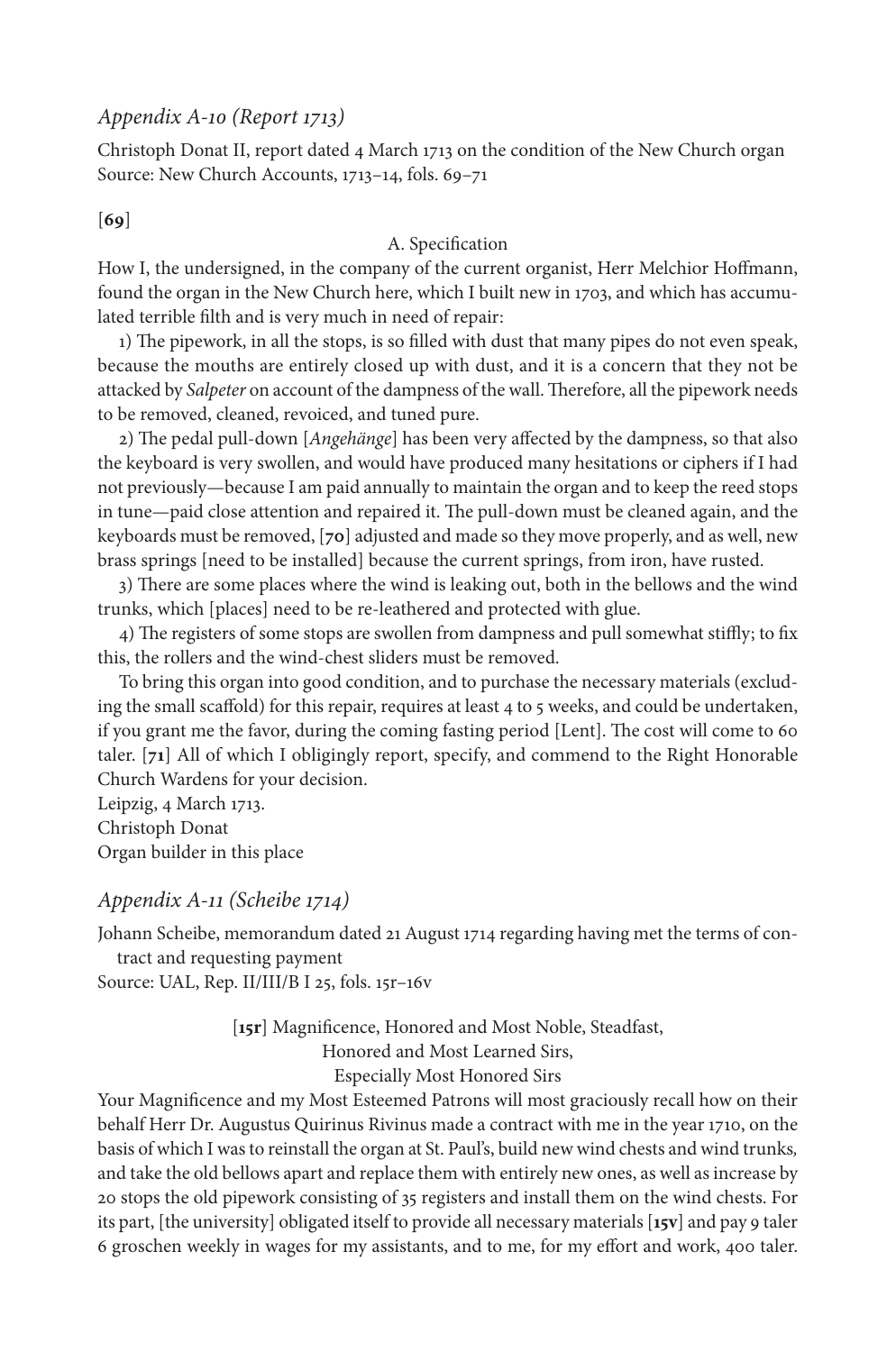Even though Herr Dr. Abicht and the recently deceased Herr Dr. Schelle attempted to stop the contract, it held nevertheless, and I began the project immediately and, as long as the highly esteemed Herr Dr. Rivinus had oversight, everything went along very well. Later, however, when others were in charge, I was not able to move so quickly with the project, but often had to take weeks at a time off because materials were not supplied at the proper time. Which is why on various occasions I made suggestions in writing to the Most Esteemed Council, and why, on occasion, I demanded something more. Finally, though, in the middle of the best work, I had to stop, and drop everything, when I was told there was no longer any money assigned to the project. I have waited in vain for 2½ years for the project to resume, which has caused me grievous harm in that I was not allowed to take on any work in other, foreign places, and [**16r**] I have been markedly prevented in pursuing my temporal welfare. Meanwhile, however, I have completely repaired the old pipework, replacing the feet and adding pieces to the tops, and have added a lot of new pipework, and have built entirely new Pedal stops, and also, whatever needed to be corrected, I have done thoroughly, and [everything has been] brought into good condition—all in such a manner that the agreed upon contract, for my part, has been met and full satisfaction afforded. Consequently, the Honorable University, for its part, also should meet the promises made and [pay me] what remains—320 taler—of the 400 taler that it is obligated to pay. Since I have not the least blame, it would be the greatest unfairness if consideration were given to withholding from me what is mine, [an amount] which [represents] the largest portion of what I have earned, and I were subjected, at the other party's discretion, either to never being paid or perhaps to not being paid until the organ is fully completed, which would cause injury to my temporal welfare.

Therefore, I submit to Your Magnificence and Learned Patrons my most respectful request that you will give it most gracious precedence [**16v**] so that the remainder of the agreed upon amount may be satisfied and paid. Again, if the materials are provided and the weekly 9 taler 6 groschen are paid regularly, I stand ready to help with what remains, but at the same time expressly demand recompense for the damage I have suffered and incurred without my fault. I remain,

Your Magnificence and Learned Patrons, your most obliging servant, Johann Scheibe Leipzig, 21 August 1714

# *Appendix A-12 (Contract 1715)*

Contract with Johann Scheibe dated 26 May 1715 for completing the facade pipework Source: UAL, Rep. II/III/B II 5, fols. 79r**–**83r

[**79r**] Be it known by all to whom it may concern that today, on the date written below, between the Most Worshipful University of the City of Leipzig on one side and Herr Johann Scheibe, organ builder, on the other, the following contract was negotiated and concluded, namely: Herr Johann Scheibe promises to completely finish the organ already begun to be built here at St. Paul's according to the specifications set forth below, namely:

1. The Principal 4ʹ that is in the facade of the Rückpositiv, he will make into an 8ʹ; indeed, the lowest octave is to be of good and pure tin.

2. A new Principal Bass 16ʹ in the facade from good, pure tin.

3. He wants to provide new feet of good, pure tin for the Principal Bass *manualiter* 16ʹ that is now in the facade (because the old feet are too short).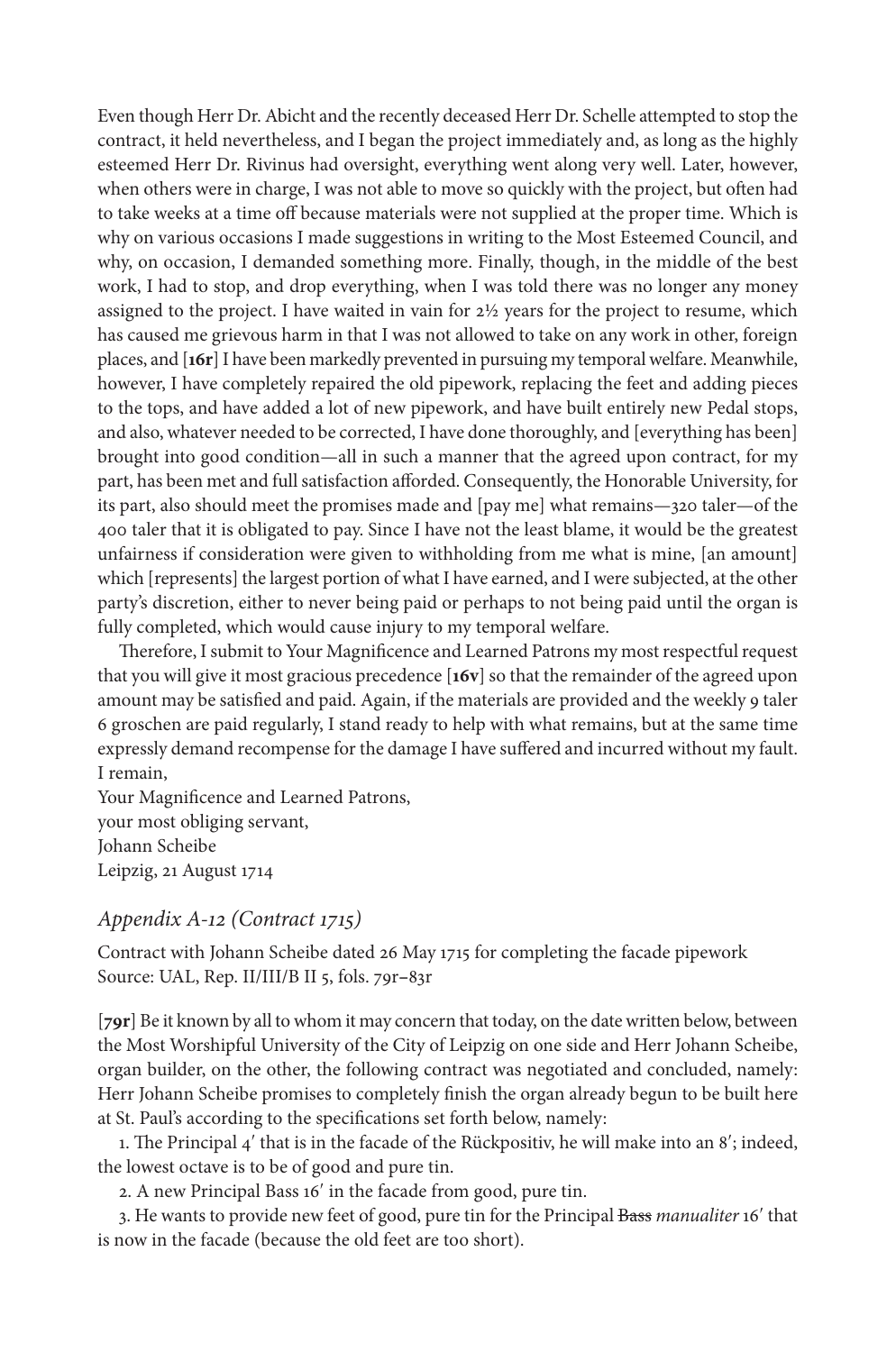4. He wants to build a new Quinta 6ʹ of good, pure tin for the flats on either side of the Brust. [**79v**]

5. For this Quinta, two new chests made of good, dry wood, which will include the low D<sub>k</sub>,  $F_{\sharp}$ , and  $G_{\sharp}$ .

6. He will finish and complete expanding all the registers, some of which already exist and some of which will be newly built, by building new pipes for the low  $D_{\sharp}$ ,  $F_{\sharp}$ , and  $G_{\sharp}$ .

7. He wants to voice the Posaunen Bass and Trommeten Bass so that they are sweeter [*lieblicher*], and also polish the Principal 16ʹ and Principal 8ʹ [pipes] that already stand in the facade so that they gleam. Indeed, everything that is placed in the facade is to be of good, pure, polished tin.

As planned, everything is to be finished properly within the 20 weeks from 26 May to 12 October, everything properly and industriously made, evenly voiced, and purely tuned, and in such condition that he can and will allow, after completion and turning over of the organ, such stops, or the entire [**80r**] instrument, to be examined and judged by one or more experienced organists, who will be named by the properly informed Most Worshipful University. Any shortcomings, should any be found, will be corrected and brought to perfection at his cost, and he will also provide for said organ a one-year warranty, and whatever goes wrong during this period, or—without force—becomes unreliable, he will repair at his own cost. [To all this] he herewith obligates himself.

For its part, the Most Worshipful University will pay to the aforesaid Herr Johann Scheibe for said work altogether Nine Hundred Taler, in the following manner: as discretion and workers' wages, 450 taler to Herr Johann Scheibe and his helpers at the rate of 15 taler a week [**80v**] for 20 weeks, for a total of 300 taler, and then, when everything is complete and found to be good, and not sooner, an additional 150 taler.

At the same time, it is also agreed that because part of the said sum of 900 taler includes building materials in the amount of 450 taler (set out in the attached Specification), Herr Johann Scheibe agrees to handle such materials according to his good discretion and conscience, but in such manner that the amount paid by the Most Worshipful University shall not exceed 450 taler; also, should there be any monies not spent, it will be to the benefit of the university. On the other hand, should the designated amount of 450 taler not be sufficient, [**81r**] the additional amounts will be deducted from the 150 taler to be paid to Herr Scheibe [at the end of the project].

Also, to ensure that Herr Scheibe complies fully herewith, he not only will submit entirely to the Most Worshipful University's authority as regards the entire organ project, but also, because he wants to truly comply, he will allow himself to be obligated by oath. He also promises herewith to undertake no further demands beyond the agreed upon sum, including all wages, materials, and whatever else can be named, and no matter what form it might take, and promises, between 26 May and 12 October of this year, to build and properly deliver said organ, under the continual direction of the current rector of the university, Herr Dr. Johann Burchard Mencke [**81v**], and to bear all costs related thereto, including paying for whatever materials are required, in such a manner that the Most Worshipful University receives said organ completed according to the above points 1, 2, 3, 4, 5, 6, and 7.

Also, because Herr Scheibe is entirely relinquishing all his [financial] demands regarding the previous [phase of the] organ project, in return, after the organ is fully completed, the Most Worshipful University will, in addition, award a gratuity of 50 taler, and as concerns that which he had previously received, in no way to make any further claim against him.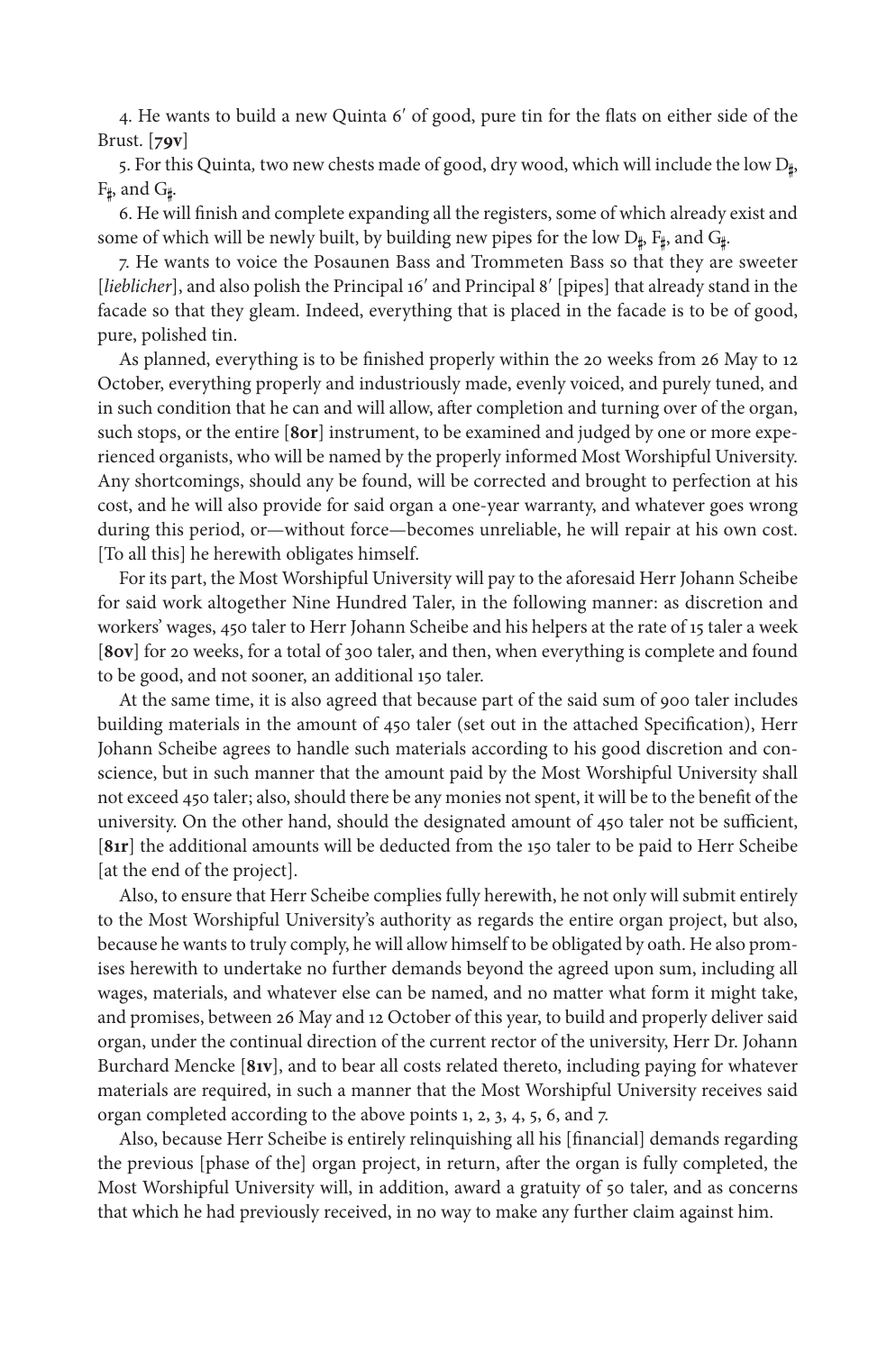As both sides are satisfied with all of this, [**82r**] and have understood each other fully, they have in person signed and sealed such contract. They also have renounced all countervailing exceptions in general, and specifically, those of non- or misunderstanding, cajolery, precipitance, violating the half [share] by going above or below it (as if the matter had been handled differently than has been recorded), and the restoration to the previous condition. Now, therefore, such contract is signed by hand by both sides and sealed.

Johann Burchard Mencke, current rector

Johann Scheibe, organ builder Leipzig, 26 May 1715

## [**83r**] Specification

What is needed in materials and other expenses for the organ at St. Paul's: If one is to build only in the facade:

12 cwt of tin @ 25 T. come to 300 T. Bismuth for soldering, 6 T. White leather, 6 [T.] Posts to make the mandrels for the pipes, 18 [T.] Wood for the melting pot, 12 [T.] The small wind chests, approx. 40 [T.] Glue for [them],  $4$  [T.] Wages for 3 assistants for 24 weeks, each at 1 T. per week, 72 [T.] Total: 458 T., not including board for me and my assistants, my fee, and costs for sand and coal.

In addition, what is required to build the low  $D_{\sharp}$ ,  $F_{\sharp}$ , and  $G_{\sharp}$ :

1½ cwt of tin, because there will be 1 cwt of waste from the above, 37½ T. 3 cwt of lead at 4 T., 12 T. Coal for soldering, 3 T. 18 gr. Sand for the casting table, 5 wheelbarrows from Thonberg, 1 T. 6 gr. 1 assistant more is required for this work, for 24 weeks' wages, 24 [T.] For board for me and my assistants, and for my fee, work and wages, in total, 364 T.

[Total:] 900½ T.

*Appendix A-13 (Oath 1715)*

Oath signed 16 July 1715 by Johann Scheibe Source: UAL, Rep. II/III/B II 6, fol. 34r

[**34r**] I, Johann Scheibe, swear to God the Almighty this solemn oath: Forasmuch as the Honorable University here hired me not long ago to fully expand the organ in the University Church, as per the recently made contract dated 26 May 1715, [I swear] that I will faithfully and carefully pay attention to and take into account everything that is included in the abovementioned contract, especially, also, diligently seeing to it that nothing is wasted from the materials that are acquired, much less that I myself would steal from them, and I will faithfully surrender to the administrator. As well, in the entire organ project and the above-cited contract made with me, I agree to be put under the Honorable University's jurisdiction, and always, without fail, to proceed under its position and rights, and also to relinquish all other authorities, so help me God and his Holy Word. 16 July 1715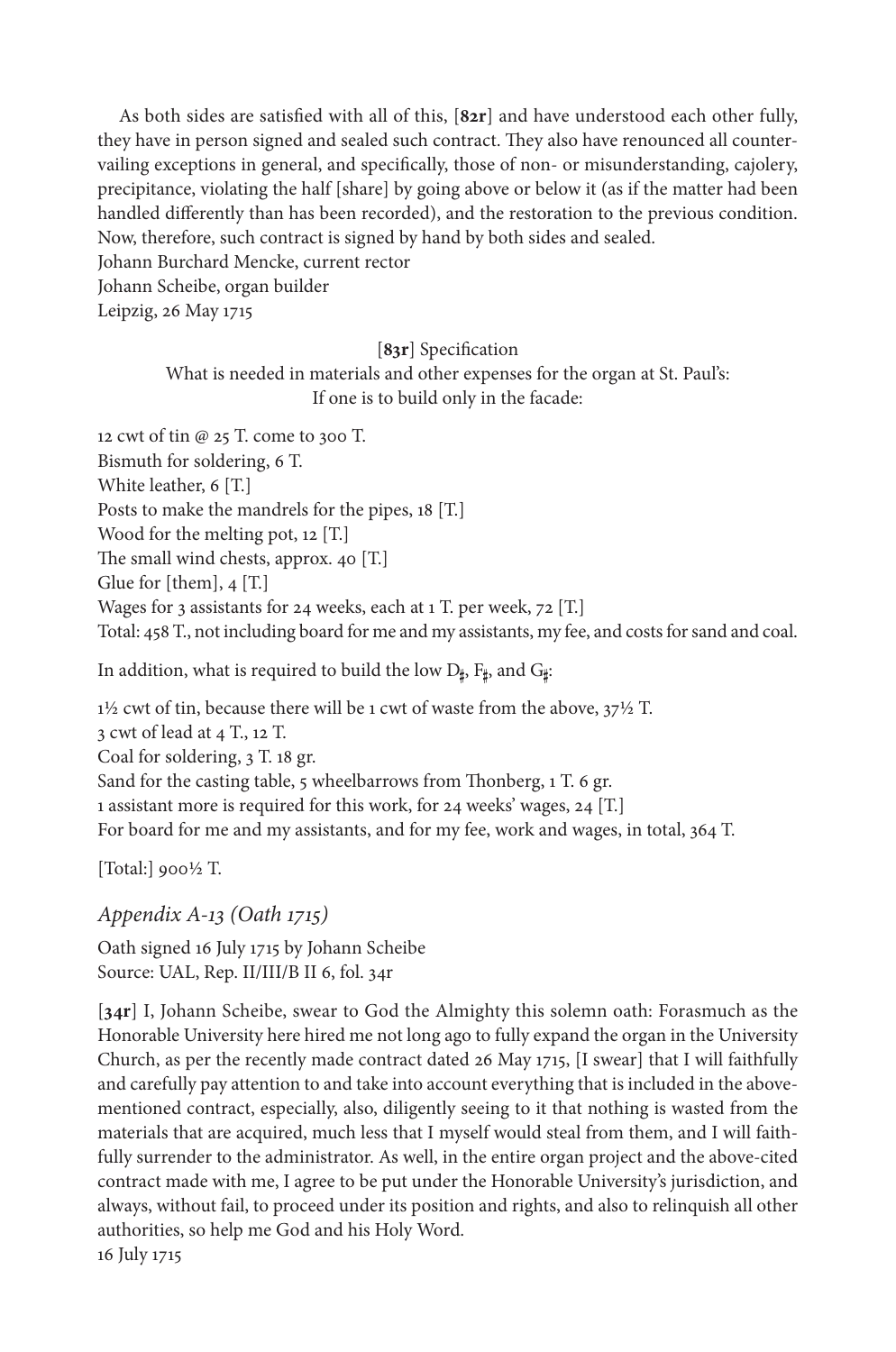## *Appendix A-14 (Mencke 1715)*

Johann Burchard Mencke, memorandum and accounting dated 3 December 1715 regarding building the remaining stops in the St. Paul's organ Source: UAL, Rep. II/III/B II 5, fols. 46r**–**52r

> [46r] Magnificence, University Rector, Most Noble, Most Worthy and Most Learned, Particularly Most Honored Patrons,

As regards the organ project at St. Paul's, although it was hoped that the confidence you previously placed in me (which up until now was shown by your having given unanimous approval to all that I proposed) would continue into the future and that my most recent recommendation, which had in view the final completion of this instrument, also would have been most kindly approved, I nevertheless hear that in the last-held meeting of the Concilium Decemvirorum you decided to reject [my proposal]. Now, I cannot now examine, much less believe, all the reasons why Your Magnificence and Most Noble Sirs would risk it being said that for a paltry 70 or 80 taler you were not able to [**46v**] completely finish the so splendidly laid-out organ. It appears, however, that two things, especially, stood in your way. First, you believed that the donor's intention was not so much for the enlargement but rather for the maintenance of the organ, and, second, it troubled you that this might not be the only demand and that in future more items would again and again be brought to the table and that, as a result, not only the entire bequest would be used up, but also that St. Paul's financial resources would irresponsibly be weakened.

If, however, you were to look carefully at the will of the late [Gottlieb Gerhard] Titius, which was not available at the last meeting, you would find that the donated 1,500 taler are in no way destined for maintenance, of which there is not one word therein to be found, but clearly and certainly, to quote:

NB. *Especially for completing [enlarging] the organ at St. Paul's* [emphasis original].

Since the [**47r**] Concilium Decemvirorum, which is responsible for the finances of St. Paul's, accepted the legacy, negotiated with the heirs and, consequently, let the donor's will be fulfilled, according to the law, Council is now obligated to see that the entire bequest is used only for expansion of the organ, and is bound to take on the burden of maintenance itself, even if it were to become more costly because of the expansion. And while the objection might be made that with the last agreement made with the organ builder the goal was that he would bring the organ into perfect condition, the contract shows something else. I remind you, in fact, that from the three different proposals that the organ builder made, the one seized upon was for only the most necessary items, while, on the other hand, the one for the complete expansion of the organ, which was estimated to cost 1,500 taler, was at that time rejected because not the entire bequest [**47v**]—which the donor, at my suggestion, exactly for that purpose, had resolved to set at 1,500 taler—but only 1,200 taler was accepted from the heirs.

Given that it was planned from the very beginning that the organ have 66 registers [including accessories], and the wind chests and the like all were prepared accordingly, clearly one cannot say that the organ is *complete* as long as eighteen of the 66 registers are still missing, and, alternatively, out of habitual parsimony, deny that the bequest is adequate for the eighteen registers now under consideration. I do not see how the donor's intentions can be honored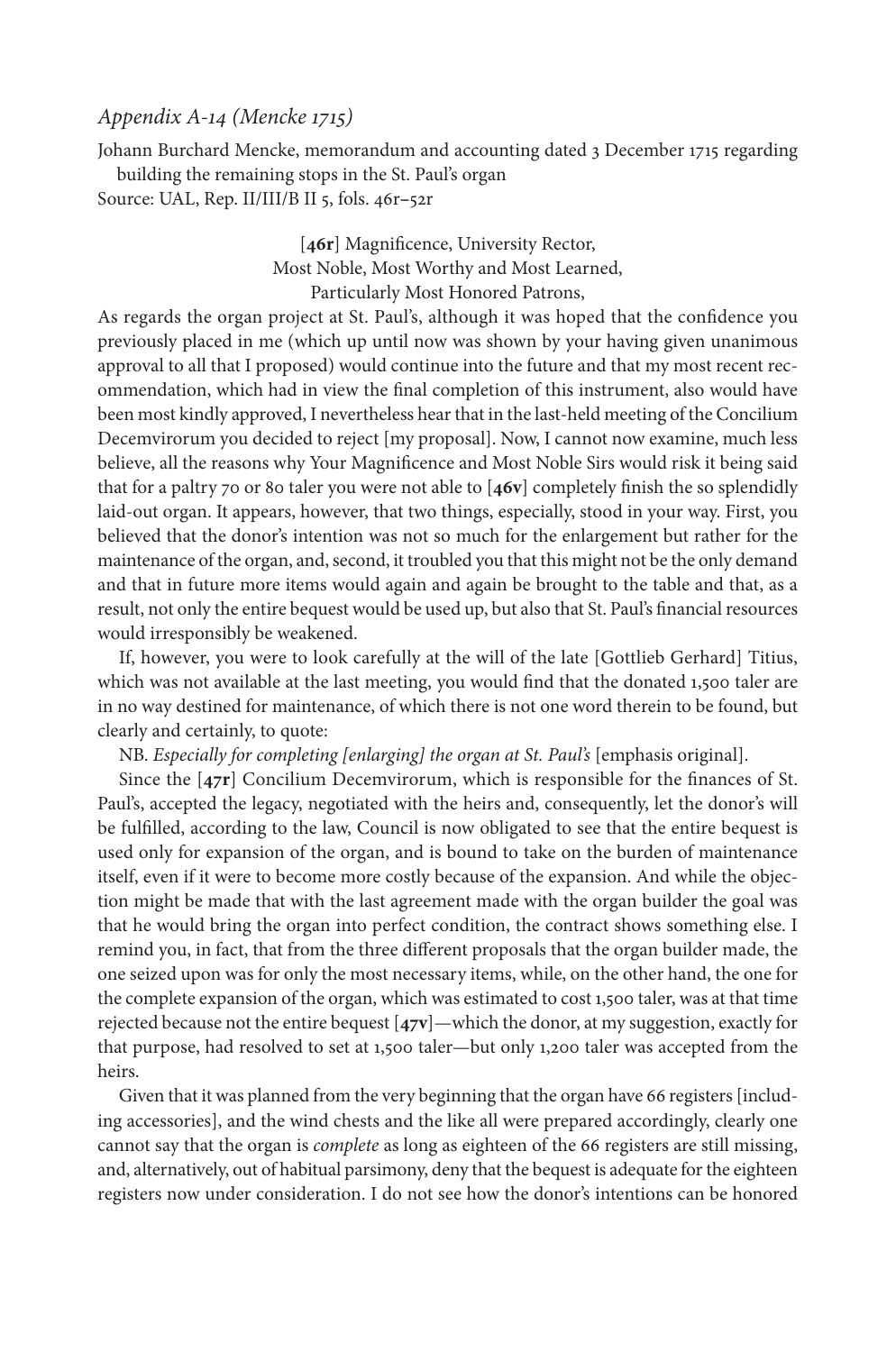without the complete expansion and building of the eighteen registers under consideration. On the other hand, so that Your Magnificence and Most Noble Sirs have no need to worry that the building costs might increase in a dangerous manner, and that the church [finances] might suffer, I would like to make you a proposition that you will have no cause to reject. I recently determined that at this point, actually, 950 taler for the organ, 53 taler for the carvings, and approx. 30 taler for [**48r**] painting and gilding of the same—that is, 1,033 taler—have been appropriated to properly finish [the organ]. In addition to this, Herr Vetter has already expressed hope that for his oversight he would be given a dozen taler. Also, the university crest and the agreed-upon inscription needs to be made, and the cymbelstern requires gilding. The above 30 taler assigned for painting are far from being enough, and also, perhaps, there may be a few expenditures to make that have not yet been considered. And then, there are the remaining 18 registers, which require 200 taler. Thus, in addition to the appropriated 1,033 taler I am requesting no more than another 67 taler—that is, in total, 1,100 taler. At the same time, however, I hereby pledge to bring the entire organ project to its completion for said 1,100 taler, and, out of honor for St. Paul's and the university, for whom I am always willing to sacrifice, I will be responsible for all expenses over that amount, and will cover them, if need be, from my own resources; from the Titius [**48v**] bequest, however, as well as from the St. Paul's treasury, no demand of any kind will be made. In this manner, then, Your Magnificence and Most Noble Sirs will be sufficiently assured that the university will not be responsible for unjustifiable expenses.

Finally, concerning maintenance, it must first be pointed out that the 18 registers still missing, which consist in 1,200 tin and lead pipes, will require no maintenance, because, as all organ experts report, such pipes last for several hundred years before they become infected with *Salpeter* [corrode]; parts that are subject to regular repair, such as wind chests, bellows, and such, were already installed at the beginning of the project and will not require less maintenance if the 18 registers are not added. Further, there should be even less concern about maintenance costs, because it is possible to establish a capital fund from the 100 taler still remaining in the Titius bequest and use the interest [**49r**] for annual oversight and repairs.

In addition, the organ builder, in the burdensome oath already agreed to with the University, offered to maintain the organ in working order for life for the annual interest of 5 taler. I hope, therefore, that this will ease all your troubling concerns and that my suggestions will be taken favorably, and I remain,

Your Magnificence and Most Noble Sirs, your respectful servant,

Dr. Johann Burchard Mencke

Leipzig, 3 December 1715.

[**50r–52r**] Accounting

of what was spent by me [Johann Burchard Mencke] in cash on the organ project for both materials and wages from 26 May 1715 to 4 November 1716

[see appendix B-2]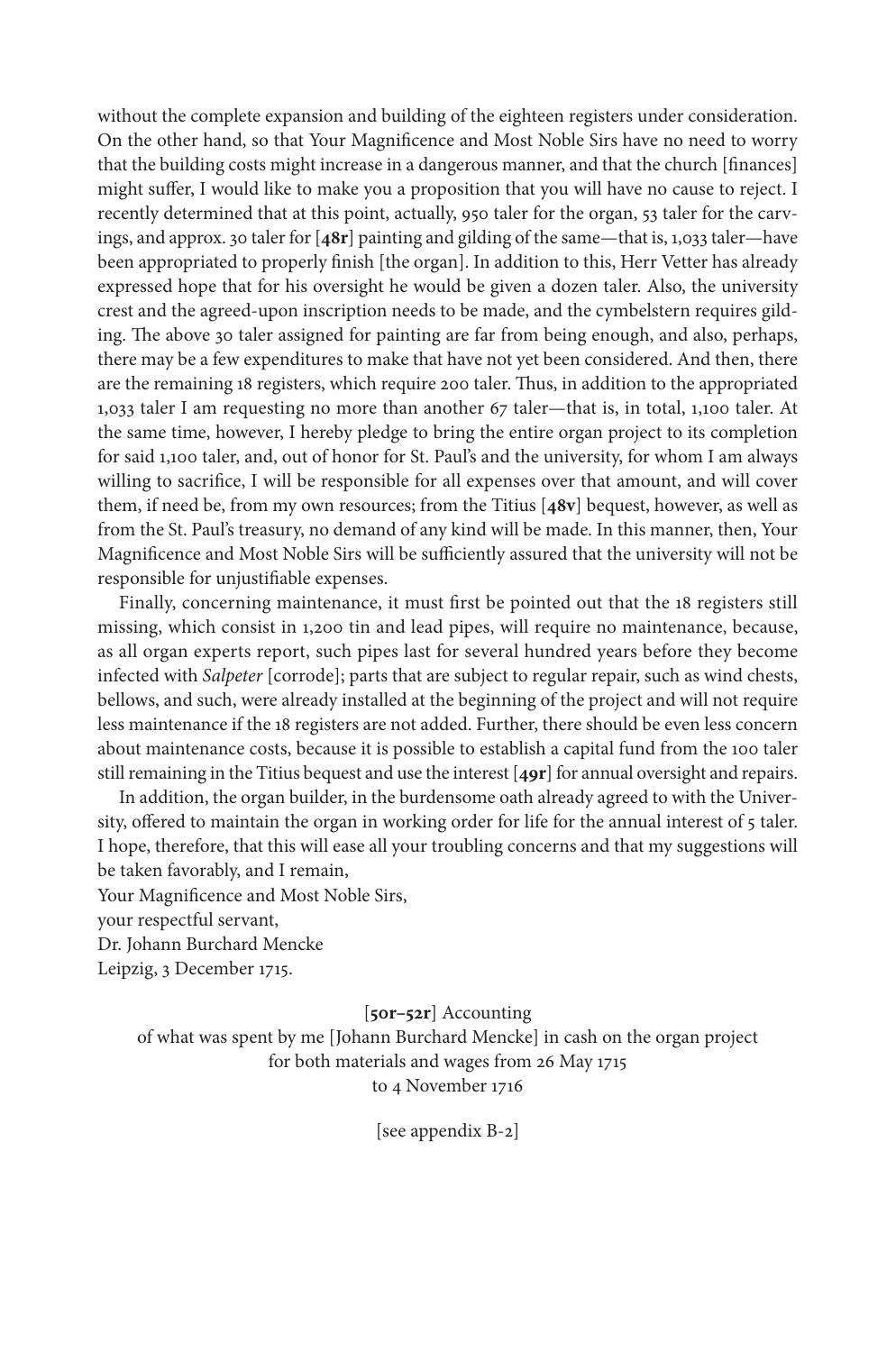## *Appendix A-15 (Scheibe 1716a)*

Johann Scheibe, memorandum dated 24 February 1716 regarding charges for rent Source: UAL, Rep. II/III/B II 5, fols. 53r**–**54r

> [**53r**] Your Magnificence, University Rector, Most Worthy, Most Noble, Steadfast and Most Learned, Highly Esteemed Sirs, and Patrons,

Your Magnificence and Most Noble Sirs will most kindly recall that on 26 May 1715 a contract was made with me specifically regarding various items that were to be finished in the organ at St. Paul's, including, among other things, that at the end, when my work was complete, Your Magnificence and Highly Esteemed Sirs would extend to me a gratuity of 50 taler, and, in addition, that that which I had previously received would not be held as a claim against me. I have now finished the work according to the terms of the contract and believe that nothing further remains [to be done].

Therefore, I must question why room rent from Michaelmas 1711 until now is being demanded from me. It will surely not have escaped the attention of Your Magnificence and Most Noble Sirs that when this contract [of May 1715] was drafted, [**53v**] I still had a claim of 358 taler in cash for the first phase of the work on this organ, which claim I never would have relinquished under any other condition other than, that what I was owed in cash, as well as the rent I was to enjoy as compensation, and which was deducted at the time from the cash [balance owed], would be totally forgiven, and, in the words of the contract, I would **NB. in no way** [emphasis original] make further demands, which I expressly agreed to, even when, had I immediately received the 50-taler gratuity, less the rents demanded, I still would have lost some 260 taler.

Not to mention that the particular room [*Stube*] that I have had up until now is not fit for a living space; there is nothing good that can be said about it. It is so badly built, unhealthy, moldy, airless and poorly protected that my family and I have suffered loss of our health, and two of my small children have already forfeited their lives because of it, and everything of mine is moldy and ruined, and, because there is so much dampness, the glue will not hold [anything together]. [**54r**] Surely for the large amount of rent that has already been charged to me one could provide more comfort, especially since, as is well known and as every organ builder will attest, when an organ builder is building a new organ in a place, or even when he is only doing an important renovation, the builder is always offered temporary housing and a workshop, whether such is expressly contracted for or not, always, for as long as the work goes on, and without any charges, something that did not happen here. Rather, the amount for room rent has been deducted as cash from my earnings, indeed much more than that has been taken, and I cannot possibly be forced to pay for it twice. Nor can I understand the additional rent charges for the period following the making of said contract, from last Easter 1715 on.

Therefore, I cautiously hope that Your Magnificence and Most Noble Sirs will give the matter careful consideration, and, since my position is fixed by the contract, allow me to enjoy fulfilling the contract, and in this manner exempt me from all further demands. I stand ready to take on all services, and remain,

Your Magnificence and Most Noble Sirs, your obedient servant, Johann Scheibe Organ builder Leipzig, 24 Feb. 1716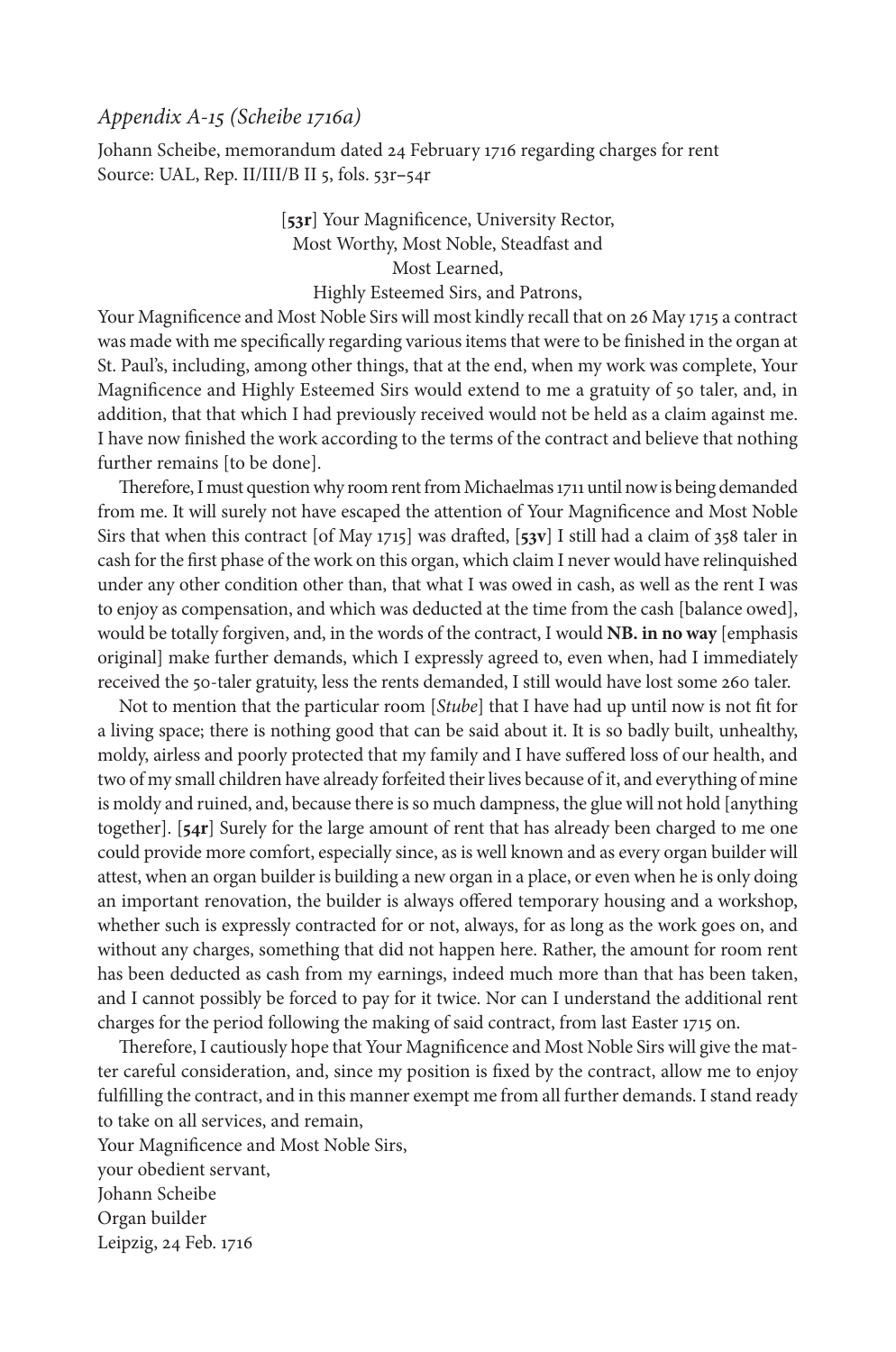## *Appendix A-16 (Report 1716)*

Georg Friedrich Kauffmann, report dated 15 May 1716 after examining the Gundorf organ and organist

Source: Landeskirchenarchiv Dresden, Bestand 31999, Sign. 1155, fols. 6r–9r

[**6r**] In that your Most Reverend Magnificence, diocesan superintendent here, Herr Mag. Polycarpus Leyser, with respect to the organ built in Gundorf, on 13 May commissioned me on behalf of the Most Honorable Consistory "to appear on the coming Friday in said Gundorf, examine the organ, and hear the school master play, as well as provide a written report on my findings," I willingly agreed. Therefore, on today's date I went there, and in the presence of the bailiff [or district magistrate, *Amtmann*] from Schkeuditz and the pastor from Gundorf, undertook an examination of the organ. But the organ builder, Herr Scheibe from Leipzig, who built this instrument and was [**6v**] present at the request of the congregation, objected to the organ being subjected to another examination, because the instrument was already examined 3 years ago and found to be good. He also in this case had a good affidavit in hand. Afterward, however, after he was convinced that such an investigation was not meant to put him at a disadvantage but rather solely so that the current condition of the instrument could be determined, he finally agreed to let it happen. Whereupon, one began by looking not only at the bellows, trackers, stop action, and other such parts, but also by going through the registers, one after the other, accurately and exactly, and it was found thereby that the pipework's intonation was not even but that one pipe was strong, the next weak. [**7r**] Further, in almost every stop there were times when, when one key was played, the neighbor or the next pipe also could be heard. Not to mention the tuning. From this it was clear that the abovementioned problems must have appeared over time—provided the previous examiner of the organ carried out his examination thoroughly (which could be confirmed by consulting the submitted report which must be held in the records) and found the organ to be good and free from defects. Also, the organ builder, in his defense, responded that such problems [or defects] occurred over the past three years from natural causes; namely, because wood shrinks in dry weather and swells, on the other hand, in humid weather, the registers become difficult to pull. [**7v**] And if the screws [in the toeboards] are not opened, and the drawstops are simply left in duress, the result is that the leather that covers the channels little by little gives way and rolls up, with the result that the tone channels are no longer perfectly closed, the wind leaks, and one or another of the keys is affected. [He] claimed that, to have been kept in good condition, this organ should have been under the care of a knowledgeable organ builder who had annual oversight and was paid an annual fee, which is the norm in other places—which in truth is not unfounded. Therefore, under such circumstances, and after consulting with the bailiff and the others present regarding how these defects could best be corrected, no other means can be recommended other than that the entire organ be taken [**8r**] apart, repaired with great diligence, and tuned again from scratch. For this major renovation, the organ builder at first requested 24 taler, but finally, considering what has happened, agreed to 20 taler and to the express condition that he agree to another major examination [at the conclusion of the renovation] and that he not demand payment or wish to be in receipt of it before the organ has actually been examined and found to be free of defects. Whereby, then, my nonbinding recommendation was that given that said organ builder had agreed to these stipulations, one could justifiably give him the 20 taler, which decision, however, awaits the approval of Your Most Honorable diocesan consistory. Now, then, as regards the schoolmaster, he was found to be [**8v**] very phlegmatic in his playing; indeed, even though he started with preludes and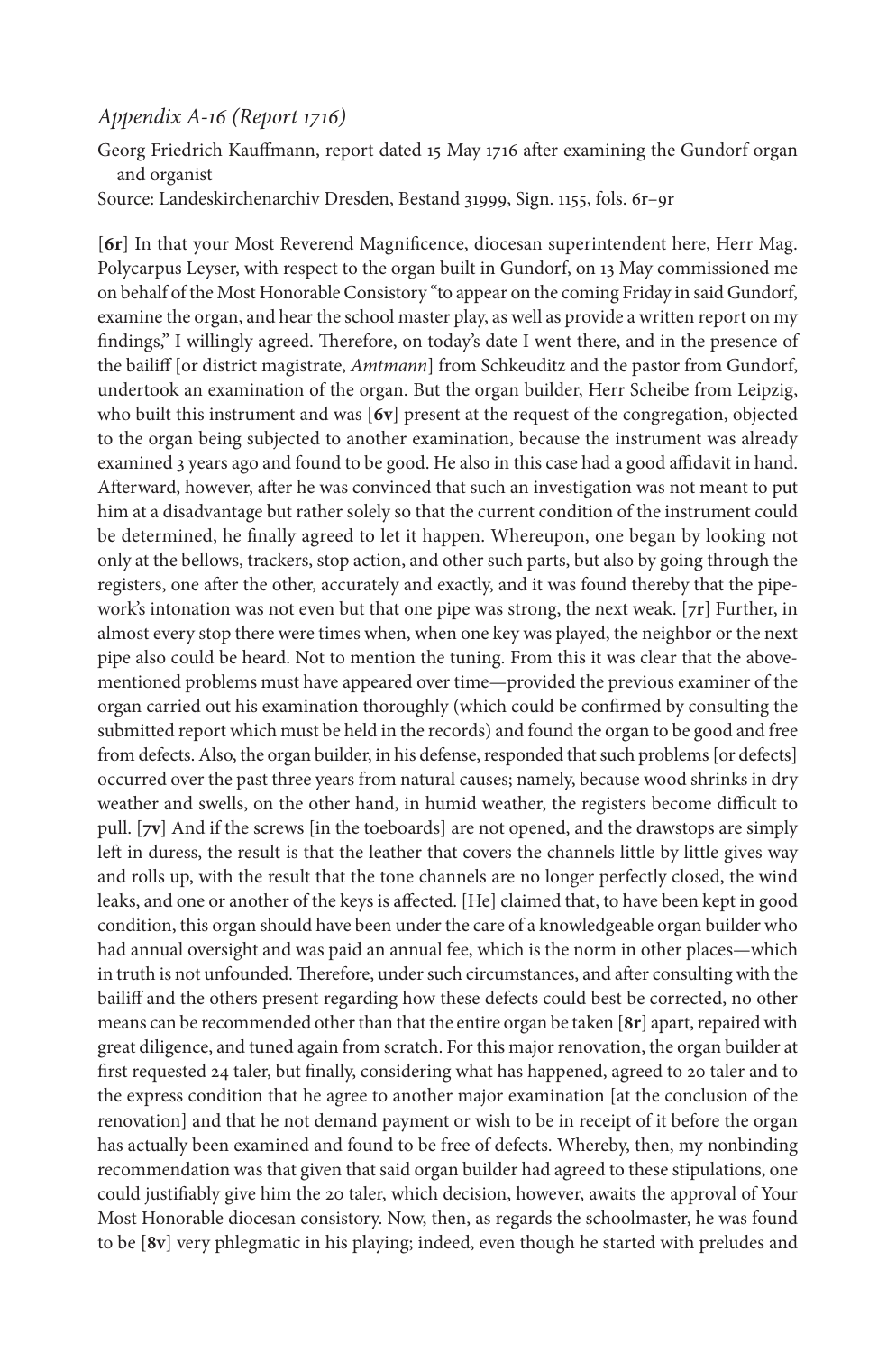other small pieces he had learned, nevertheless, by the end they had miserably disintegrated. However, given that this way of playing is very uncertain, and a man over 30 years of age cannot very well rely on his memory, he was offered the option of playing something of his own, from his own fantasy, which he attempted, it is true, but was unable to complete a single measure, which required only simple harmony, before immediately falling back into his memorized pieces again. Nevertheless, I was able to persuade him to promise to take lessons, in that he is still in a condition in which he can learn something, and the city of Leipzig is nearby. [**9r**] If he will give up drinking, especially brandy, which according to the pastor and the congregation, he is prone to, it is just possible he will succeed in learning something, for he reads quite well, and was able to play the chorale "Allein Gott in der Höh sei Ehr" without confusing the congregation, which had to sing along. One wanted to impute to him that his playing perhaps could ruin the organ, but the organ builder himself freed him from this. All of which I most obediently report as requested by Your Most Honorable Magnificence. Dated Merseburg, 15 May 1716.

Georg Friedrich Kauff[mann] Royal Saxon Court Organ[ist]

## *Appendix A-17 (Scheibe 1716b)*

Johann Scheibe, memorandum dated 29 October 1716 regarding completion and examination of the St. Paul's organ

Source: UAL, Rep. II/III/B II 5, fols. 55r**–**v and 68r**–**69v

[**55r**] Magnificence, University Rector, Most Reverend, Most Noble, Wise, and Learned, Most Honored Sirs and Patrons,

Your Magnificence and Most Noble Sirs, it is still in pleasant memory, how, on 26 May of last year, the organ at St. Paul's here was assigned to me, and it was resolved that, according to the contract that was agreed to, the facade should be completed for a promised 950 taler. Afterward, once the facade was finished, Your Magnificence and Most Noble Sirs decided that this organ, in accordance with how it was initially set up, should be fully and completely finished and brought to perfection by me, and you also made a proposal concerning one thing and another, to which I agreed. Therefore, to accomplish the desired completion of the instrument, I have carried out the work that is listed in Appendix B below and have [**55v**] both earned in wages and spent in cash for materials the amounts specified.

Now, then, I am at the point that the entire instrument can be given over two weeks from today and, hopefully, with God's help, be properly kept under warranty. According to the above-mentioned contract and the attached accounting (B. Itemization), I still am owed 347 taler 13 groschen. I wanted to inform my Most Noble Sirs and Patrons about this, and respectfully request payment, and at the same time, request that at your pleasure you determine when and how you would like to have the instrument examined, so that I can be prepared at the announced time. Until which time, I remain,

Most Magnificence and Most Noble Sirs, Your obedient servant,

Johann Scheibe

Organ builder Leipzig, 29 October 1716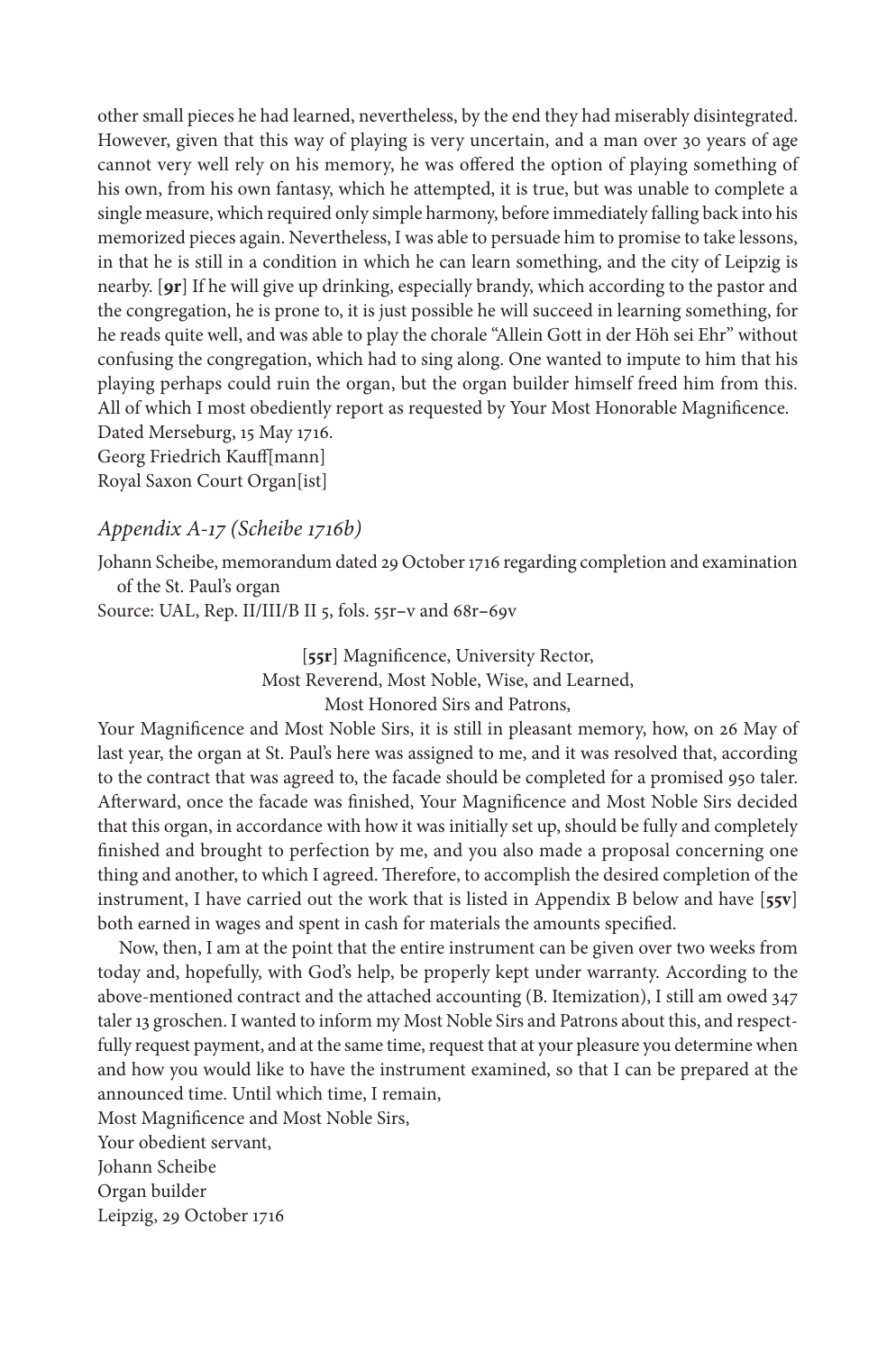# [**68r**] B. Itemization

What it was necessary to build and procure in order to enlarge and completely finish the organ at St. Paul's, and what remains to be paid to the organ builder for the organ.

| 950 T.       | As per contract dated 26 May 1715                                                                                                                                                                                                                                                                                                                                                                                                                                                                                          |
|--------------|----------------------------------------------------------------------------------------------------------------------------------------------------------------------------------------------------------------------------------------------------------------------------------------------------------------------------------------------------------------------------------------------------------------------------------------------------------------------------------------------------------------------------|
| 200 T.       | For 15 registers of new pipework built additionally in order to complete the<br>instrument. The instrument had been prepared [for additional registers]<br>in the beginning, and another three registers belong there, but they had<br>to be omitted because installing any stop that in future will from time to<br>time require either tuning or close attention was specifically prohibited.<br>On the other hand, among the 15 registers now existing is one that no<br>organ builder could build for less than 100 T. |
| 75 T.        | Paid in cash for materials for a new wind chest in the Brust [Hinterwerk],<br>because the old [chest] from the Rückpositiv, which had the short octave,<br>could not be used.                                                                                                                                                                                                                                                                                                                                              |
| 20 T.        | For the labor involved [in building the new chest].                                                                                                                                                                                                                                                                                                                                                                                                                                                                        |
| 12 T. 12 gr. | Cash paid as joiner's wages for building another case for the Brust, [68v]<br>not only because the previous one had an ugly appearance and ruined the<br>look of the facade, but because it lacked height, and there would not have<br>been room for the 8-foot pipes agreed to in the contract. How this cost<br>grew so high, not including the associated materials, is explained in the<br>bill from the joiner.                                                                                                       |
| 8 T.         | For melting down [pipework] and adding new material in order to make the<br>necessary three octaves for the Principal 8' in the Brust, because according<br>to the contract, paragraph no. 1, only one octave of good tin pipes was to<br>be built, but the bad [existing] ones would not have fit in, and there would<br>have been an unequal harmony [blending].                                                                                                                                                         |
| 18 T.        | For cutting out the mouths of the manual Principal 16' pipes in order to<br>match them with the previously built ones, because the old ones were very<br>unsatisfactory.                                                                                                                                                                                                                                                                                                                                                   |
| 12 T.        | For the pipes and Cymbelstern in the "cloudburst" [gloriole], because it was<br>considered necessary for the improvement of the facade and the organ's<br>proper arrangement. [69r]                                                                                                                                                                                                                                                                                                                                        |
| 80 T.        | For 600 new pipes that had to be built here and there throughout the organ.<br>So many of the registers retained from the old organ were corroded [had<br>been eaten by Salpeter] or had become so weak with age, that they either<br>could no longer hold a pitch at all or had deteriorated so much that they<br>could form no tone. It was impossible to keep them.                                                                                                                                                     |
| 6 T. 12 gr.  | For 150 iron arms for moving the registers and sliders, which are necessary<br>and useful for the durability of the organ.                                                                                                                                                                                                                                                                                                                                                                                                 |
| 5 T.         | For a coupler between two keyboards, the Brust and the Manual<br>[Hauptwerk].                                                                                                                                                                                                                                                                                                                                                                                                                                              |

In total, 1,387 T.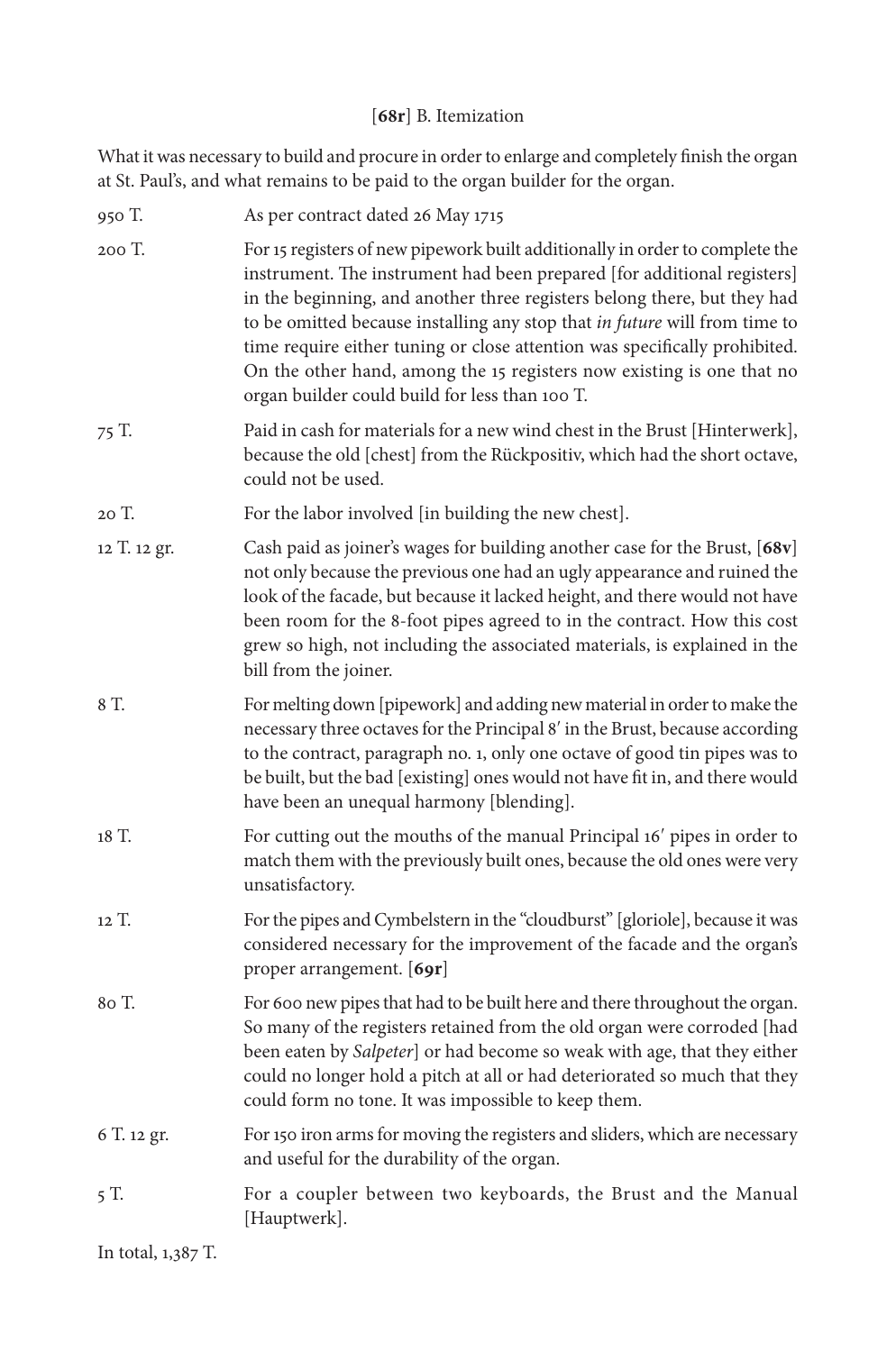In addition, there are not only many small items that were done for the organ's better durability, ornamentation, and use, but the organ also was brought into proper Chorton, because it was much requested and demanded by the musicians, not only those who held positions but others as well, and was also necessary so that the organ could be used with the usual instruments accompanying the [concerted] church music and because the old organ was not at the proper pitch [*inegal*] but at least [**69v**] a half tone too high throughout almost the entire organ. It took effort, time and expense, and soldering, altering, and building some things from scratch before the pitch could be attained, [an effort] which those who understand organ building will easily be able to judge. In the oft-cited contract, there is reference to good voicing and pure tuning of the instrument and its pipes in and of itself, to be sure, but there was absolutely no promise made of Chorton and adapting [the pitch] to the musical instruments; indeed, this contract related only to the demand at that time that the facade be completed. On account of this, quite an additional sum could be billed. But one leaves this to the discretion of Your Worshipful University.

> Wherefore, from time to time 1,040 T. 11 gr. were paid to the organ builder. There remains, then, 347 [*recte* 346] T. 13 gr.,

which hopefully will be received no later than when the instrument is surrendered and taken over [examined]. Johann Scheibe

Organ Builder

# *Appendix A-18 (Mencke 1716)*

Johann Burchard Mencke, memorandum dated 22 November 1716 regarding the need to reward Scheibe

Source: UAL, Rep. II/III/B II 5, fols. 56r**–**59r

[**56r**] Magnificence, University Rector, Magnificences, Most Reverend, Most Noble and Most Learned, and especially, Most Honored Sirs,

Your Magnificence and Most Noble Sirs, I congratulate you on your successfully concluded organ project. As I have no doubt that the organ builder not only fulfilled all that he promised but that he supplied much more besides, I therefore entreat you herewith that at the earliest opportunity arrangements be made for the instrument to be diligently examined by skillful and, as is customary, sworn experts, and that the organ builder will not only be found to be free of all further claims, but that as well the University will consider providing a reward, at your discretion, for all that he has supplied over and above the contract.

Next, I wish to pass on to you a complete accounting [**56v**] of what was paid out, partially by me personally, for the organ project in the year and a half from 26 May 1715 to 4 November 1716 [see appendix B-2], so that you can see that the costs were 46 T. 8 gr. 7 pf. higher than one had originally supposed.

Your Magnificence and Most Noble Sirs will please bear in mind that the first building phase, for which 950 taler were appropriated, was already completed on 4 November 1715, that is, in a half year. The second phase, however, for which nothing more than 150 T. were appropriated,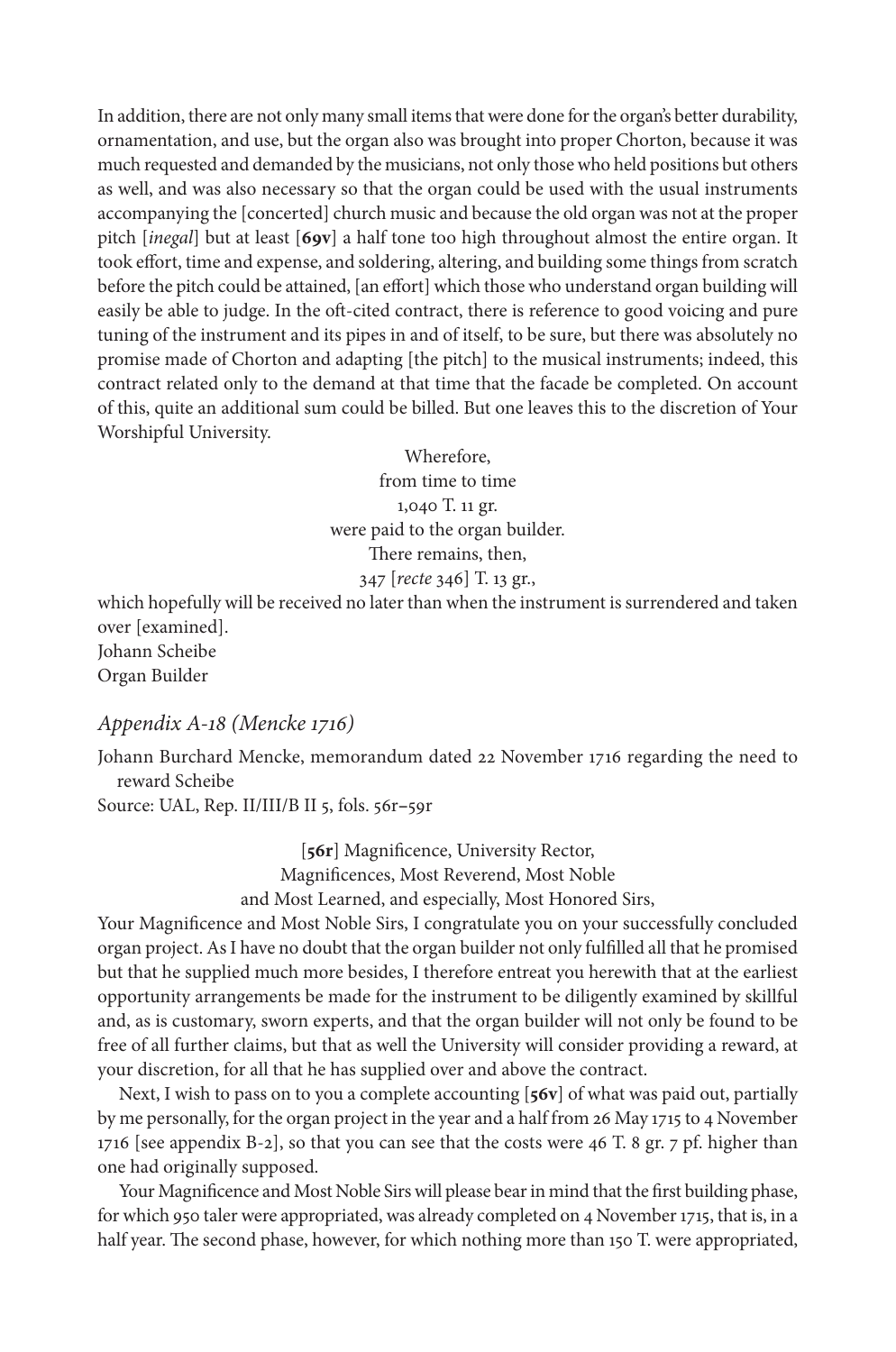against all expectation took an entire year longer. This delay, however, was for the most part on account of the recent very severe winter, which slowed down the work a lot and increased the costs. Also, the large number of academic sermons and orations during the summer interfered with the voicing being done. As well, as is common in building projects, the builder discovered along the way that there was more to do than could be seen at the beginning [**57r**]—none of which [reasons for the delay] can be attributed either to me or to the organ builder.

Furthermore, in a letter dated 3 December 1715, I made myself responsible for delivering the completed organ for the agreed upon 1,100 T., and if the costs were to run higher, to make no request for a reimbursement. Unfortunately, however, you did not actually accept my promise. Rather, you imposed the demand that the organ builder's rent that is in arrears be paid out of the above sum. This goes against your own promise, however, which was made during my rectorate.

In the contract with the organ builder made at that time, it was *expressly* promised that on the part of the university not only would he be paid 900 T. for building the organ and be given 50 T. as a gratuity, but also, in consideration of his having forfeited his previous claim (which ran to 400 T., which was verbally promised him), that *no* further demands would be made, even though it was well known, to you as well as to me, the rector at the time, that he owed rent for several years. [**57v**] That you do not want to give up the rent should have been expressly stated in the above-referenced contract, but, with the approval of all of you, this did not happen, because it went against my [verbal] promise and the written promise you made that nothing further would be demanded from the organ builder, as had already been implicitly admitted.

For although the claim to rent has not been expressly relinquished by the university, *not one little word* has been said to the organ builder, which is generally useful, because the university otherwise has no other demands except this one, and this one should have been understood by, and explained to, the organ builder at the time by me.

Now, after one saw from my verbal presentation to the then rector, Herr Jenich, that for this purpose it was not possible to count on me, and one hoped, on the other hand, that the St. Paul's College treasury would make reparation, either from the Titius bequest or [**58r**] from the 300 T. privately collected from various individuals during the aforementioned Herr Jenich's rectorate (to which I contributed far more than this rent, especially by myself soliciting from good friends); therefore, on this account, you did not dare give me a contract to sign, while at the same time you were not unaware that I continued in the name of the university to oversee the organ project as projected.

Thus, then, because my promise dated 3 December 1715 was not simply accepted, I have nothing else to consider and have good reason and right to demand the 46 T. 8 gr. 7 pf. that I spent over what was allotted.

However, I will waive the entire amount, along with other expenditures, such as tips and such, which it is unnecessary to specify, and neither will I ask thanks for the effort, bother, and vexation I suffered in this year-and-a-half period.

Because not more than 1,005 T. 1 gr. 11 pf. have been spent on this project from the Titius bequest up until now, according to [**58v**] last year's deposit book, and the rest remains unspent, I request Your Magnificence and Most Noble Sirs to pay me in cash the 94 T. 22 gr. 1 pf. remaining in what was allocated for the supplemental building phase.

As regards the organ builder and his employ or remuneration, I can with good conscience say that I always saw him and his assistants hard at work, even in the coldest days of winter. At the same time, I cannot deny that he always did more than he promised, as, for example,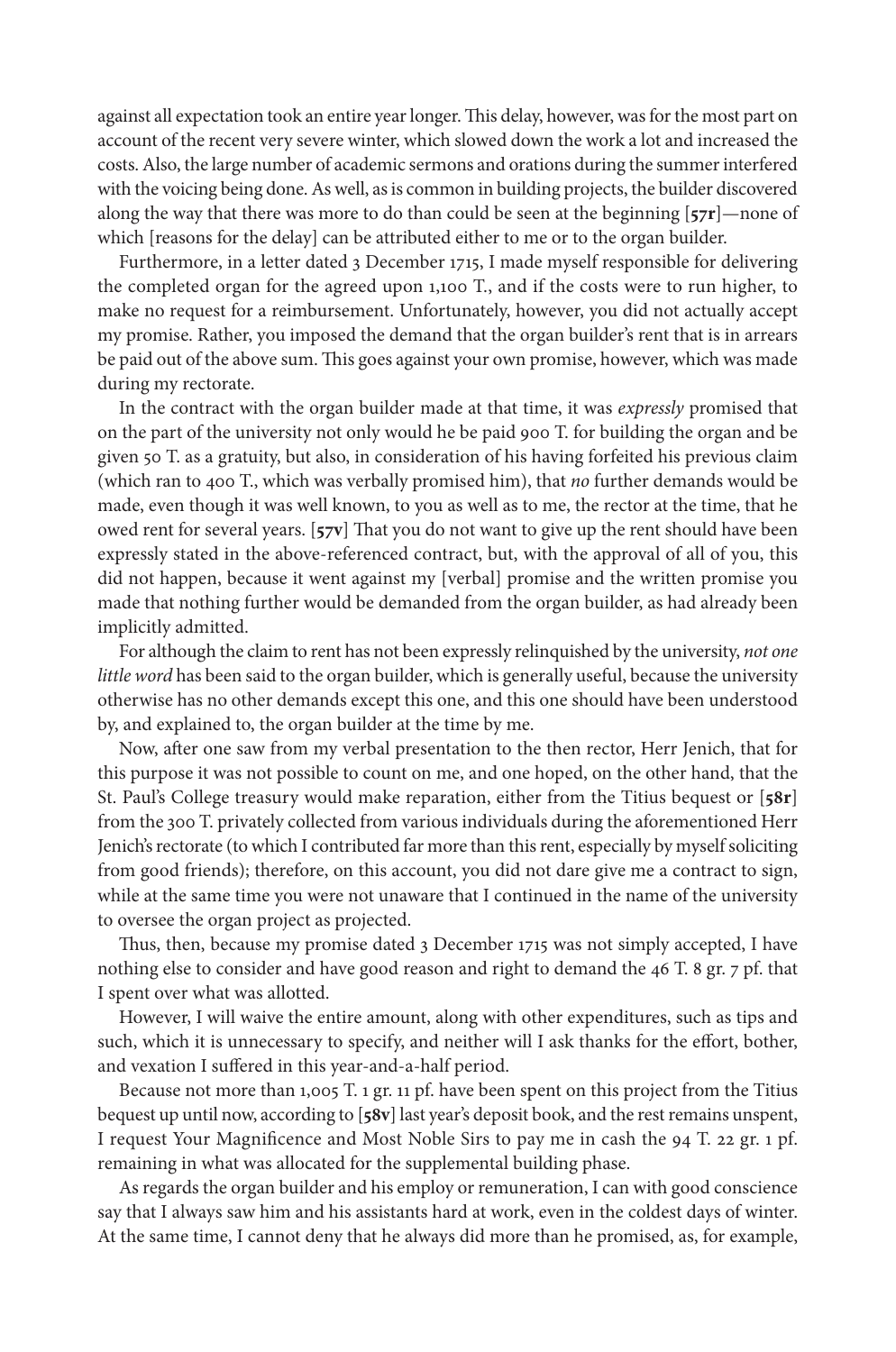when he delivered 70 instead of the 66 registers he had promised, and also provided wind chests and much of the same. Partly his own ambition spurred him on. He so much wanted the instrument to be as perfect as possible, so that he would garner honor from both foreigners and locals, as in fact has been the case. Partly [he was spurred on by] others who are pleased by the instrument and have promised to write about it, so that it will only be described as truly perfect. As well, there were the 50 T. which the late Herr Titius promised to give in addition [to the bequest], [**59r**] but died before his intent could be formalized, and there also was the hope that the court chaplain, Herr Engelschall, would solicit 400 T. in Dresden, all of which, even though they consisted purely in promises, so encouraged the organ builder, that he would have preferred to immediately make the instrument much larger, if I had not restrained him as much as I could. In addition, he actually used his gratuity of 50 T. for building the organ, solely to maintain his reputation, and in fact he delivered far more than he promised [in the contract]. For this reason, I am certain that to date he has not earned one taler of profit on this entire project, the equal of which is not often seen, but likely has been forced into debt on account of it.

The university is probably not legally required to give him anything more, but I nevertheless find it necessary to once again intercede on his behalf—a wretchedly poor man who has grown very bitter and who has suffered many undeserved accusations—so that, when it is found at the instrument's examination that the organ is even better than required by the contract, you will present him with a gratuity. I remain,

Your Magnificence and Most Noble Sirs, Humbly, Dr. Jo. Burchard Mencke Leipzig, 22 November 1716.

## *Appendix A-19 (Scheibe 1717)*

Johann Scheibe, undated memorandum (written before 24 November 1717) regarding the organ project's costs, the need for a reliable organist, and his appointment as organ builder to Leipzig University

Source: UAL, Rep. II/III/B II 5, fols. 70r**–**72r

[**70r**] Memorandum:

The work I had to do on the St. Paul's organ over the contract so that the organ could be properly finished

- 1. The wind chests in the Brust, because the old ones were no good, but were made with a table; cost 75 T.
- 2. The roller board for the above, 10 T.
- 3. The 8-foot Principal (the three upper octaves), 18 [T.]
- 4. To alter the case of the Brust, 12 [T.] 12 gr.
- 5. The large 16-foot Principal, to alter the mouths to match the new invention of the others that stand in the facade, 18 [T.]
- 6. The [Cymbel]stern and the pipes in the gloriole, 12 [T.]
- 7. To repair 600 pipes over the contract, because they had been corroded from *Salpeter*, 80 [T.]
- 8. 150 pieces of iron for the action, 6 T.
- 9. A coupler between the manuals, 5 T.

[Total:] 236 T. 12 gr.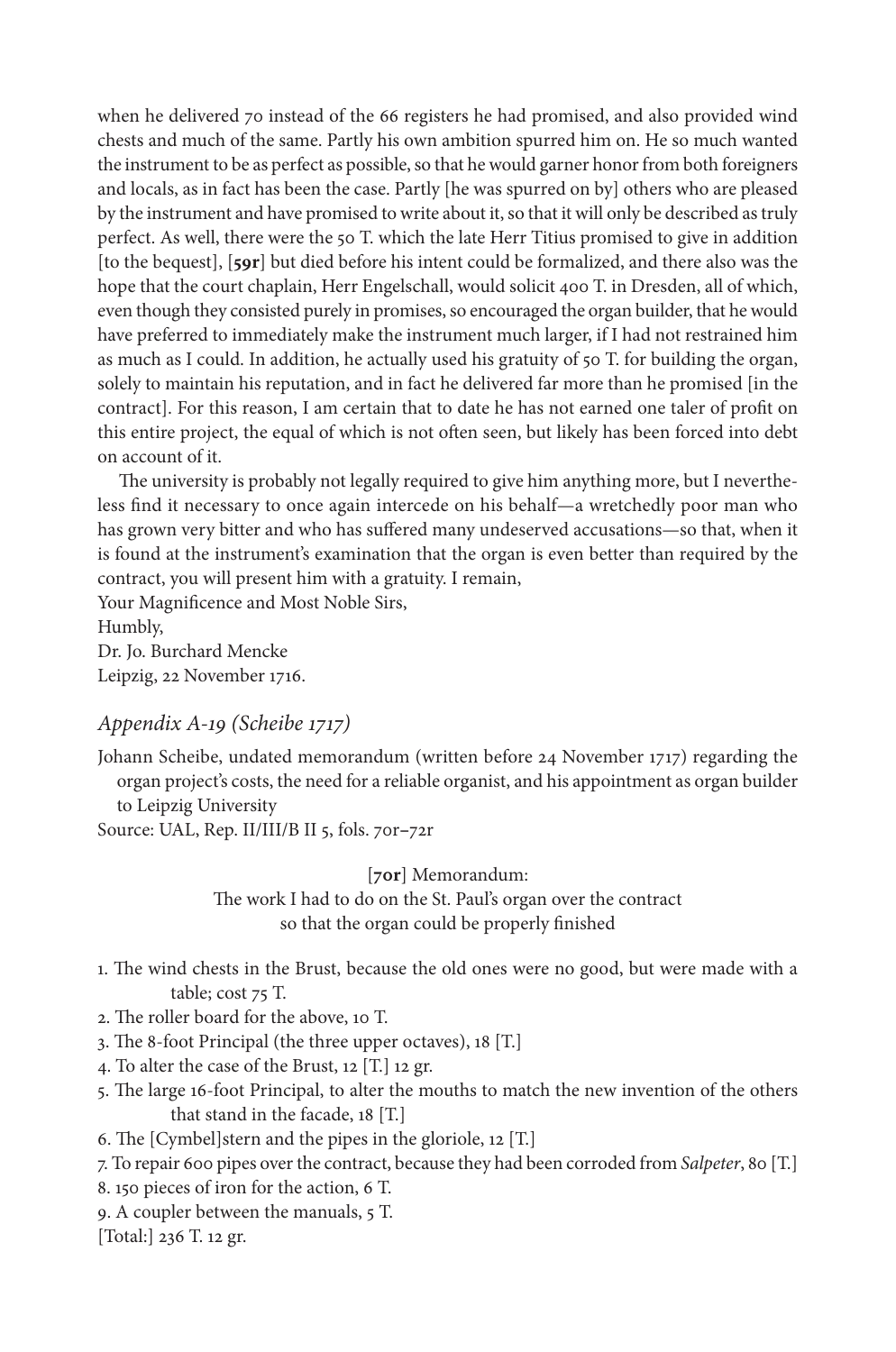#### What was deducted, without my agreement, from the amount of the contract:

The carvings, which were not part of the contract, 53 T.

Painting, 36 [T.]

To Herr Vetter, for checking now and again. Even though it was done according to the

contract, I had to pay 12 [T.]

[Total:] 101 T.

[**70v**] NB. During the rectorate of Herr Dr. Lehman, a memorandum was submitted [appendix 17, Scheibe 1716b] which should be taken into account, and also must be on hand during the examination, because it contains everything that happened up to 4 November 1716.

NB. It must also be said that the windows should long ago have been protected at the top with gutters; the Hinterwerck suffered great damage in the recent storm that broke the window and allowed a flood of hailstones to pour in. Also, as I have said many times, the Brust, where *the beautiful Viol di Gamba register* [emphasis original] is, was full of broken glass [and suffered damage not only] when the window was broken by hail, but also afterwards when it [the window] was repaired. Now, before the examination, it is necessary to work on these two divisions. At the same time, the window at the organ needs to be bricked in as far as it does not let any light into the church anyway, which is approximately seven feet. It is worth at least 100 T. [exact number is illegible] if the organ can be protected from the terrible summer heat and from moisture during inclement weather.

[**71r**] The instrument should have been taken over [examined] a year ago, since it was finished at that time, and if you do not want to do that, and take it over, then just pay me, since I must leave with this man for Six Towns [the Upper Lusatian Six Towns League, which consisted of the cities of Bautzen, Görlitz, Kamenz, Lauban, Löbau, and Zittau]; moreover, it is not much that I demand. Should this not happen I will be forced to find it elsewhere, indeed, everything that I have to demand, because you prevented and delayed the project for 3 years and 18 weeks, and as I was unable to earn anything at all during that time, I could demand my weight in gold.

Now, if the organ project's expenses are calculated from its inception on 29 August 1710 until 14 May 1712, everything included—the organ builder, the materials, the carpenter, the carver, as well as locksmith and metal work—the expenses total 1,609 T. And even then, money was often uselessly paid out during this time, in that there were often periods of 14 days when my workers and I did not have any materials, and so could not work.

[**71v**] The enlargement of the organ, from 26 May 1715 to 4 November 1716, for organ builder materials, as well as carpenter, carver, painter, and similar expenses, cost 1,387 T.

*In sum*, total expenses for the entire organ project come to 2,996 T. Now, Herr Silbermann of Freiberg would have charged 3,000 T. and also would have taken the old organ and everything belonging to it. In addition, he was promised transport of the old organ to Freiberg, and then, when the new organ was finished in three years, that it would be brought here to Leipzig at your [the university's] expense. But it would only have been an organ with 2 keyboards and 2 8-foot Principals, one in each division, which, no matter how you look at it, can only be considered a positive [a small organ] when compared to the instrument that now exists.

[**72r**] Your Magnificences will not take it amiss when I mention one more thing.

I ask you not to forget that a reliable organist should always be at the organ, for otherwise, if this does not happen, and one [organist plays] today, another the time after, and the Herr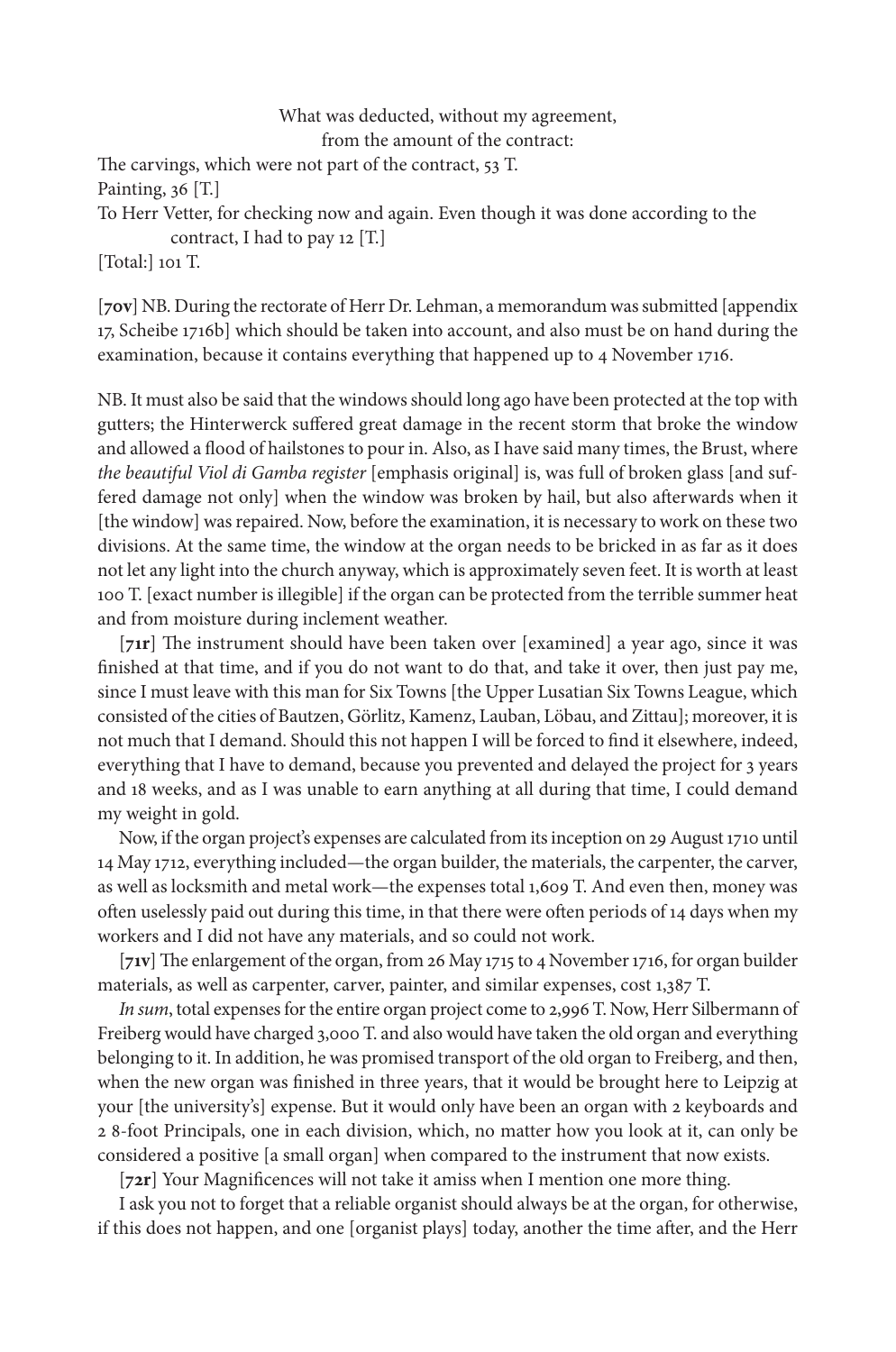Cantor the time after that, the instrument will soon be ruined. If the one who is now at the instrument [Gottlieb Zetsch] remains, however, one would have nothing to fear.

I request further that you will agree that no less than 250 T. be given to me from what I have requested, for the losses and damages have been hard on me, because I see that you wish to take me under your protection, and I request that you tell me this in writing, and at the time of the appointment [of curator], if you would, be so good as to give me 12 T. annually, for there is plenty to take care of, plenty of work.

I also ask very much, that, at your discretion, you allocate a gratuity to my apprentices. Johann Scheibe Organ Builder

#### *Appendix A-20 (Sicul 1718)*

Excerpts from Christoph Ernst Sicul's *Leipziger Jahrbuch* regarding the Scheibe organ at Leipzig University Source: Sicul 1718, 549–51, 195–99, 59–60

[**549**] This summer, at the Worshipful University, the indeed beautiful organ at St. Paul's was finished. Because of its beauty and size—it has 70 stop knobs—perhaps in future a drawing and description of it can be made available. In the meanwhile, the reader must be content with the inscription found on the organ, which, although it only came into being this year, nevertheless, was previously planned and approved by Council during the time when Herr Counsel Mencke was rector. The inscription reads:

> D.O.M.S. ORGANVM HOC MVSICVM ANNO REP. SAL. M D C C X V. RECTORE D. JO. BVRCARDO MENCKENIO CONSILIARIO ET HISTORIO REG. HIST. P.P. [**550**] ET PRAEPOSITO TEMPLI HVIVS D. JOH. BOHNIO, THERAPEVT. P.P. FAC. MED. DEC. E LEGATO D. GOTTLIEB GERH. TITII, JCTI REGI ET ELECTORI SAX. A CONSILIIS APPELL. COD. P.P. A. MDCCXIV. D. X. APR. IN IPSO RECTORATV PIE DEFVNCTI FELICITER RESTAVRATVM, EXORNATVM AC MIRE LOCVPLETATVM OPERA JOHANNIS SCHEIBII.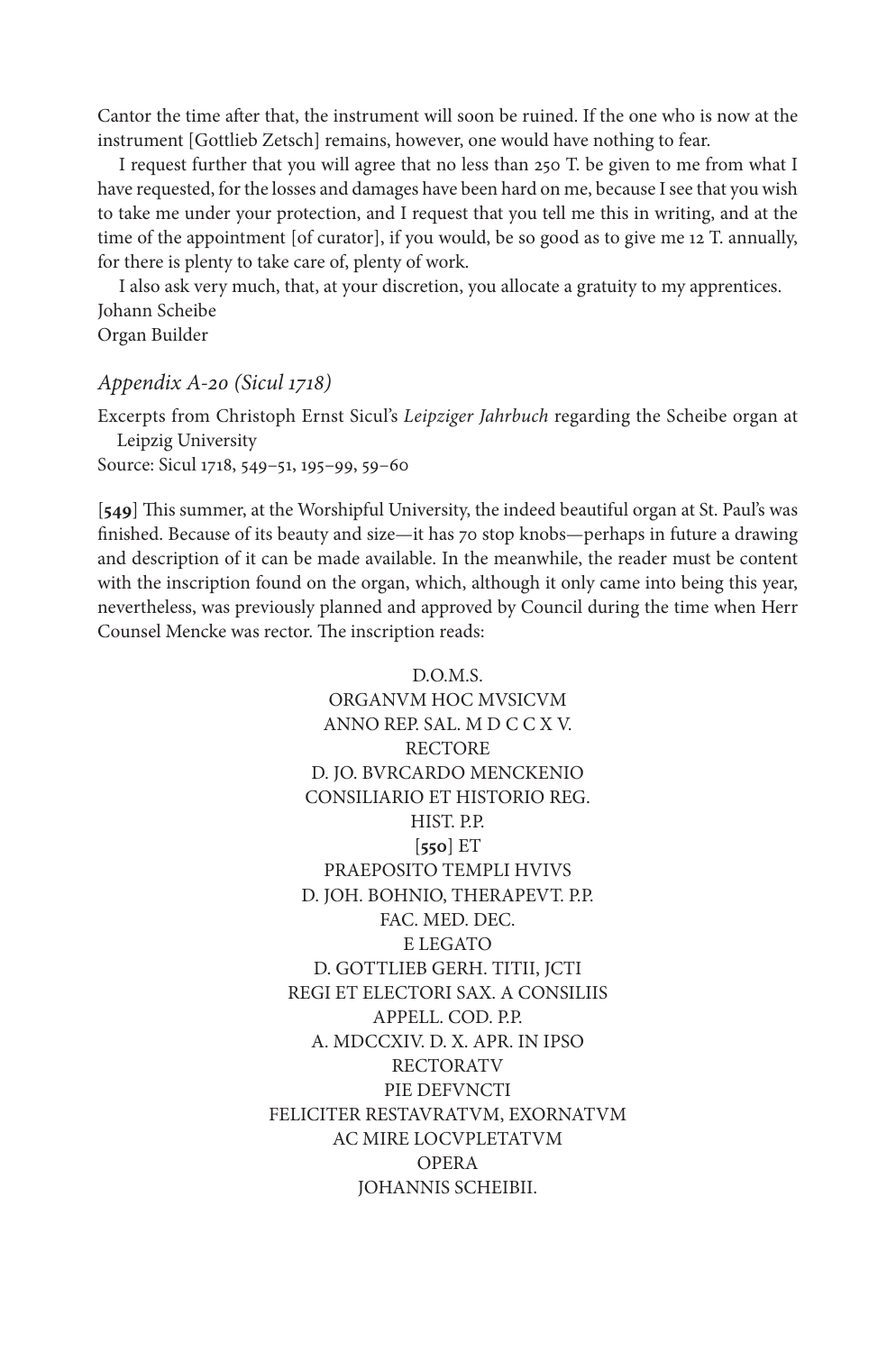That the inscription should refer to Herr Counsel Mencke and that it should have been initiated when he was rector, is because in the summer of 1715, when he was *Rector Magnificus*, he zealously promoted the instrument, and the contract with the organ builder for the necessary completion of the instrument was concluded at that time, and also, the work done under the first contract was completed during the time he was rector, even though later it was found useful to add some registers, and moreover, Herr Counsel Mencke was entrusted the sole direction of the project to its now successful conclusion. Certainly this instrument [**551**] can be counted among the greatest achievements<sup>1</sup> in all of Germany.

. . .

[**195**]

## Disposition pertaining to the new organ at St. Paul's. See p. 549 and the supplement on p. 60. Here follows what was promised.

#### I. Belonging to the middle keyboard, the Haupt-Werck.

| 1. Groß-Principal from pure Bergzinn, facade | 16 foot        |
|----------------------------------------------|----------------|
| 2. Groß-Quinta-Tön                           | 16             |
| 3. Klein Principal                           | 8              |
| 4. Schalmo von Holtz                         | 8              |
| 5. Fleute Allemande                          | 8              |
| 6. Gems-Horn                                 | 8              |
| 7. Octav                                     | $\overline{4}$ |
| 8. Quinta                                    | 3              |
| 9. Quint-Nassat                              | 3              |
| 10. Octavina                                 | $\mathbf{2}$   |
| 11. Wald-Flöte                               | $\mathbf{2}$   |
| 12. Große Mixtur V–VI                        |                |
| 13. Cornetti III                             |                |

14. Zinck II

#### II. To the upper keyboard and Brust-Werck.

| 1. Principal from pure Bergzinn, facade | 8 foot         |
|-----------------------------------------|----------------|
| 2. Viol di Gamb[a] naturell             | 8              |
| 3. Grob getackt, wide scaled            | 8              |
| 4. Octav                                | $\overline{4}$ |
| 5. Rohr-Flöte                           | $\overline{4}$ |
| [ $196$ ] 6. Octav                      | $\overline{2}$ |
| 7. Nassat                               | 3              |
| 8. Sedecima                             |                |

1 *Complet*, the French word used by Sicul in its superlative form, meant "complete" or *vollständig.* One talked of "the fullness, completeness, perfection, achievement or accomplishment of a piece of work." See Ludwig 1716, s.v. "vollstandiges."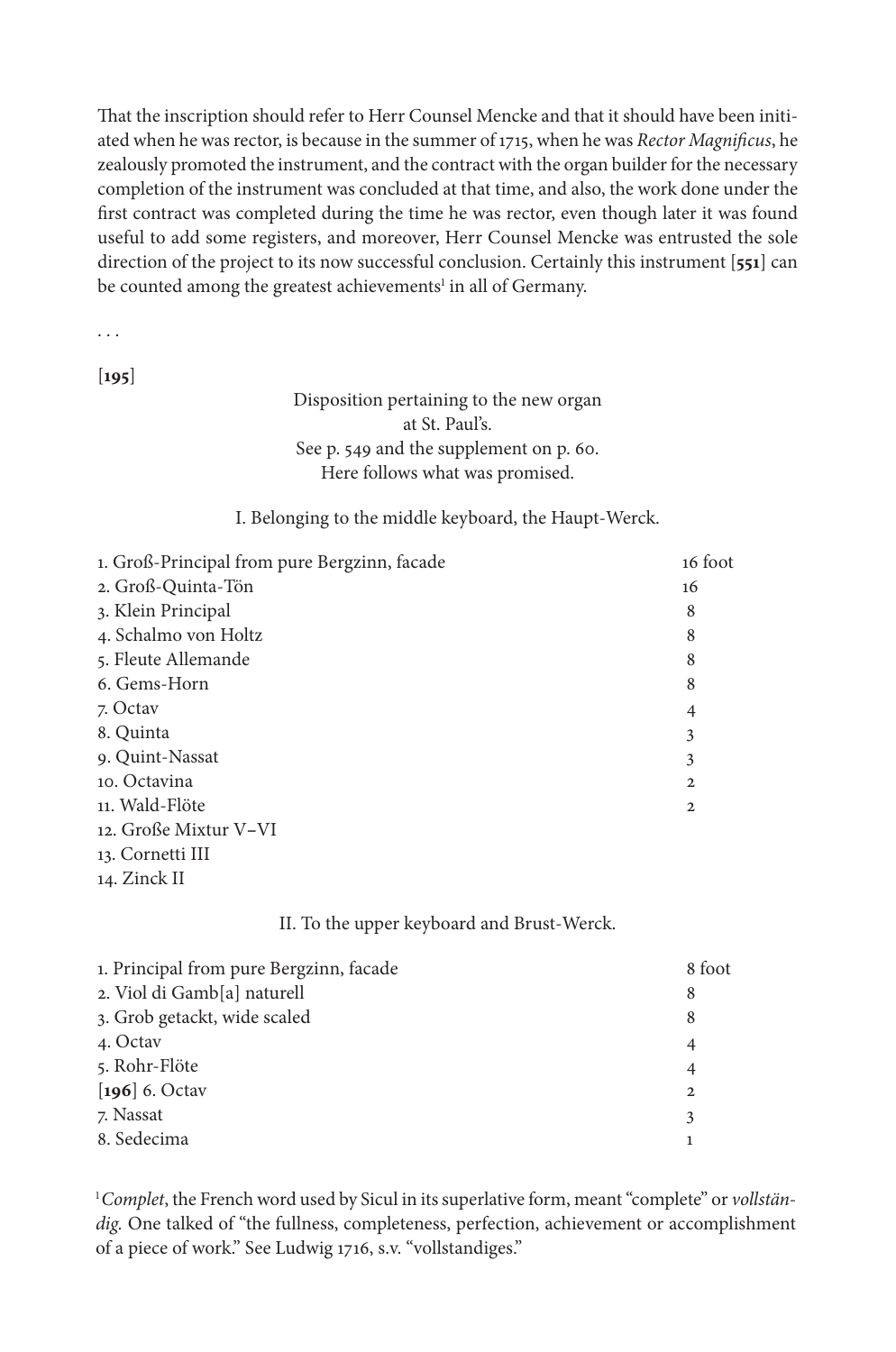## III. To the lowest keyboard and Hinter-Wercke, as an Echo.

| 1. Lieblich getackt from wood | 8 foot         |
|-------------------------------|----------------|
| 2. Quinta-Tön                 | 8              |
| 3. Fleute deuce               | $\overline{4}$ |
| 4. Quinta decima              | $\overline{4}$ |
| 5. Decima nona                | 3              |
| 6. Holl-Flöte                 | $\overline{2}$ |
| 7. Viola                      | $\overline{2}$ |
| 8. Vigesima nona              | $1\frac{1}{2}$ |
| 9. Weit-Pfeiffe               | 1              |
| 10. Mixtur III                |                |
| 11. Helle Cymbal II           |                |
| 12. Sertin                    | 8              |
|                               |                |

IV. Six Registers on the large Manual wind chest which, by means of a new and special invention of the organ builder (which in future organ building should be quite a saving), are made available in the Pedal.

.

| 1. Groß Principal Bass from pure Bergzinn, facade | 16 foot |
|---------------------------------------------------|---------|
| [ $197$ ] 2. Groß Quinta-Tön-Bass                 | 16      |
| 3. Octav-Bass                                     | 8       |
| 4. Octav-Bass                                     | 4       |
| 5. Quint-Bass                                     |         |
| 6. Mixtur-Bass V–VI                               |         |

#### V. On the small Brust-Pedal wind chests.

| 1. Groß hell-Quinten-Bass from pure Bergzinn, facade | 6 foot         |
|------------------------------------------------------|----------------|
| 2. Jubal-Bass                                        |                |
| 3. Nacht-Horn-Bass                                   | $\overline{A}$ |
| 4. Octav-Bass                                        |                |

# VI. On the large wind chests on each side.

| 1. Groß Principal-Bass from pure Bergzinn, facade | 16 foot |
|---------------------------------------------------|---------|
| 2. Sub-Bass                                       | 16      |
| 3. Posaunen-Bass                                  | 16      |
| 4. Trompeten-Bass                                 | 8       |
| 5. Holl-Flöten-Bass                               |         |
| $\epsilon$ Mixture Doop IV                        |         |

6. Mixtur*-*Bass IV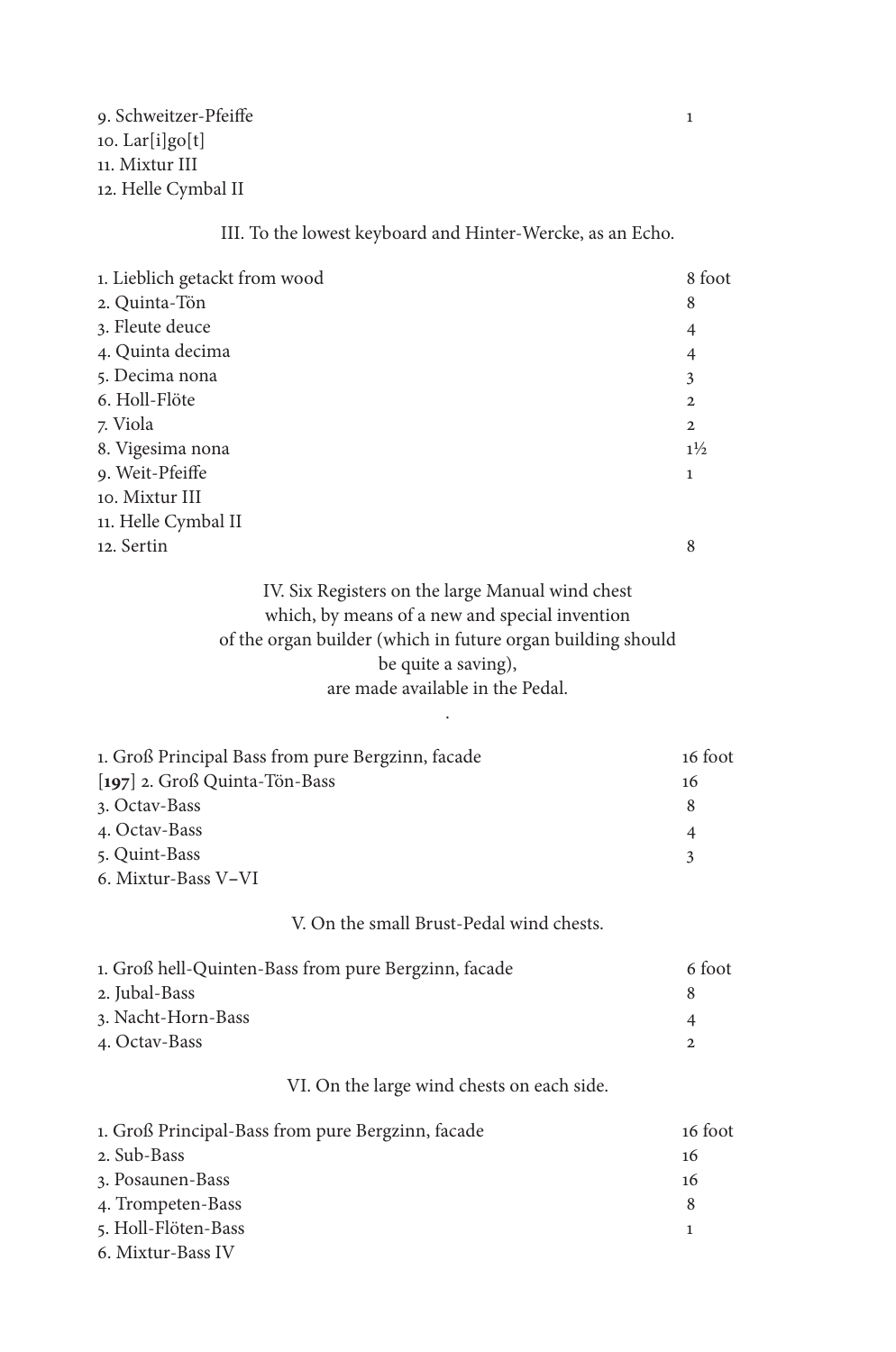#### VII. Accessories.

- 1. Ventil to Haupt-Werck
- 2. Ventil to Brust
- 3. Ventil to Seiten-Bässen
- 4. Ventil to Brust and *Manual*
- 5. Ventil to [Cymbel]stern.
- 6. Ventil to Hinter-Werck.
- 7. Bellows-pumper bell

In sum: 61 registers [including 7 accessories]

[**198**] It is perhaps the case that not everyone who reads this notice of the organ disposition will find particular comfort and delight, especially those who have little knowledge of organ building; nevertheless, it has not been possible to refuse it a place in one's remembrance, given that the recent examination and investigation of this organ, which took place on 16 December [1717], stills rests fresh in the memory.

The start of this project was made already in September 1710, and it took six years to complete it, which happened on 4 November 1716. It thus seemed time, finally, for the approval and acceptance of the organ from the organ builder after it had been found good by a musician who is also a great organ expert. To this end the Worshipful University engaged Herr Joh. Sebastian Bach, court Kapellmeister to the prince of Anhalt-Köthen, and it was carefully examined by him in the presence of the *Rector Magnificus*, Dr. C. O. Rechenberg, Herr Dr. Joh. Cyprian, Herr Counsel J. B. Mencke, former university rector, and Herr Dr. Joh. Wolffg. Trier; and also, representing the organ builder, Herr Lorentz Lieberoth, organ builder in Mannsfeld, and Herr Mich. Steinert, organist at St. John's here, were brought as witnesses. The last-named was requested by Herr Scheibe because he not only is said to possess, more than many others, special [**199**] experience in organ building, but also he was not the least bit involved with this organ project, whereas, had Herr Vetter, the most distinguished organist here, not been given oversight of the project, he would have been brought in on the examination.

Now Herr Kapellmeister Bach investigated everything with diligence, and found little that needed to be reported, in that he attested that the major parts of an organ, such as wind chests, bellows, pipes, roller boards, and the rest, had been well made, and therefore there was nothing that needed to be pointed out [to the university]. Those things though that could be improved were in part adequately excused, and in part can easily be corrected by the organ builder. Therefore, as is confirmed by the evaluations expressed on p. 550, this instrument certainly must be counted among the greatest achievements in all of Germany—even by the majority with especial preference, and also according to the Herr Examiner's estimation and acclaim.

. . .

[**59**] It is rumored, and the story also appears in some writings, that the two largest pipes of the Principal 16ʹ in the previous old organ were possessed by the devil, because they would not speak, and an organ builder who tried to get them to work had absolutely no success. Even though a soft sound finally was forced from them by the very special efforts of an organ builder, this just made the delusion of a devil-possession all the stronger, and it was said: The devil finally had to give at least a little space to God's praise. Nevertheless, when the entire organ was dismantled six years ago, and carefully examined by the organ builder Herr Scheibe, it turned out that it was something quite natural and the problem was attributable more to mankind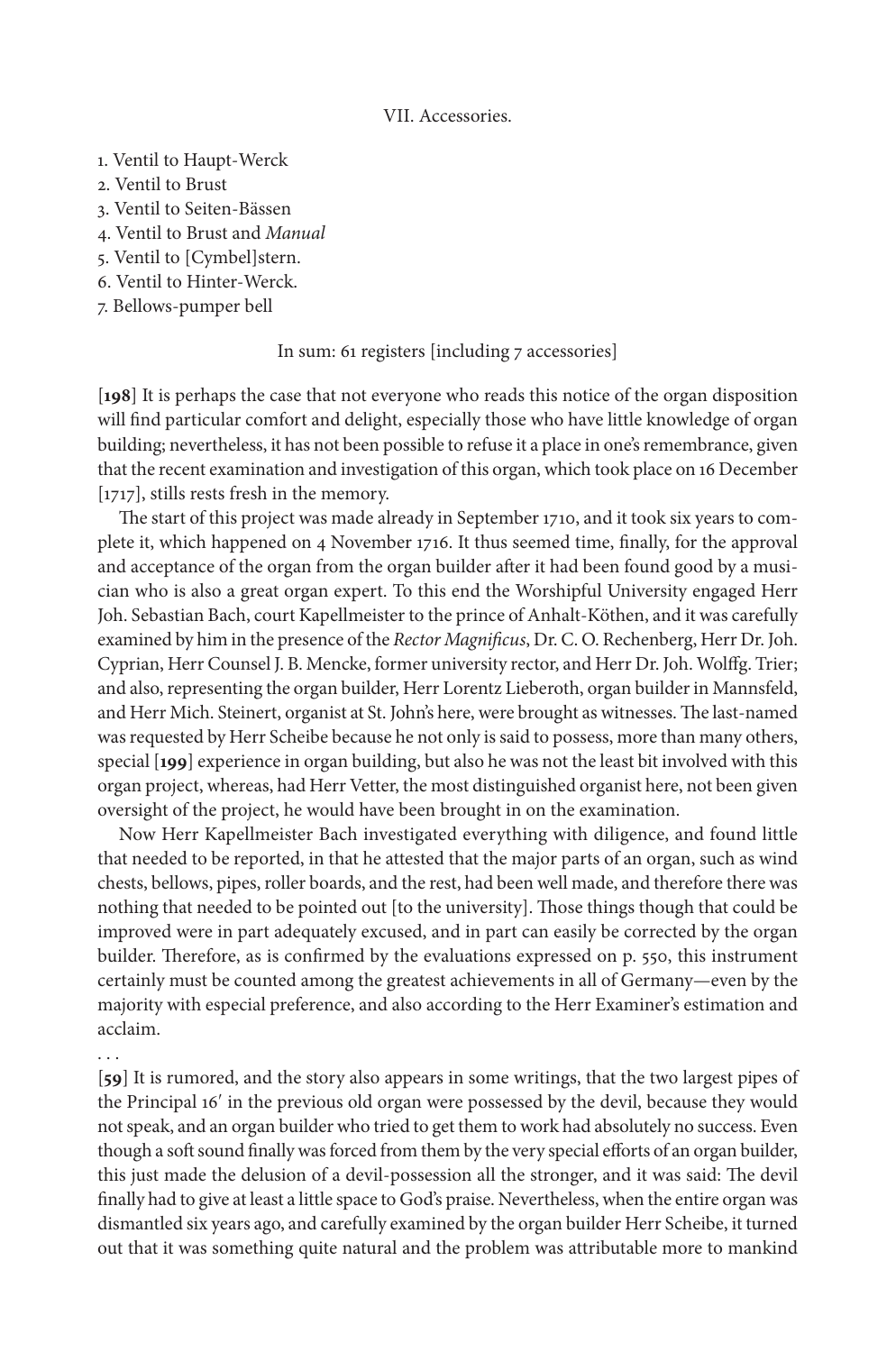than to the devil. For he discovered that one particular conductor to the pipes went through a hewn oak beam immediately below the chest on which it rested. Hidden underneath there was a hole that not only was covered with a pallet, but also had an iron wire connected to the ventil. In a place where no one could find it, this wire was at some point [**60**] cut through, so that the pallet closed, and the pipes could not get any air. It becomes quite clear from this that the reported obstruction of tone production in the two pipes did not come from Satan, but was a secret of the organ builder's, who apparently initiated the hex himself by cutting the wire and making the two pipes unplayable. Such a fraud will not occur in the newly built instrument, and it is wished that it remain in its current condition, changeless, forever. Given that a detailed description of its disposition is to appear, God willing, within a year, only this will be said in advance: The most extraordinary stop in this organ is the Viol di Gamba, and the pipes in the facade, which are all from pure *Bergzinn*, are large and beautiful beyond measure.

## *Appendix A-21 (Scheibe 1718a)*

Johann Scheibe, memorandum dated 17 January 1718 regarding not having received payment from Leipzig University

Source: UAL, Rep. II/III/B II 5, fols. 77r**–**78r

[**77r**] Magnificence, University Rector, Most Reverend, Most Noble, Wise, and Most Learned, Most Honored Sirs and Patrons,

Your Magnificence and Most Noble Sirs will graciously recall that under the date of 29 October 1716 I informed you in writing of the completion of the organ project at St. Paul's here, and among other things, requested 346 T. 18 gr.—that is, 109 T. 13 gr. for the wood-carver's work and the painter, which were deducted from the contracted amount of 1,150 T, and 237 T. for various things (specified at the time), which were necessary in order to complete the instrument as demanded, and also were acknowledged to be indispensable at the examination, and humbly requested both that the finished organ be taken over, and that payment be made of these monies, including the usual gratuities for the organ builder and his apprentices.

[**77v**] I hoped this would happen quickly. But after this organ finally was examined—admittedly already a few weeks ago, to be sure, in the worst possible weather—and found to be free of even the smallest major defect, still, as of today, payment has not been received. I very much need the money at this time, because I have come across an opportunity, in which I have been offered a job for several thousand taler, and only the contract remains to be signed. But without being paid and until the Most Honorable University has treated me justly, I cannot leave here, and because of a lack of funds I cannot take anything on. Therefore, I beseech Your Magnificence and Most Noble Sirs that you will take my modest request under consideration and let me know that the above specified demand for 346 T. 18 gr. will soon be satisfied, and that my sustenance and temporal welfare will not be hurt by a long delay. At the same time, I do not doubt the most gracious pleasure of having my small [**78r**] request satisfied soon.

Also, for your advantage and for the good of the instrument, I would once again remind you that it is most necessary to repair the defective window[s] which are behind, next to, and across from the organ, as well as [to cover] the top and back of the organ, so that it is protected from bad weather and moisture—in fact, the sooner the better, because otherwise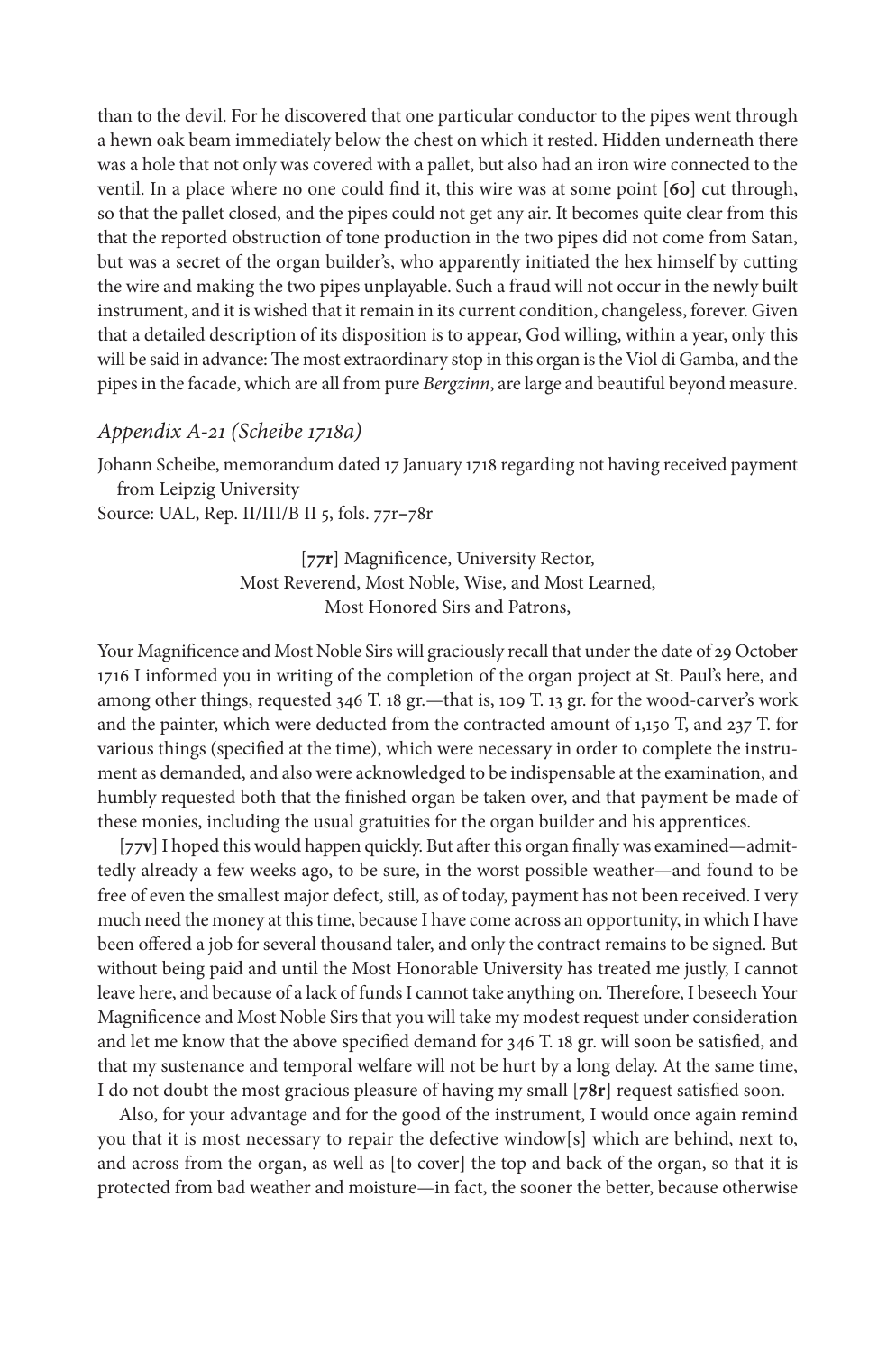the instrument easily could suffer a lot of damage and become unreliable, and I should in no way be held responsible if this should happen in future. For this reason, I wanted to remind you of this once again and repeat my above request. I remain,

Your Magnificence and Most Noble Sirs, your obedient Johann Scheibe Organ Builder Leipzig, 17 January 1718

#### *Appendix A-22 (Vetter 1718)*

Daniel Vetter, memorandum dated 28 January 1718 regarding his role in the St. Paul's organ project

Source: UAL, Rep. II/III/B II 5, fols. 73r**–**76r

#### [**73r**]Magnificence, University Rector,

as well as Magnificences, Most Reverend, Most Noble, Steadfast, Highly Respected, Noble and Most Learned, especially Most Highly Esteemed Sirs

## and great Patrons

Your Magnificence, Most Noble and Highly Respected Sirs, allow me to graciously recite what happened at the time that Your Honorable University resolved, in the year 1710 and the month of September, to dismantle the old organ and move it to the choir [gallery], and the rector at that time, Magnificence, Herr Doctor Rivinus, as well as the provost, Herr Doctor Bohn, requested my advice, and instructed me to draw up not only a disposition for the future organ, and how it could be improved, but also to write the contract which you wanted to enter into with the organ builder, Herr Johann Scheibe, and in addition, I was assigned oversight over the organ project, [**73v**] and promised that Your Honored University would not leave my effort, care, and time spent unrewarded.

Now, because it is my duty to serve, I willingly accepted this suggestion and request, and undertook to offer loyal advice and good supervision according to my best ability. Among other things, I made a detailed investigation of the old organ, and carefully considered everything, and found that the pipework, which had been well constructed of good *Metall*, was still good and useful, except for some pipes which would need repairs. As well I considered the old wind chests, which partially were worm-eaten and partially riddled with holes made by builders during various improvements of the organ and determined that they were no longer usable and that entirely new chests, set up with the long octave, should be built. Similarly, entirely new bellows were needed, along with a new, wide wind trunk (because the previous one in the old organ was far too small, so that the instrument was deprived of its proper tone and strength). As requested by the Most Esteemed Rector Magnificence, as well as Herr Provost, as noted above, [**74r**] I put my thoughts on paper and submitted them.

In spite of [my recommendations], on a certain person's advice, whether out of haste or self-interest, I am not sure, the Most Honorable University resolved that the old pipework should be melted down and an entirely new organ be built. To this end, the organ builder Herr [no first name provided] Silber Mann, whom that person had highly recommended, was requested to come and was negotiated with.

Now, when I learned, as I lay on my sickbed, that the aforesaid organ builder had recommended melting down the old 16-foot organ [with pipework] from very nice *Metall* (which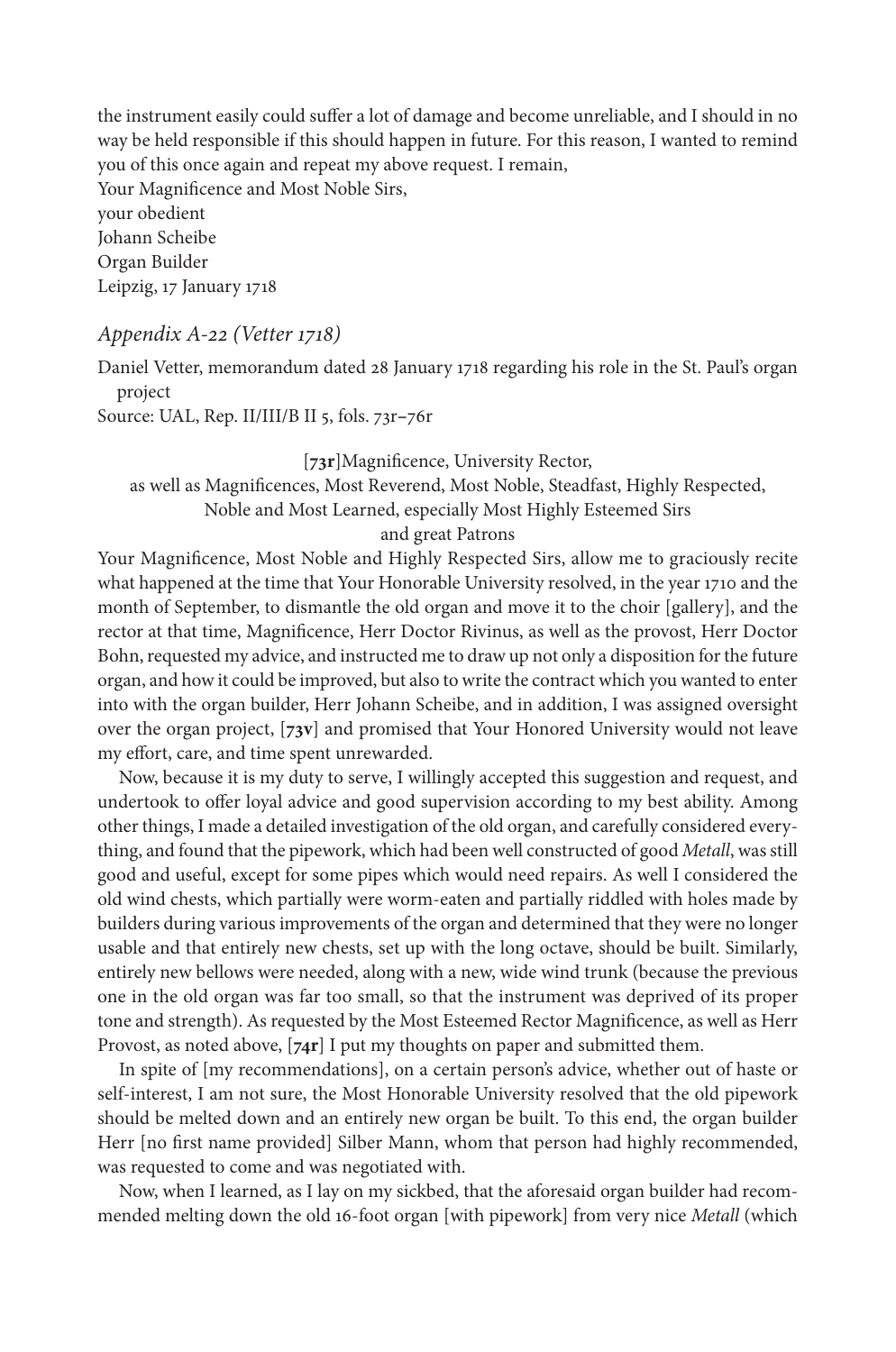now can still be seen) and building an 8-foot organ in its stead, I could not refrain, as faint and weak as I was, from writing to the then rector, Herr Doctor Schmid, to persuasively present the matter and to request that the Honorable University not be induced to undertake such a decision. It was bad advice they had received to put an 8-foot organ into a principal church, [**74v**] since they already had a 16-foot instrument, not to mention that this new instrument could not be acquired for less than 7,000 to 8,000 T. And should the choice for Herr Silbermann be sustained, Their Magnificences should above all exercise great caution, especially because Herr Silbermann is not a citizen here, and the new pipework is to be made in Freiberg, and after it is finished, at its cost, the Most Worshipful University is to have it picked up, and so forth. These ideas were judged to have such merit that what had been planned with Herr Silbermann was altered, and instead Herr Scheibe was contracted.

On the one hand, it is good that the pipework of the old organ was found, which in the meantime had been stored in the large hall in the library, very damaged, and much of it—as if it had been done purposely—trampled by feet, and flipped over, and twisted. On the other hand, it is good that with great diligence, caution, and thought, Herr Scheibe and I [**75r**] were able to set everything right and put it in good condition again, and the organ project continued until the end of 1711. Afterwards it was stopped midway, but nevertheless started again, at the order of the rector at the time, Herr Rector Magnificence, Herr Counselor Mencke, who expressly requested that I provide a proposal for a new contract with Herr Scheibe, and [that it be explained] what remained to be done and what was still necessary to improve on the organ—which I did. And finally the entire project, by the grace of God, was finished on 4 November 1716 and at the request of the honorable University the instrument was examined on 16 December 1717 by the Kapellmeister from Köthen, Herr N. [no first name provided] Bach, with not one major defect, and judged in such a way that he could not praise and laud it enough, especially its rare stops, recently invented, and not to be found in very many organs, just as every aficionado who hears this organ cannot laud and praise it enough.

[**75v**] Pursuant to the request of Your Honorable University, I exerted all possible diligence and care, and provided good oversight, so that everything was built properly, well, and durably, and to accomplish this I visited the organ three, sometimes four, times daily. Therefore, I have the confident hope that—not only because of my great and varied efforts, and utmost care, as well as the time spent over *four years*, but also because of my remonstration that the old pipework should be saved from being melted down, which saved some 1,000 T.—Your Magnificence and Most Noble and Most Honorable Sirs will kindly consider disbursing to me, in addition to the 12 T. given to me on account by Herr Counselor Mencke, for which I most obediently give thanks, what remains of the recompense of 50 taler, which I well and truly earned in these 4 years. Now therefore I herewith again humbly request that you make me eternally grateful, and remain, with humble respect,

Your Magnificence,

Most Noble and Most Esteemed Sirs, your humble servant, Daniel Vetter Organist at St. Nicholas etc. Leipzig, 28 Jan. 1718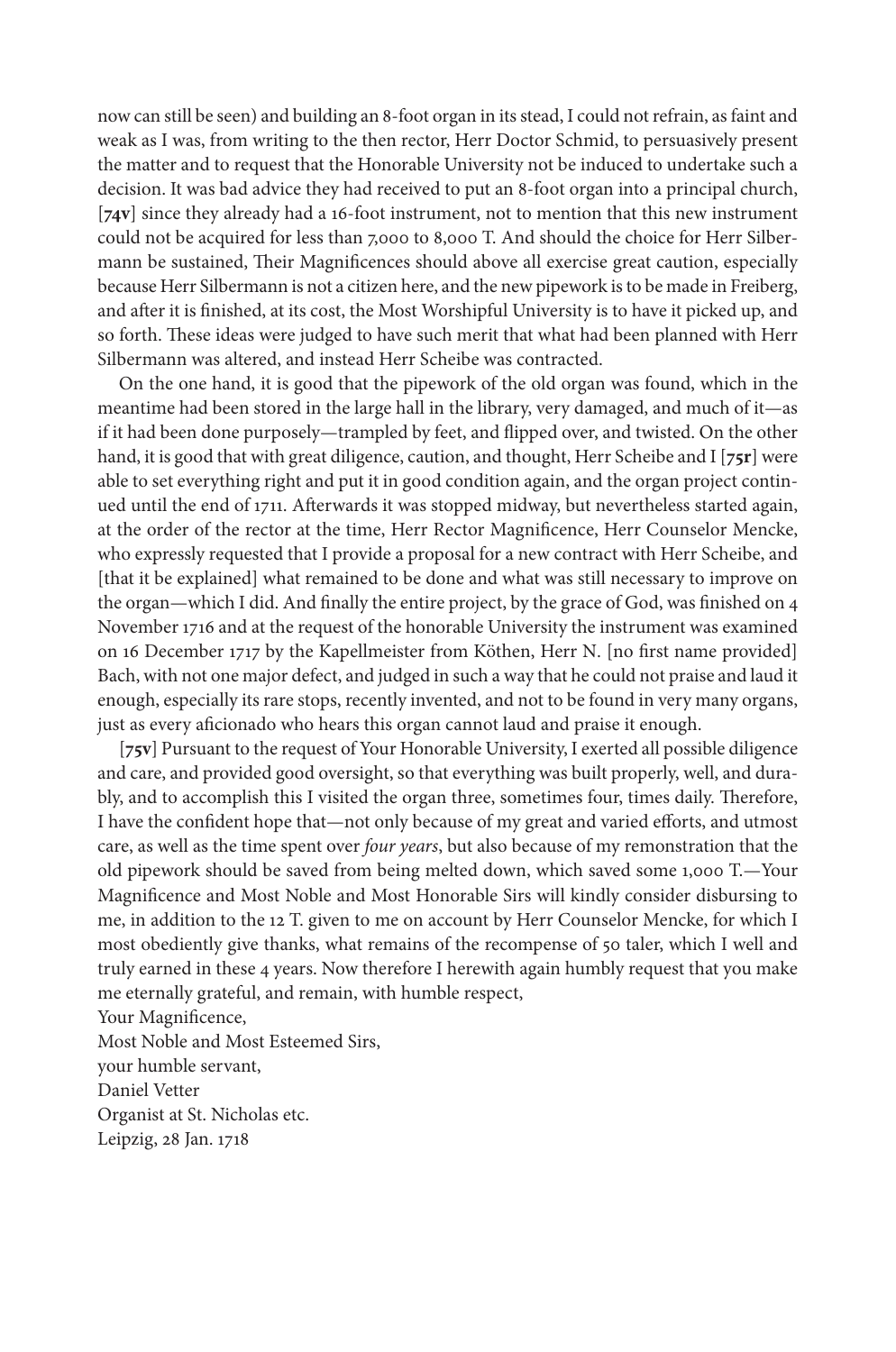## *Appendix A-23 (Scheibe 1718b)*

Johann Scheibe, memorandum dated 28 December 1718 regarding still not having received all of the promised payment

Source: UAL, Rep II/III/B II 5, fols. 84r–87r

#### [**84r**] Memorandum

1) It is true that the Esteemed Council agreed on 3 February 1718 to pay me for my labor, effort, and the cash I spent on the St. Paul's organ, lock, stock and barrel altogether another 200 T. in cash, as follows: half, or 100 T., at Easter, and the other half, T. taler, at Michaelmas of this 1718th year, and you agreed as well to forgive the rent until Easter of this year and to set aside an annual amount for the oversight of the organ.

I finally would have allowed myself to be persuaded to be satisfied with the offer and to accept it, in spite of the large and, to me, a poor man, almost unbearable losses that I suffered in so many ways on account of this project, so that I have been totally ruined, if said money, according to your promise and the minutes, had been properly paid in cash at the agreed upon time and, also, if the rent [that was owed] had been forgiven, and there had not been so many and such large difficulties, futile effort, detours and delays, [**84v**] and thus, because of fruitless waiting and empty hope, I have been forced to seek alternative revenue and earnings. I have had to conclude that there is no way I shall receive the  $78\frac{1}{2}$  T. still outstanding from the 200 T., as well as the rent, even though a full year of the payment period has already gone by.

I have had cause for a long time to seek a fair opinion and fruitful assistance from higher places, but out of respect for the Honorable University, I would like to advise you herewith once again what I have decided because of this unbearable delay, and to beg for a speedy end to this business. Otherwise, I will be excused if I seek my just demand with all the force I am rightly granted, and if that happens, I will not let one groschen be taken from me.

[**85r**] Namely, I have completely and earnestly resolved:

(2) Because I see, and must endure with the greatest suffering, that the trifling, remaining 78½ T. of the money that it was expressly resolved should be paid to me, along with the rent, has not only been withheld for a full year, without cause, but also has created frustration, because by every means possible further difficulties continued to occur, including increasing rent [arrears]: Therefore, I no longer consider myself bound to the settlement I agreed to at that time (solely with the goal of the cash payment and the use, which at that time I could put it to), because, for your part, you have not fulfilled the agreement, and so it is null and void. But I will demand and seek much more,

(3) namely, the complete payment of everything that I justifiably demanded at the examination, as was clearly stated in Point VI of the examination report, that is, the remaining 269½ T. from the full 347 T. 12 gr., together with back interest. [**85v**] But

(4) if this is denied me, then I will not be prohibited from removing from the organ whatever pipework and other items will enable me, by selling the same to others, to as far as possible replace the money [owed me]. In spite of such [action], no one can force me to take responsibility for the organ again once it has been examined and judged good. But I am resolved to do this, solely in order to restore, in a certain manner, the cash I myself spent on the organ, and to in some way wrest myself out of the poverty I have been driven into by the long delay.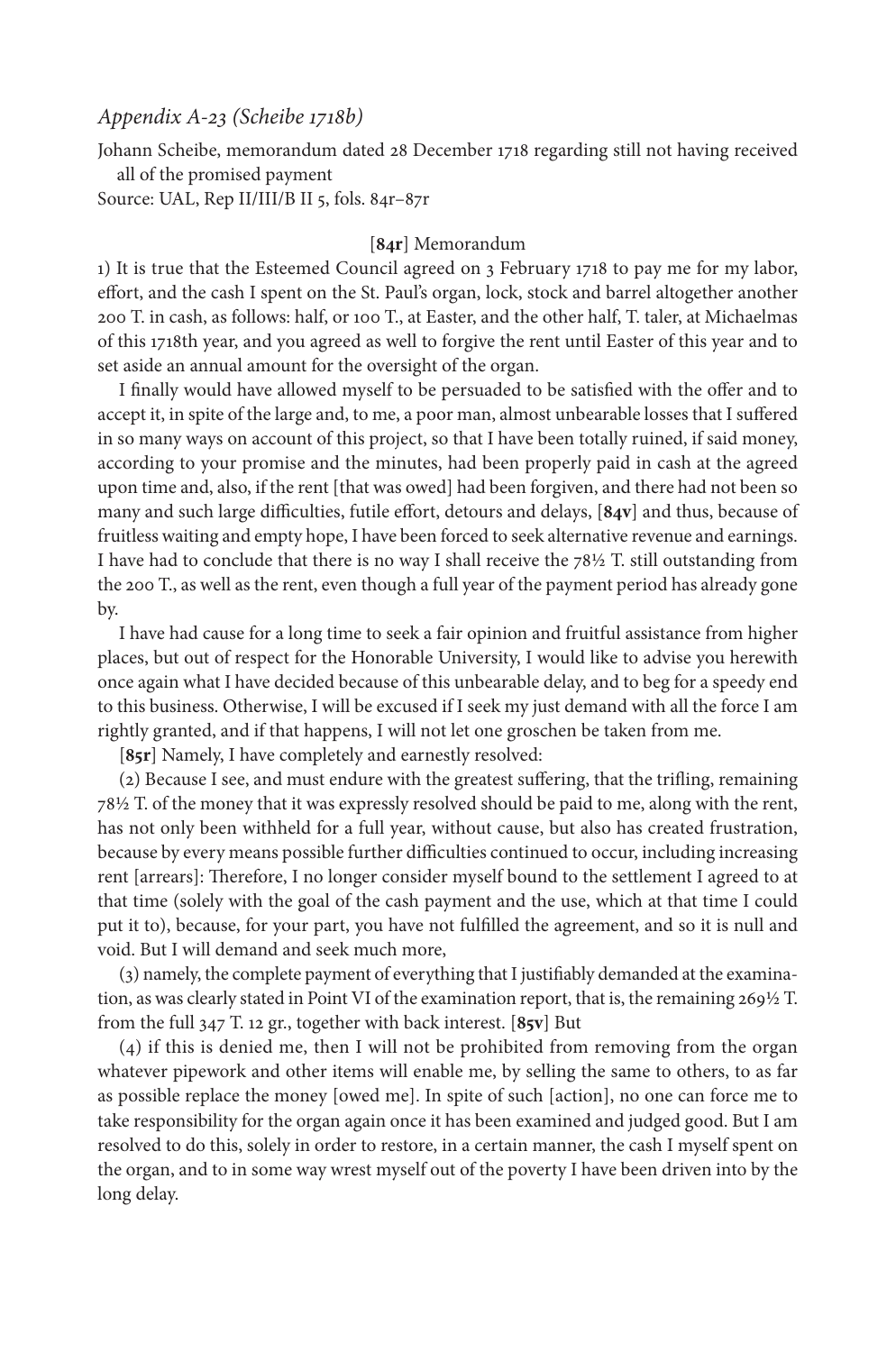However, if, against all expectation,

(5) this request should be denied, or the full payment of that which I have with right demanded is not paid to me by the upcoming New Year's fair, then Your Esteemed University should not be surprised, nor hold it against me, [**86r**] since in fact many amicable ideas have tirelessly been proposed, and many years ago now, there was the unsuccessfully sought friendly agreement, if, in urgent need, I am forced to seek help in higher places, in order to claim, by law or grace, what is due me according to God and justice. Also,

(6) if I am forced to sue, I will claim everything relating to the organ project that contributed to my ruin, and will demand payment for the following:

(7) the three years and 21 weeks in which I was in quiet exile, so to speak, and had to wait, while my temporal welfare suffered, for your resolution and commission, and it will depend on my statement of expenses and a just and moderate decision, what I [request] for waiting pay, as well as

(8) for maintaining the organ in good condition throughout said period of time. Likewise, I would demand

(9) the 270 T. which were refused me, without cause, in 1715, as well as, in addition,

(10) the waiting pay [*Warthe Geld*] and losses from 29 Oct. 1716, when I offered to have the instrument examined and [**86v**] taken over, to December 1717, when, without any delay on my part, it finally happened. No less would I demand

(11) the 200 T. which I used for the organ from my own cash resources, and, finally,

(12) in sum, I will demand satisfaction for everything that I spent, starting when the organ project began, on wages, claims, expenses, cash outlay, interest, loss of time, and damage to my reputation (since, because of the unnecessary delay, behind my back and in front of my very eyes, bad things were said about me, as if I were not capable of bringing the instrument to perfection, and because of this my honor and the possibility of being further recommended to others suffered painful and irrecoverable damage), together with the resulting inconveniences and pressures. I think it would be best, however,

(13) to overlook all that, [**87r**] and I would rather let it go, and that Your Honorable University, with your highly placed superiors, would remain my patron. Therefore,

(14) I once again request speedy resolution and satisfaction, and hope that you and yours, as well as I and mine, will be spared penury.

Leipzig, 28 December 1718 Johann Scheibe

Organ Builder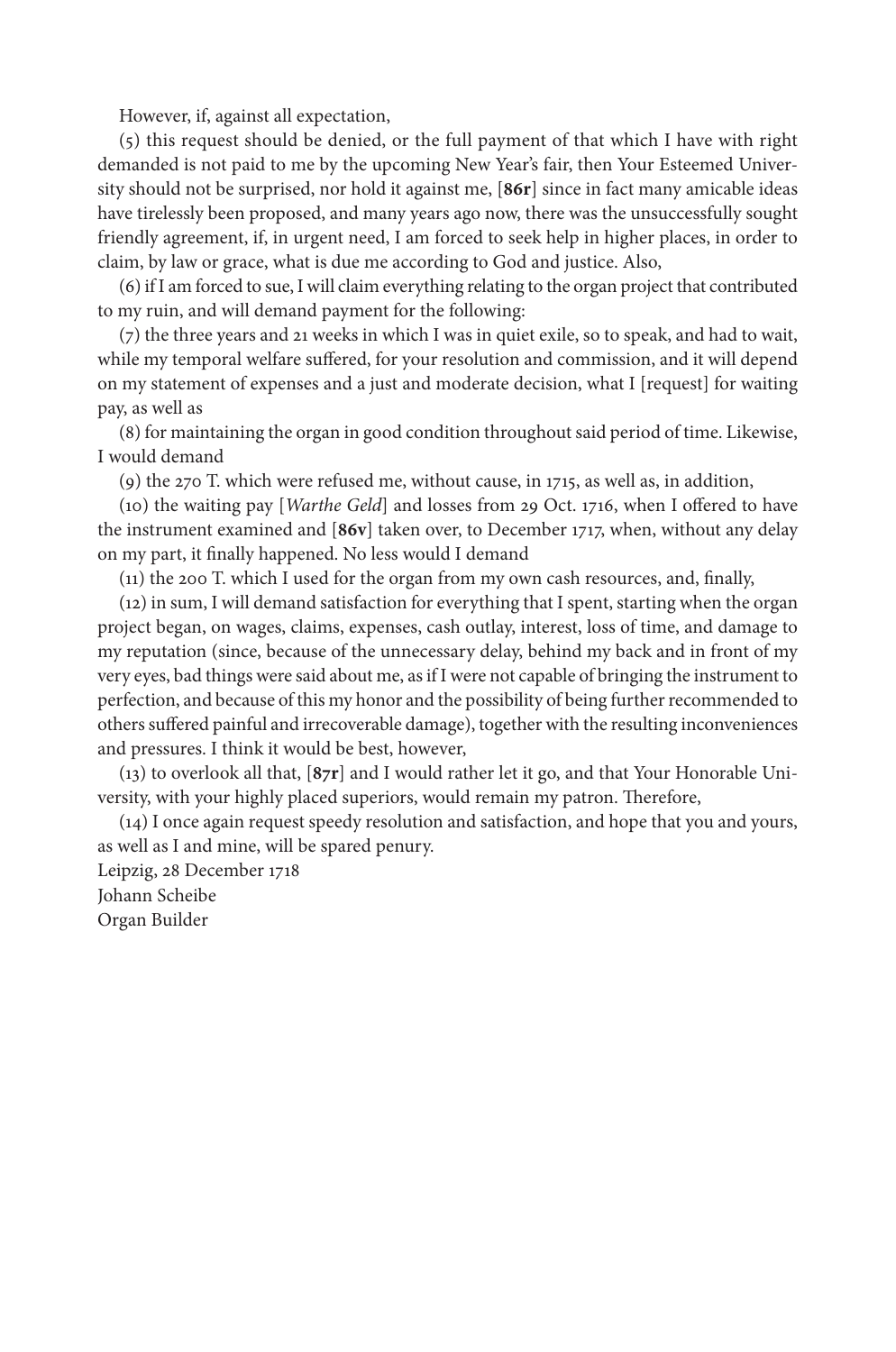# *Appendix A-24 (Scheibe 1719)*

Johann Scheibe, undated estimate for repairs to the St. Paul's organ, which had been damaged by extreme summer heat

Source: UAL, Rep. II/III/B I 12, fol. 146; cited in Glöckner 2008, 164

# **[146]**

What dried out in the organ at St. Paul's because of the great heat this summer, and cracked open with great force and must be pressed together [i.e., repaired]:

1. Two bellows had one board completely split apart,

2. One bellows, which is in the draft of the wind, had both boards split apart

3. The bungboards [Spünde]<sup>1</sup> in most of the wind chests are so dried out that there is almost ¼ Zoll between them.

Everything has to be lined with leather, which will require 10 skins

2 lbs. glue

2 iron arms, which broke in the Principal Bass

For all of this, including materials and labor, as well as for the man who helps me, 10 T. 20 gr.<sup>2</sup> Johann Scheibe

Organ Builder

<sup>1</sup>Spünde can mean "bungboards" or "sponsels."

2 Scheibe was paid 10 taler on 7 October 1719.

# *Appendix A-25 (Release 1720)*

Release signed by Johann Scheibe on 26 March 1720 Source: UAL, Rep. II/III/B I 12, fol. 166

[**166**] Inasmuch as the undersigned still had certain demands against the Worshipful University of Leipzig regarding the organ project at St. Paul's, and on that account the Highly Esteemed Worshipful University conferred on me 200 taler, in addition to completely waiving, up to Michaelmas 1718, the rent for the room I have occupied at St. Paul's College. Now, therefore, I accept this not only with obedient thanks, but also acknowledge receipt from the Highly Esteemed Worshipful University of 200 T. paid to me in cash, with waiver of any pretext regarding monies not received, and renounce herewith each and every demand made with respect to the organ project from the beginning until now, and specifically avow not to make or seek even the slightest further demand from the Worshipful University, herewith forever relinquishing such right. In witness whereof and for its keeping this receipt is signed and sealed in Leipzig, 26 March 1720.

Johann Scheibe Organ Builder

# *Appendix A-26 (Contract 1721)*

Contract with Johann Scheibe dated 19 December 1721 for renovation of the New Church organ Source: New Church Accounts, 1721–22, fols. 49–59

[**49**] Be it known herewith that, as it is the opinion of Leipzig City Council that a major renovation of the organ in the New Church should be undertaken, because inspection has shown that everything in it is almost completely ruined and unusable, it was determined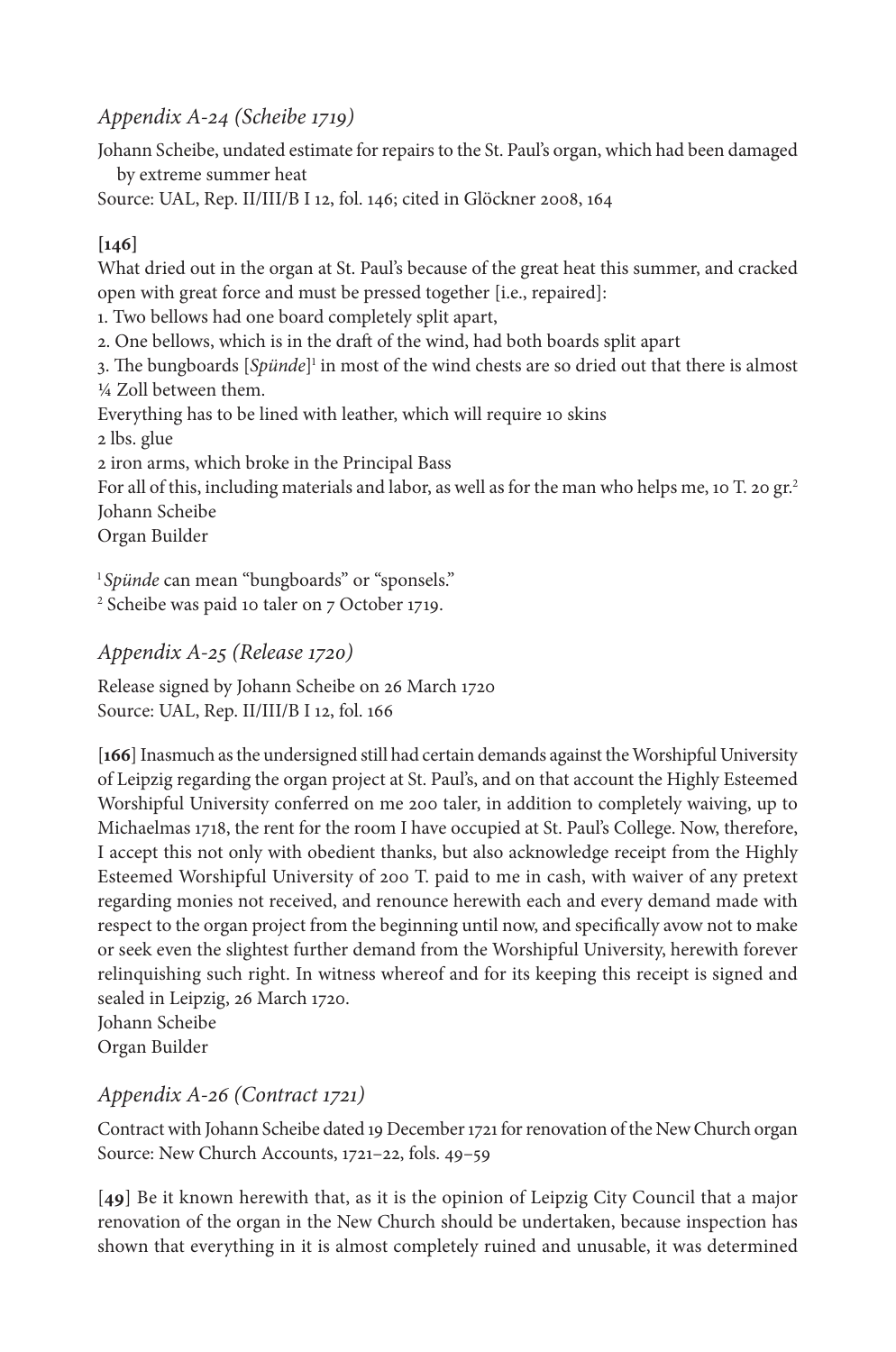that the Chamber Adviser to the King of Poland and Grand Duke of Saxony, Herr Wolffgang Jöcher, of Gautzsch, distinguished council member and building director of the city, as well as trustee [*Vorsteher*] of the aforesaid church, should negotiate and make a contract with the local organ builder, Herr Johann Scheibe, for bringing the entire organ into good condition again. Therefore, on that account, on this day the following was agreed to and put into effect, and the present contract was made and entered into:

1. The aforementioned Herr Scheibe accordingly promises to replace [**50**] the very badly proportioned Hauptwerk wind chest with a new one—and indeed, the same as the old one but somewhat larger, for better support of the wind, as well as the gravity and strength of the instrument—from good wood that will not warp, so that it is durable and long lasting, and also to install it in the manner required by the instrument.

2. The other wind chests and wind trunks, accordingly, are to be kept; nevertheless, the organ builder must carefully and with diligence true them up again, and leather them well, provide them with new brass springs, and do whatever else is necessary. As well, [he should true up] the pallets, which are very warped and do not cover the channel openings. These and other defects he is to correct as well as he can.

3. In order to create stronger and longer lasting wind, he proposes not only putting new bars crosswise and lengthwise on the existing bellows [**51**] but also widening the wind trunks and replacing the pallets. Likewise, [he will] improve the defects which are apparent, and also equalize the bellows with the counterweights, and install them in such a way that the bellows pumper has an easy time of it, and that the bellows provide even and sufficient wind.

4. He proposes building new shallots, tongues, and resonators throughout the 16-foot Posaunen Bass, but, most importantly, so that it is magnificent and well heard, he will build a new Pedal chest and the necessary action parts.

5. As for the pipework as a whole, it turns out to have this major defect, that it is too narrow [*Jung*], too weak, and not in proper harmony; it must be improved by giving it an entirely different scaling. Thus, in the lowest octaves, especially in the Principal [8ʹ] and [**52**] Quintadena 16ʹ, but wherever it is necessary, the organ builder will make new pipes with larger scaling and new languids. The rest of the pipes will be moved forward [up on the chest]. Primarily, though, he will deal with the following stops in the Unter Werck: Build an entirely new Gems-Horn instead of the Spiel-Flöte, likewise the Spitz-Flöte, or in its place, an Octave 2ʹ. As well, change the Mixtur from 4 ranks to 6 ranks, replace the mouths [*labiren*] in the Gedackt 4ʹ and Super Octava 2ʹ, and form the register that has no name into a Tertia.

6. As concerns altering the Ober Werck, the frequently mentioned organ builder promises to cut apart all the pipes, and give them all new mouths, and then resolder the bodies to the feet, thereby bringing them to a better intonation [voicing]. This is especially necessary with the Viol [**53**] di Gamba 8ʹ, but no less so with the Stille Gedackt 8ʹ, the Rohr-Flöte 4ʹ, the Octava 2ʹ. Also, instead of Nassat 3ʹ a nice sounding Gedackt 4ʹ for continuo playing. Also, the Spitz-Flöte, which is only 1ʹ [NB], two-foot, the Cymbal III [Q]; in place of the Vox humana, however, another register called Sourdine; and, finally, an entirely new Sesquialtera with two ranks. Everything [shall be] made according to the proper art of organ building.

NB: should be replaced with Sesquialtera or the so-called Rausch Zimmel II 1½ʹ

Q: should be replaced with Mixtur III 1ʹ

7. As regards the Pedal, the Sub-Bass is to remain a 16ʹ but is to be entirely altered; also the Trompeten-Bass 8ʹ is to be altered; and instead of the Schallmey-Bass, there is to be a Cornet-Bass 2ʹ. Also, the Tremulant and revolving Cymbal are likewise to be improved, all of which the organ builder promises to bring into good condition.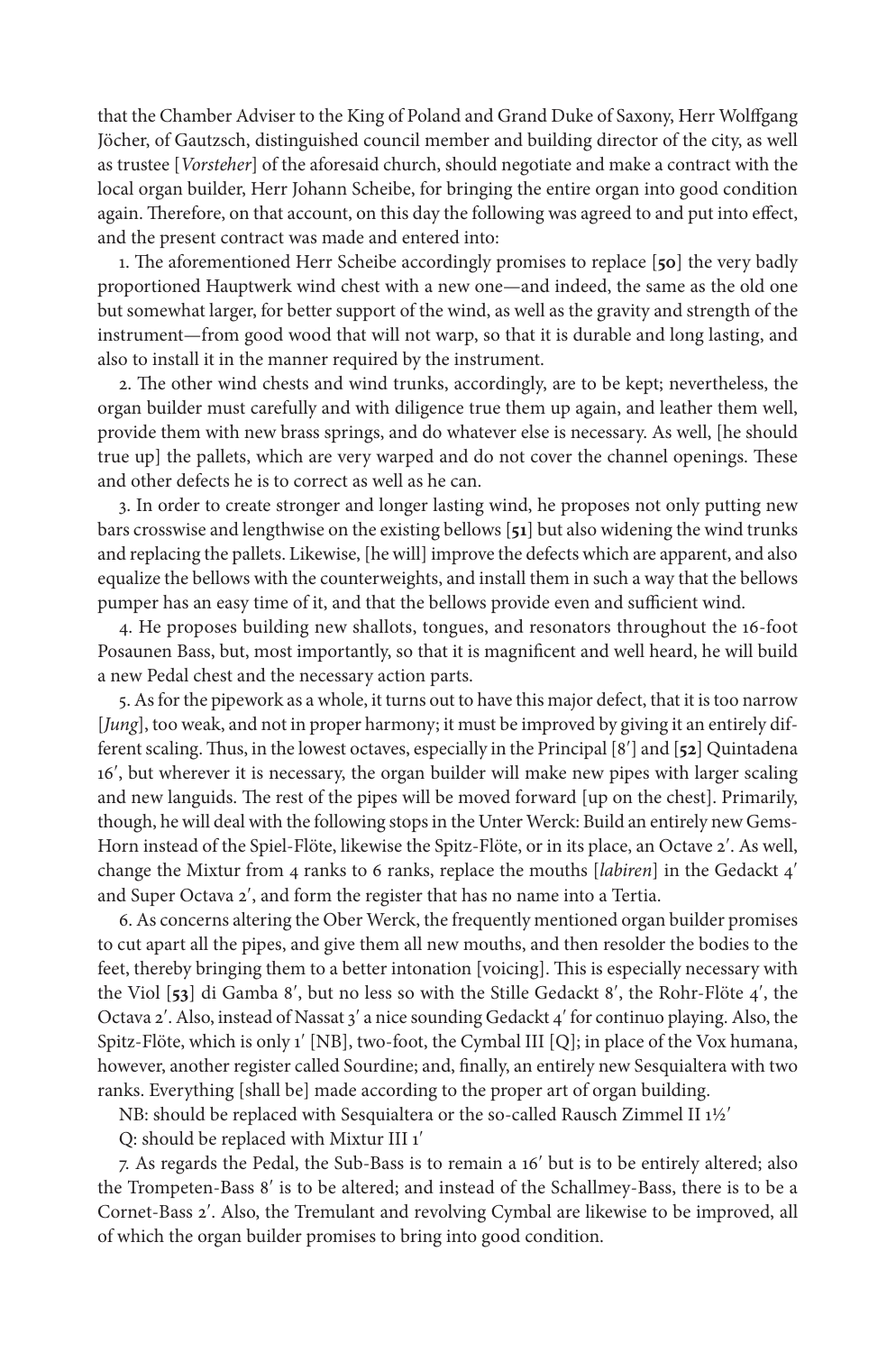8. In such an organ renovation, all the mixtures, which pipes are now only made from *Metall*, in order to obtain more sharpness [*Schärffe*] and stability, [**54**] are to be newly made from tin. Also, he will see to it that the reeds have a better and more stable *Harmonie* [balance between bass and soprano].

9. Now, for all of this pipework Herr Scheibe wants to use only 14-worthy [87.5 percent] good pure *Bergzinn*, which he will acquire at his expense, although the old tin [that thus becomes available] can be mixed with it for the interior pipes. Also, since among the remaining pipes some have been eaten by *Salpeter*, he promises likewise to replace them with new ones.

10. Anything else in this organ that needs to be corrected, whether in the disposition or voicing, and whether in the pipes, shallots, or bellows, wind chests and wind trunks, or in the manuals or keyboards, no matter what its name is, whether named in this document or not—as it is impossible to note everything—Herr Scheibe will strive [**55**] to the best of his ability to furnish, to make, and to improve according to proper organ building methods.

11. Herr Scheibe is to provide all the necessary materials, to wit: [what is required by] ironworkers and tinsmiths (including lining the squares used in the action with brass so that they can't work themselves out), glue, coal, wire, all sorts of nails and other items of iron, leather, as well as brass for the new trackers for the keyboard action, tin for the pipes, oak for the wind chest, also what is required for the bellows and their frame; and agrees to take on the carpentry for the bellows-pumper's niche, as well as joinery, painting, and similar work, providing posts, bungboards, and whatever else may be needed, as well as all tools, and to maintain them throughout the project, and see to it that everything is done and in place at the proper time, and that everything is without fault. [**56**]

12. In addition, he will hire for this project: organ builders, joiners, and carpenters and their apprentices, as well as any necessary helpers, as many as are required. He will pay them, furnish them with lodging and living expenses, and take care of everything, so that, as regards the building project, the church will not be burdened with even the smallest additional cost.

13. Herr *Vorsteher* [Wolffgang Jöcher] hereby confirms that whatever Cantor Kuhnau, as well as the City Council president, and also the organists—all of whom the esteemed *Vorsteher*  empowers with the inspection and diligent oversight over the project, providing good advice as to whatever is most comfortable and reliable for the protection of the church and prevention of general damage—whatever they want built or completed or whatever they specify or assert, it will please Herr Scheibe, as regards their reasonably submitted suggestions, to follow them willingly and happily without contradiction. [**57**]

14. In that necessity demands that the organ will be changed by the new renovation, and that afterward it will be newly voiced and tuned, the oft-mentioned Herr Scheibe shall tune the oft-cited organ completely pure and at Chorton throughout, while bringing everything into good harmony and proper disposition as well as even intonation, keeping in mind that he at the same time expressly promises that if something is too short or long, he will willingly and without charge make any changes to the instrument necessary because of the tuning.

15. During the time this work is taking place, the organ builder is required, whenever there are church days and worship services are held, to move to the side anything from this project that is in the way, so that no one here is hurt, and [he also is to] accept that no work can take place during the worship service. As well, he is to be careful with fire, and not allow his people to smoke tobacco at leisure anywhere in the [**58**] church where they are working.

16. And finally there is determining a specific time when the proposed organ project should be finished. It is therefore agreed and promised that between the date set forth below and the coming St. Bartholomew's Day [24 August] in the year 1722, Herr Scheibe (may God grant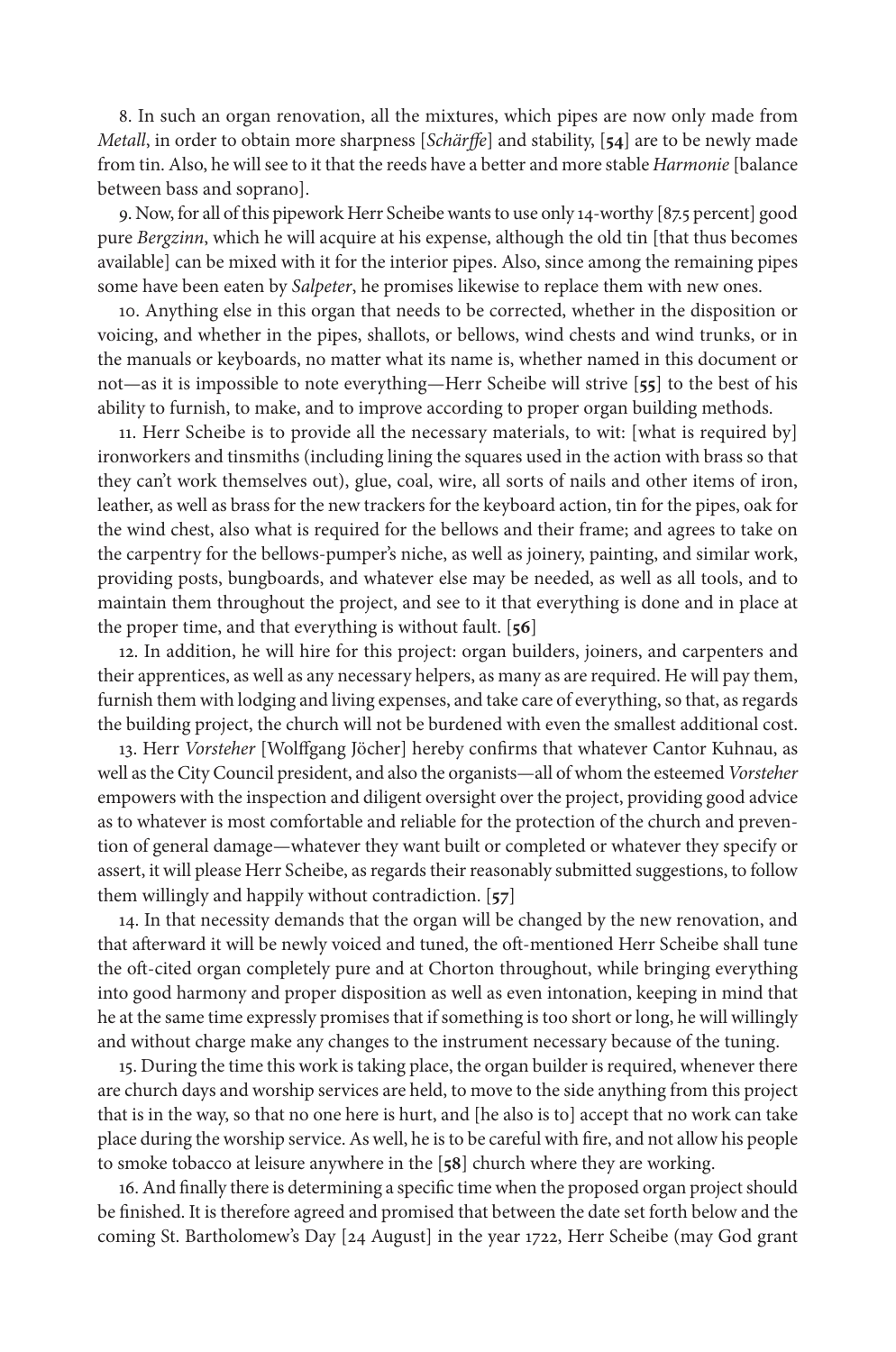him health) will bring everything to complete perfection. In the event this does not happen, he will be subject to a considerable fine.

On the other hand, for its part, Herr Director Jöcher has promised Herr Scheibe that when he has completed said organ construction according to the above points, and the work itself, according to normal feasance is found to be serviceable and good, he will receive, for anything and everything, in all *the sum of Five Hundred Taler*, 150 T. immediately [**59**] after executing this [document] and as partial payment in advance, then 150 T. when the work is half finished, and 200 T. when it has been brought to perfection, each time paid in current coin against a written receipt.

Now, considering that the aforesaid is the earnest desire and intention of each party, therefore they have expressly promised to truly meet every part [of the agreement], for themselves, their heirs, and their heirs' heirs, faithfully, without intention to cheat.

For its better keeping, this contract is written on paper in duplicate and personally signed and sealed by both parties.

Leipzig, 19 December 1721 Wolffgang Jöcher, Director of the New Church Johann Scheibe Organ Builder

# *Appendix A-27 (Report 1722)*

Georg Balthasar Schott, Christian Gräbner, and Johann Gottlieb Görner, report dated

8 November 1722 on the examination of Scheibe's renovation of the New Church organ Source: New Church Accounts, 1721–22, fols. 61–67

[**61**] By the gracious order and request of the honorable and learned city council here, we, the undersigned, have assiduously investigated the organ in the New Church (which, because it was totally unusable at the time because of its major defects, the Chamber Adviser to the King of Poland and Grand Duke of Saxony, Herr Wolffgang Jöcher, of Gautzsch, council's master builder and faithful director of said church, entered into a contract with organ builder Herr Johann Scheibe, in order to have said organ brought into good condition again with a proper renovation), and carefully examined it according to the contract, and, as per the following points, found:

1. He built an entirely new Pedal chest with larger scaling and greater wind capacity, which has given the reed stops in the Pedal more gravity and prompter speech.

2. Likewise, he built a new wind chest with a very special design [*gar besonderer invention*] for the Haupt Werck, which, on account of its perfect scale, wider channels, and therefore greater wind capacity for the [**62**] pipework that stands on it, is very useful and advantageous.

3. He brought the wind chest for the Klein Werck into true [*justirt*] and corrected and adjusted it so that it gives the same service as if it were new.

4. Because a properly proportioned outflow of wind is highly necessary, he took the necessary caution, and therefore, where it was necessary, built new and wider wind trunks, provided newly invented valves for the bellows, as well as counterweights, and by this means was able to achieve not only that the bellows now operate very quietly but also that the previously very noticeable gulping and shaking has been eliminated.

5. He adjusted all the pipes in the Pedal and furnished new shallots and tongues.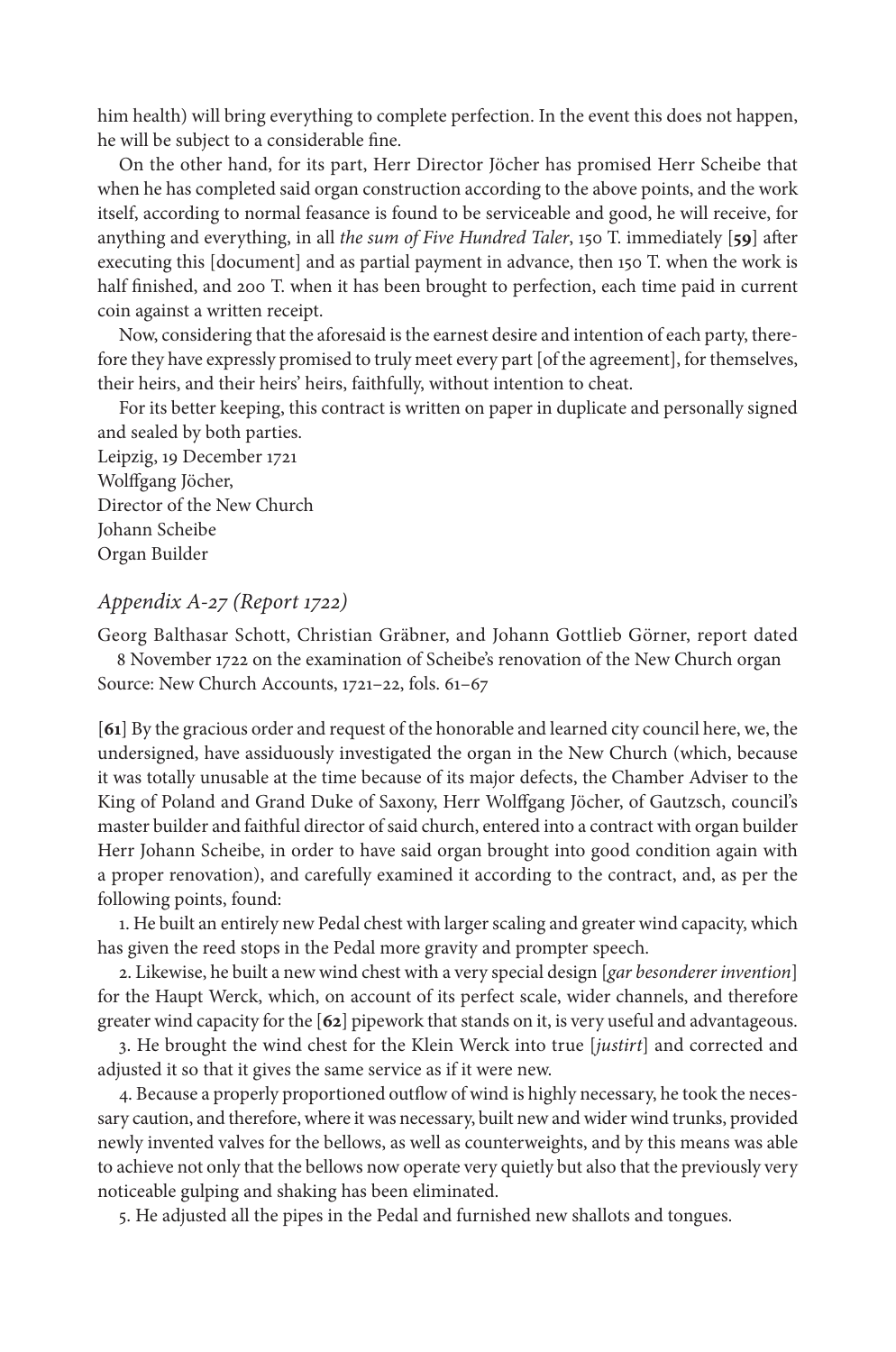6. He installed 4 entirely new mixtures from good, strong [many ranks of] pipework: two in the Haupt-Werck, one of which has 6 ranks, the other two in the Klein Werk. As a result, the instrument has a very penetrating and cutting sound. [**63**]

7. He thoroughly corrected all the pipework—with no exception—building new feet and languids and seeing to it that everything was well and equally voiced, so that on inspection it would be taken for entirely new pipework.

8. In the same way, he renewed all previously unnamed registers, whether 1ʹ, 2ʹ, 3ʹ, 4ʹ, or 8ʹ, industriously voicing and making them equal. Especially [to be noted are] the two Gedackts in the Haupt- and Klein Werke, which are now very graceful and useful for [playing continuo in] concerted music.

9. It is especially laudable that the playing action in both manuals, which previously had had such a deep key dip and difficult action that even the strongest fellow playing simple chords had a hard time, to say nothing of an artist who attempted something more impressive, [Herr Scheibe,] with his good knowledge and art, has been able to correct, so that now the organ plays easily and an artist who is accustomed to the pipework will be able to accomplish everything that is required.

10. But, in this world, no machine is perfect, and also here a few defects have been found on examination. The very small [one] can easily be corrected, and the other is to be [**64]** partially excused, and is only mentioned on account of an ill-informed untimely judgment, and exist herein, namely, that

(1) in the Sub Bass 16ʹ, the upper a and c do not speak sufficiently and are a little weaker than their neighbors, which, however, as noted above, is easily fixed; and

(2) that the Posaunen Bass 16ʹ is voiced very cantabile, to be sure, but it would be nice if it were somewhat stronger and more penetrating—although, given the height of the ceiling and the fact that this can only be an 8-foot instrument, one can well let this pass, especially since his work on this renovation will find full approval from those who are impartial and knowledgeable. As we noted above when we gave witness that he had fulfilled the contract and had brought the organ into better condition than anyone in the beginning could have hoped, once again we would like [**65]** to emphasize that to renovate an organ made by another master requires greater art than building a new one, and because [Herr Scheibe] carried out his work to great satisfaction, not only here, but also last year in the renovation at St. Thomas's, in our estimation in days to come he will advance far in his profession.

Hereby it is necessary to mention what the organ builder, Herr Scheibe, built over the agreed-upon contract, items for which he was not obligated, namely:

(1) The so-called Viol di Gamba—which originally had no such character, and which was to be left in its original form, and, like the rest of the stops, simply revoiced—is now worthy of its name. Because he has the great advantage of his unique art—namely, of dealing with a Viol di Gamba, which sets him apart from other organ builders—he has been able to give it its proper gamba-like tone [**66**] and when played in a way that is not contrary to its nature, [the Viol di Gamba] has a sweet sound.

(2) He was particularly artful with the Pedal, which now, without making a fuss, can be used separately from the [Unter] Werck, and with the Klein Werck's soft stops. Before, it [the Pedal] was permanently attached to the full Werck.

All the above, we, the undersigned, provide according to our best diligence and knowledge, at the request of Your Most Noble and Most Worthy Sirs, having examined, reported, and sworn to, and confessing the truth by signing with our own hands. Likewise, we recommend this honorable organ project, first and foremost to the honor of the almighty God, but also to the noble patrons' renown. Therefore, we wish from the bottom of our hearts that the Almighty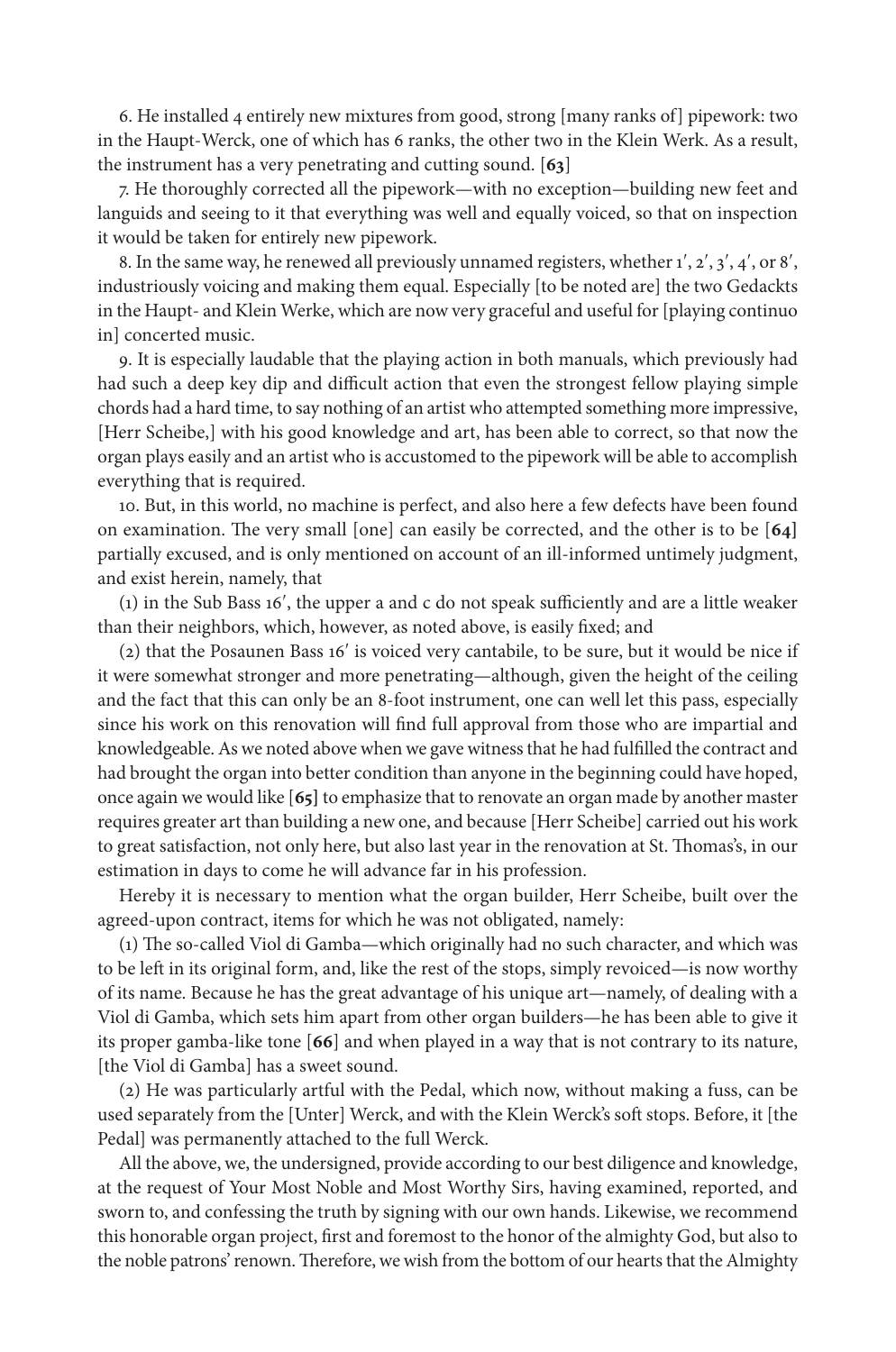will bless the above-mentioned patrons, beloved fathers [**67**] of the worthy City of Leipzig, with long life and consistently good health and ever-increasing prosperity, so that we may continue to commend ourselves to the same honored patrons with the utmost obedience. Leipzig, 8 November 1722.

Georg Balthasar Schott, Organist of the New Church Christian Gräbner, Organist at St. Thomas's Johann Gottlieb Görner, Organist at St. Nicholas's

# *Appendix A-28 (Report 1730)*

Johann Scheibe, report dated 27 February 1730 on the condition of the St. Thomas's organ Source: Stadtarchiv Leipzig, Stift IX A 2, fol. 70r**–**v; first cited in Richter 1908, 52–53

[**70r**] By order of Herr Lange, privy councillor and Burgomaster, I went to the St. Thomas Church with the organist, Herr Görner, and took a look at the organ and found that because of all of the dust and dirt the pipework is completely out of tune, so that it does not even have its temperament anymore; therefore, it must be fully cleaned of dust and dirt, the temperament set from scratch, and a major tuning of the entire organ must be carried out. Because the Posaun-Bass is somewhat weak and does not cut through well enough, [**70v**] it is necessary that the lowest notes be strengthened as much as possible.

Now, because the tuning and cleaning from dust and dirt is a tiresome and irksome business, and a bellows pumper must be hired for the whole time, such work, if it costs a taler, cannot be undertaken for less than 50 T.

Leipzig, 27 February 1730 Johann Scheibe Organ Builder

# *Appendix A-29 (Report 1731)*

Johann Scheibe, report dated 6 December 1731 on the condition of the New Church organ Source: New Church Accounts, 1731–32, fol. 6r

By order of the Most Honorable Herr Master Builder [Theodor] Oertels, duly elected director of the New Church here, I describe and roughly calculate [the costs for repairing] what I have found in the organ at the New Church.

A great amount of dust has fallen into the organ, and it has become entirely impure and out of tune, so that it cannot be brought into good condition again without a thorough cleaning and major tuning. In order to accomplish this, every pipe must be taken out separately and cleaned with special instruments, and then the organ must be tuned and a temperament set from scratch [*von neuen durch-gestimmet und temperiert*].

Because there are almost 2,000 pipes in this instrument, and it is impossible to get to the pipes without a great deal of trouble, and as I would need to hire the services of an assistant for the entire time, I could not do such a major tuning for less than 36 T. It will be of great benefit to the instrument afterward, however, because otherwise, with time, the dirt and other filth could result in even greater damage.

Leipzig, 6 December 1731 Johann Scheibe Organ Builder Contracted 1 February 1732 for 32 T.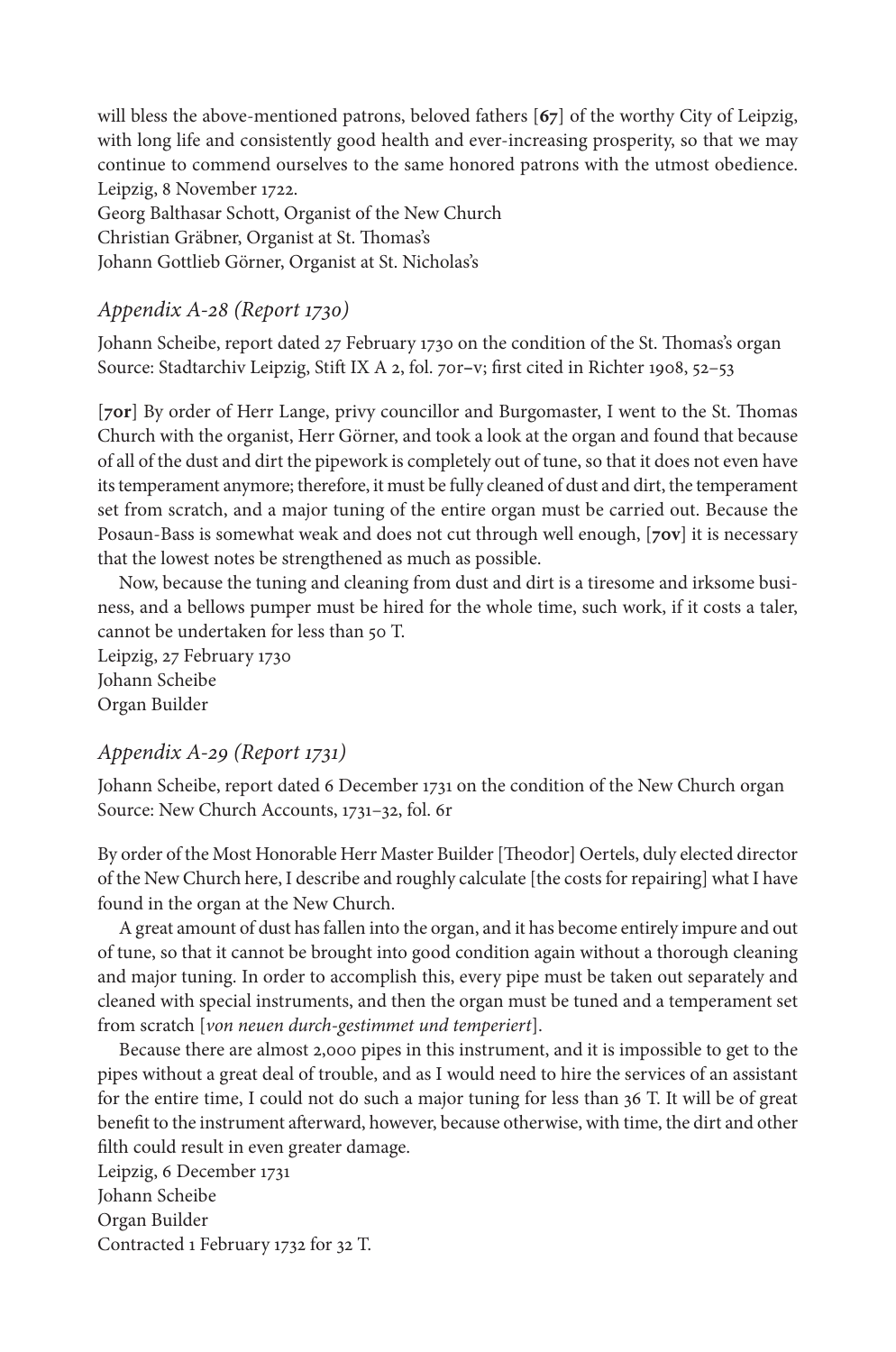# *Appendix A-30 (Affidavit 1732)*

Johann Scheibe, affidavit dated 20 March 1732 for employee Christian Francke Source: Stadtarchiv Leipzig, II Sekt. T (F) Nr. 393, fol. 13

I, the undersigned, hereby publicly acknowledge, everywhere, as is necessary, that for 14 years now I have employed Christian Francke, who by profession is otherwise a joiner, in my organ-building and instrument manufacture, both in the country, and in the city, and on the organs of the churches here, and he has assisted me with handwork, and also, by much diligence, guidance and instruction, I have brought him to the point that he can build my wind chests, stop knobs, bellows, pipes, casework, and other woodwork, as well as make tin sheets [for pipes] according to my wishes. Which is seldom learned, and I would have to look far and wide to find someone else, much less be able to train someone quickly. Furthermore, I have a very important and extremely important invention that will require indispensable work and support. Which, at your request, I confess is the truth and I can witness to nothing else, but for more authentication, hereto attest with my own signature and seal. Also, because it was ordered, can affirm both.

Signed at Leipzig, 20 March 1732. Johann Scheibe Organ Builder

# *Appendix A-31 (Scheibe 1732)*

Johann Scheibe, article for *Neue Zeitungen von Gelehrten Sachen* regarding his inventions Source: *Neue Zeitungen von Gelehrten Sachen* 18 (1732): 833–34

## [**833**] Leipzig [November 1732]

It is now twenty years since the organ builder Johann Scheibe, of Leipzig, through steadily building organs, and with notable industriousness and his own ingenuity, discovered the following partly physical, partly mathematical aspects of the organ builder's art for the benefit of churches and general knowledge, and he has already incorporated them in various organs built by him:

(1) In the University Church of St. Paul's here, in the large organ completed by him in 1715 [*sic*], six individual stops at 16ʹ, 8ʹ, 4ʹ, 3ʹ, and 2ʹ, were installed in such a way that even though they all stand on the Haupt-Manual wind chests, nevertheless they also can be used separately in the Pedal—not in the usual manner by means of a coupler or pull-downs, but in such a way that if one holds down a key in either the manual or pedal and at the same time plays the same note in the pedal or manual, one hears a new and distinct attack, making one think that another pipe has spoken—that is, each pipe allows one to hear two distinct and accurate unison pitches at the same time, just as if there were in fact two separate pipes even though there is only one. Therefore, the aforementioned six stops are as good as twelve. The benefit of this invention is that for many stops that one otherwise builds separately for the manual and the pedal, whether 16ʹ or smaller, one can save building the pedal stops, and as a result large and powerful instruments can be built with a small[er] number of stops, so that churches, depending on the size of the organ, can save 100 to 1,000 T.

(2) He endeavored to correct the general problem that bellows [**834**] have of bearing heavy weight in order to reach 40, 50, or 60 degrees of wind pressure—that is, that a bellows that normally would have 15 or 16 bricks on it could have no more than 6½ at the most, resulting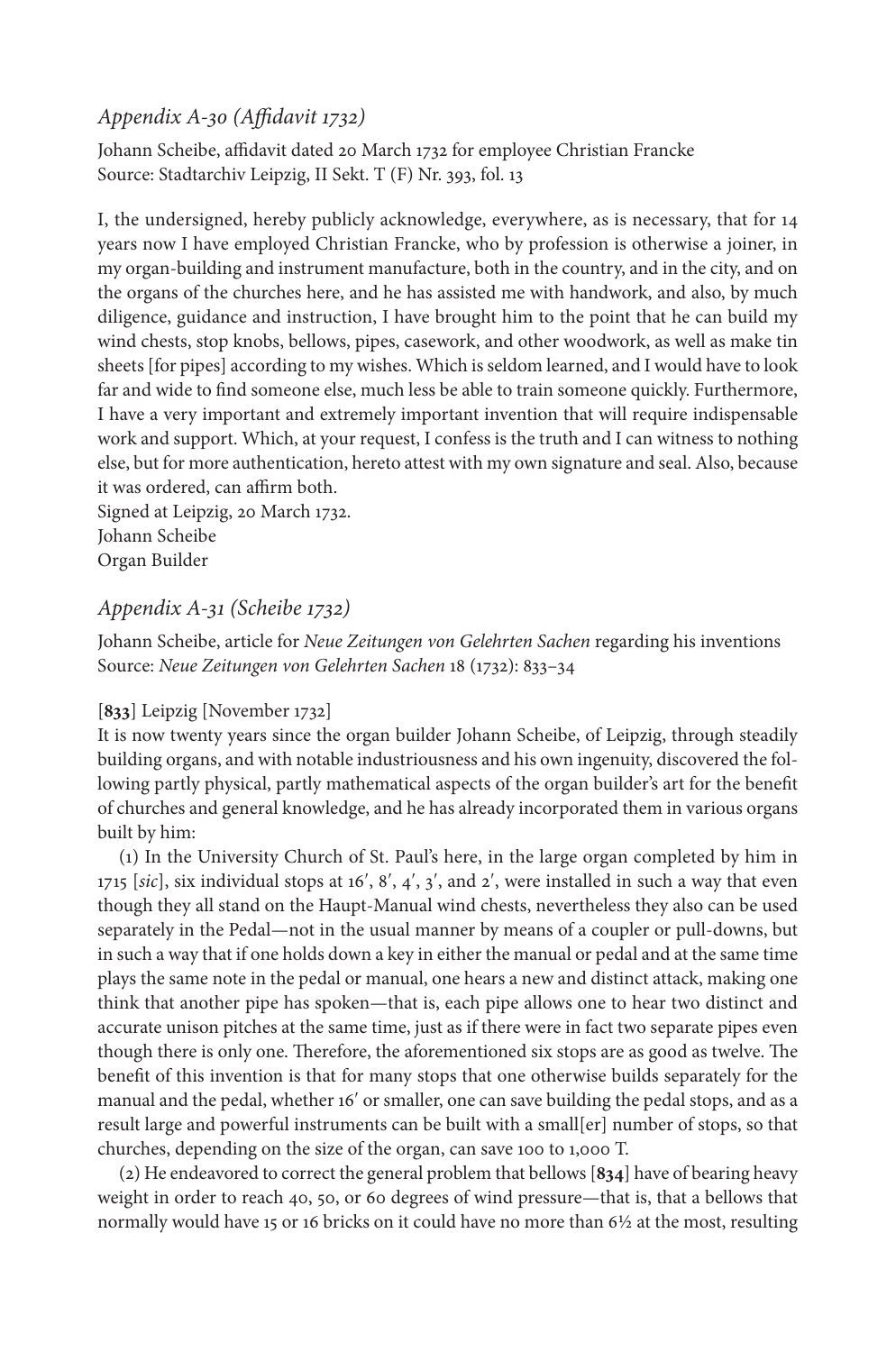in wind pressure measuring 24 degrees, but nevertheless providing the instrument even more force and sharpness than when otherwise there is 40 to 50 degrees of wind pressure. In this way a bellows will not only last twice as long, because it is not compressed by such a great burden, but the instrument also benefits from a much more even and accurate wind supply. On the bellows of a small instrument built by him in 1731 here, which has 12 stops, two manuals, and Fagott 16ʹ in the Pedal, he placed no more than 8 pounds of weight—two one-pound [weights], one two-pound, and one four-pound weight—and with this it is possible for the instrument to increase or decrease, higher or lower, eight times. Also, it can be used entirely without weights without losing pitch or sounding false. If an oboe or traverso is somewhat too high or too low [in pitch], one can immediately make the instrument higher or lower. Whereby it can be seen how with low wind pressure, [calibrated] according to the size of the instrument, one can be very content.

(3) In 1731 he invented a reed—one that for some hundred years many mathematicians and organ builders have thought about—without shallot, resonator [*Rohr*], tuning wire, and tongue. It has the effect of a reed, but is more delicate, because one always hears a flute along with it, and it is even more beautiful than the so-called Vox humana. Further, like other flues,<sup>1</sup> it does not require [regular] tuning. The discoverer of these items is ready to shortly bring out in print an extensive report and description of these and other discoveries.

<sup>1</sup> Stops not identified as reeds are described as flues.

## *Appendix A-32 (Dresden Ms. 1736)*

Description of the organ at St. Paul's Church on the occasion of a visit on 29 September 1736 Source: Dresden Ms., 42–43 (no. 76)

#### [**42**] No. LXXVI.

The organ at St. Paul's in Leipzig has 53 sounding registers.

In the Haupt Werck. 14 registers.

| 1. Gross-Principal            | 16'     |
|-------------------------------|---------|
| 2. Quintadena                 | 16'     |
| 3. klein Principal            | 8'      |
| 4. Octava                     | $4^{'}$ |
| 5. Octavina                   | $2^{'}$ |
| 6. Gemßhorn                   | 8'      |
| 7. Chalumeau (a)              | 8'      |
| 8. Flûte d'Allemagne (b)      | 8'      |
| 9. Waldflöte                  | $2^{'}$ |
| 10. Quinta (principal-scaled) | 3'      |
| 11. Nassat                    | 3'      |
| 12. Cornetti III              |         |
| 13. Zinck II                  |         |
| 14. Gross-Mixtur V–VI         |         |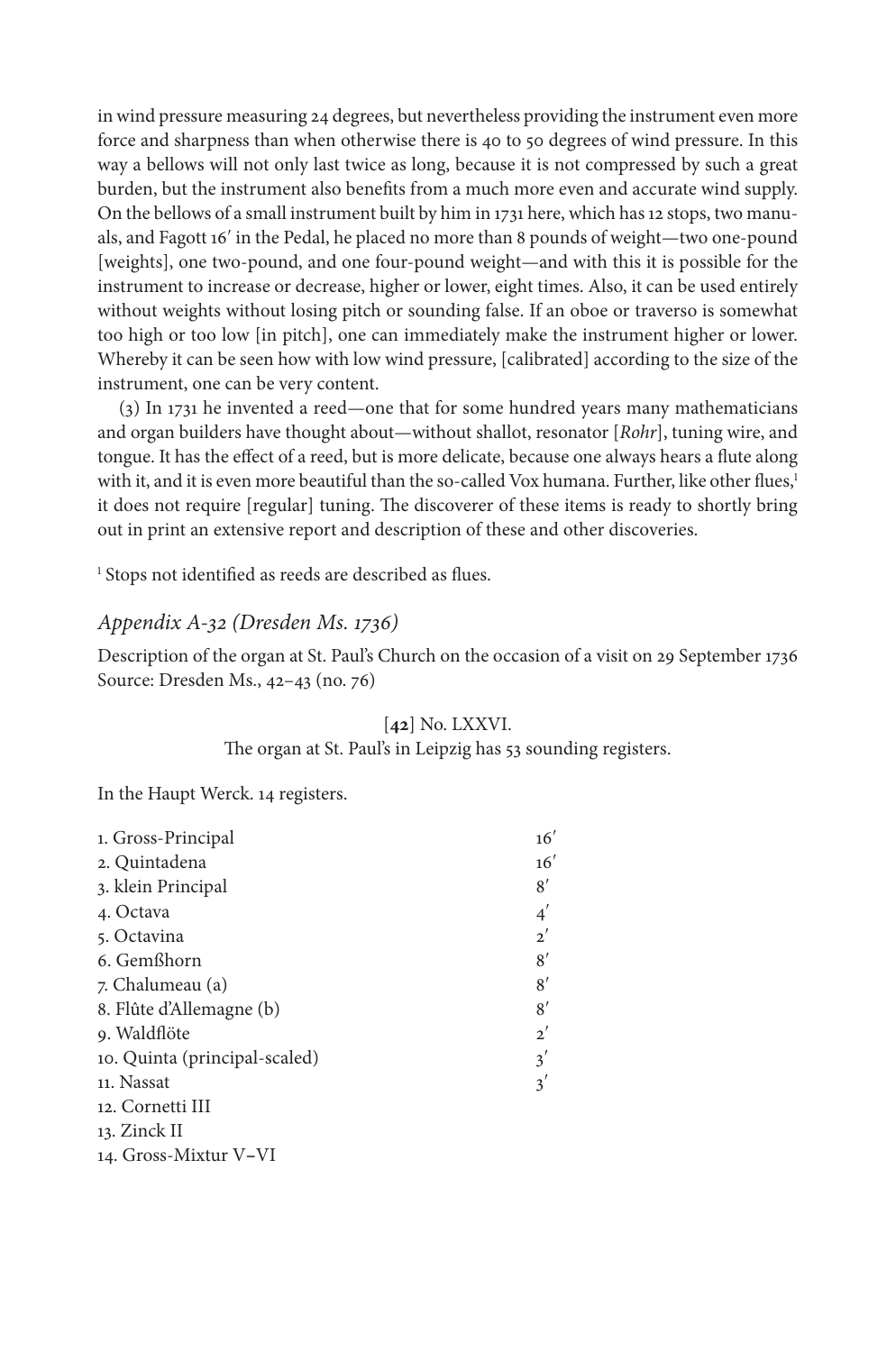In the Seiten Werck (c). 13 registers.

| 1. Principal                                      | $4^{'}$        |
|---------------------------------------------------|----------------|
| 2. Lieblich Gedackt wood                          | 8'             |
| 3. Quintadena                                     | 8'             |
| 4. Flûte douce                                    | 8'             |
| 5. Quinta decima                                  | $4^{'}$        |
| 6. Hohlflöte                                      | $2^{'}$        |
| 7. Decima nona                                    | 3'             |
| 8. Vigesima nona                                  | $1\frac{1}{2}$ |
| 9. Weite Pfeiffe (d)                              | 1'             |
| 10. Viola                                         | $2^{'}$        |
| $11.$ Sertin $(e)$                                | 8'             |
| 12. helle Cymbel II                               |                |
| 13. Mixtur IV                                     |                |
| In the Brust (f). 12 registers.                   |                |
| 1. Principal                                      | 8'             |
| 2. Grobgedackt wood,                              |                |
| widely scaled                                     | 8'             |
| 3. Octava                                         | $4^{'}$        |
| 4. Octava                                         | $2^{'}$        |
| 5. Nassat                                         | 3'             |
| 6. Largo $(g)$                                    | $1\frac{1}{2}$ |
| 7. Sedecima                                       | 1'             |
| 8. Viol di Gamba                                  | 8'             |
| 9. Rohr-Flöthe                                    | $4^{'}$        |
| 10. Schweitzer Pfeiffe (h)                        | 1 <sup>′</sup> |
| 11. helle Cymbeln II                              |                |
| 12. Mixtur III                                    |                |
| [43] In the Pedal. 14 registers.                  |                |
| 1. Principal Bass                                 | 16'            |
| 2. Gross-Quintaden Bass                           | 16'            |
| These two are playable manualilter and pedaliter. |                |
| 3. Jubal Bass (i)                                 | 8'             |
| 4. Nachthorn Bass                                 | 8'             |
| 5. Grosse Hall-Quinta (k)                         | $6^{\prime}$   |
| 6. Octav Bass                                     | $2^{'}$        |
| 7. Sub-Bass                                       | 16'            |
| 8. Posaunen Bass                                  | 16'            |
| 9. Trompeta                                       | 8'             |
| 10. Octava                                        | 8'             |
| 11. Octava                                        | $4^{'}$        |
| 12. Quinta Bass                                   | 3'             |
| 13. Hohl-Flöth Bass                               | $1^{'}$        |
| 14. Mixtur VI                                     |                |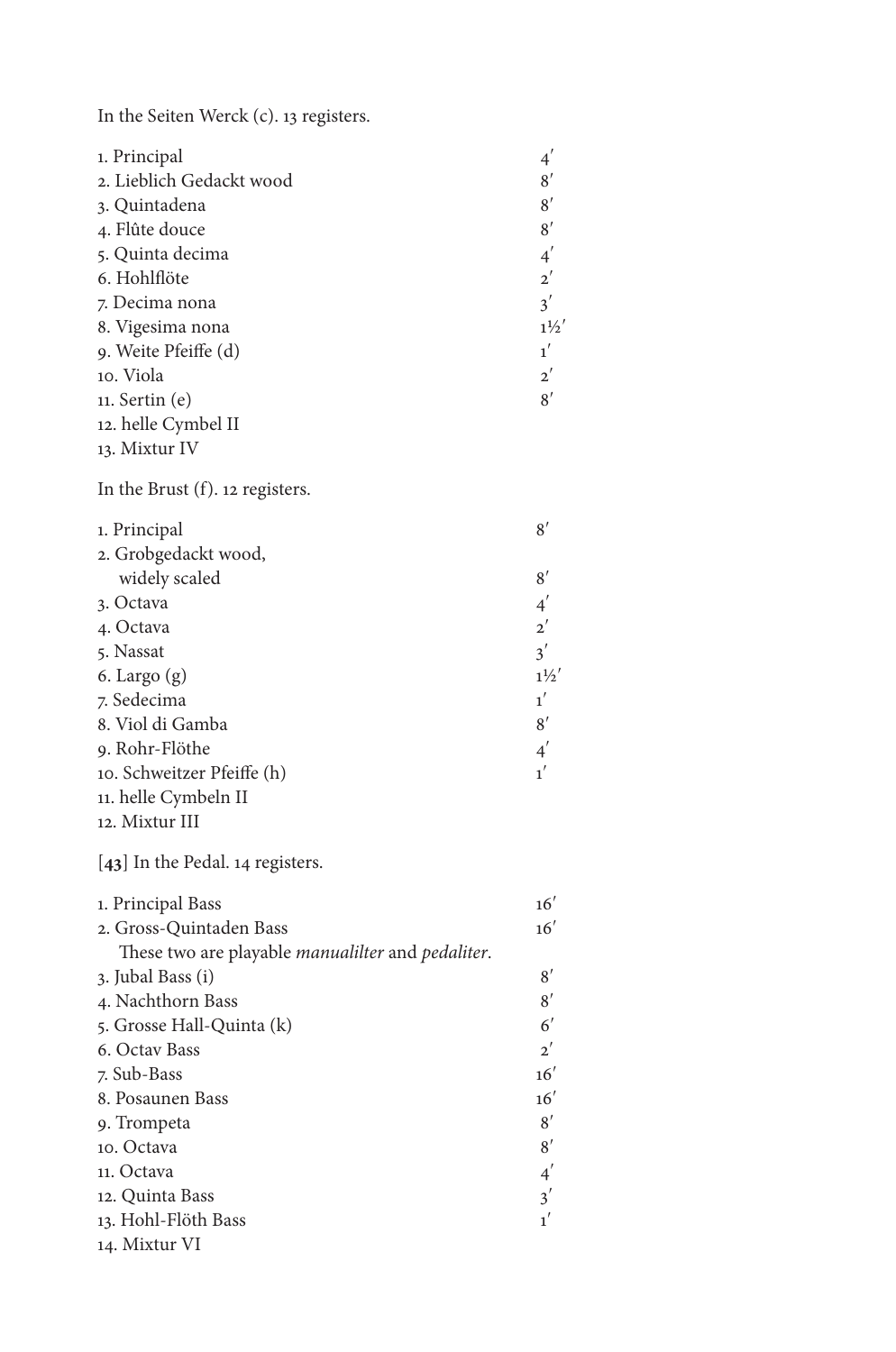## Accessories

- 1. Tremulant
- 2. Cymbel Stern
- 3. Ventil to the Haupt Werck
- 4. Ventil to the Seiten Werck
- 5. Ventil to the Brust
- 6. Ventil to the Pedal
- 7. Bellows signal

The manual keyboards are coupled by shoving one over the other; the middle keyboard pulls the upper, and, in an opposite manner, pushes down the lower.

The Hauptwerck registers nos. 1 and 2, as well as nos. 3, 4, 5, and 6 in the Pedal, are divided, perhaps because of a symmetrical arrangement, or they are laid out [on the chests] in such a way that one has to pull the stop on with both the left and right hand.

Note:

(a) Chalumeau 8ʹ is a stopped reed, voiced softly and sweetly, imitating the instrument after which it is named.

(b) The Flûte d'Allemagne 8ʹ is a narrow-scaled, open flute made of wood, somewhat sharply voiced, imitating the sound of a Fleute traverse.

(c) The Seiten Werck [Hinterwerk] keyboard is shaded on the front with blue, and the division's stop names also have the initial letter in blue.

(d) Weite Pfeiffe is a metal, open, very wide-scaled and sharply voiced register also known as Glöcklein-Thon.

(e) Sertin 8ʹ is a reed that, even though it is stopped, because of its sharp intonation and beating, nevertheless imitates the muted trumpet called Sertin. Most organ builders call the stop Sordun [Sordino].

(f) The keyboard for the Brust is shaded red in front, and the initial letters of the stops associated with it are likewise written in red.

(g) Largo 1½ʹ is a wide-scaled, open, metal stop that sounds similar to the Glöcklein-Thon; here it is a Quinta 1½ʹ.

(h) Schweitzer Pfeiffe 1ʹ, a very narrow-scaled, open and sharply voiced stop.

(i) Jubal Bass 8ʹ is an open flute of principal scale, somewhat dully voiced so that it does not sound as sharp as a principal.

(k) Grosse Hall-Quinta is wide-scaled, with a rather high cut-up, therefore very loud, although reverberant and melodious.

Since there are only large 16-foot [manual] Principal pipes in the facade, the Pedal Principal 16ʹ pipes must either be on chests inside the organ or, along with the Quintadena 16ʹ, made available to the Pedal from the Hauptwerk by means of separate trackers and pallets to the Pedal [*Angehänge und Ventile zum Pedal*]*.*

Although in certain respects this could be called a very old instrument—an organ existed in this church even before Luther's Reformation, where it stood on the midnight [north] side, next to the altar—it also in certain ways is to be considered a new instrument, since nothing from the old organ can be found in it other than the beautiful large Principals and other pipework of the same scale. Everything else, even including the case, was newly built in 1715 [*sic*], and placed on the evening [west] side of the church, opposite the altar, in the form in which it is now to be seen and heard. Regarding the old organ, there was a fable that when the monks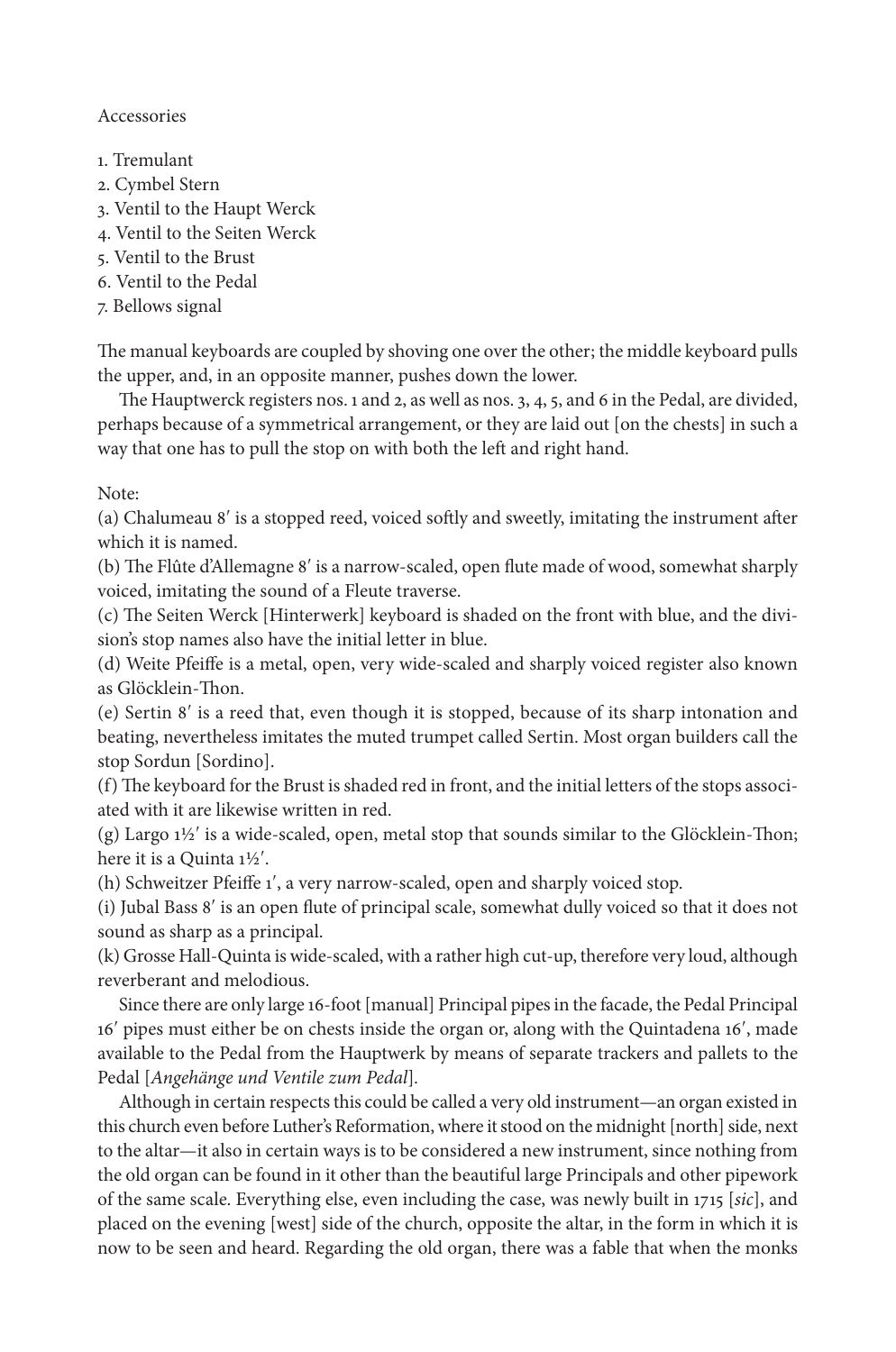were banished from this beautiful monastery the organ became possessed by the devil; it took until ca. 1620, at the third attempt, before a renovation finally removed this vexation. See M. Daniel Schneideri Titium continuatum, pag. 1202 [Kaspar Titius, *Loci theologicae historici oder Theologisches Exempelbuch* (Leipzig and Frankfurt: M. Daniel Schneider, 1684), 1202]. This disposition was written down by me [Paul Christoph Wolf] on Michaelmas 1736.

# *Appendix A-33 (Proposal 1738)*

Johann Scheibe, proposal dated 26 August 1738 to build an organ for the church in Gollma Source: Pfarrarchiv Gollma, "Acta, die Erbauung und Reparatur der Orgel betr.," fols. 1r–2r

> [**1r**] Most Reverend, the Honorable, and Most Learned, Most Highly Esteemed Herr Magister [Adam Friedrich Trainer],

Attached I am sending the promised dispositions for the organ. You can choose whichever one pleases you most, it makes no difference to me, I will build for you what you demand. Both dispositions are sharp and penetrating as well as soft [*Delicat*]. Also, the drawings, for both the gallery and the organ, are being sent as well. Hopefully the carpenter will be able to accommodate to it, and it would be good if I were to come out there once to speak with the carpenter, for I know how it often goes before one is able to figure something out. If I am to build the organ for you, I promise that, with God's help, I will build an instrument that not only is long-lasting but also is penetrating and delicate. And I beg you not to get involved with a bungler, for I promise you, you will be cheated. Rather, if you are going to build, then find a man whom you know has built a good instrument that has lasted, for [**1v**] it is perilous when churches are deceived and cheated by negligent bunglers. Not only is money wasted but one is stuck with a ruined instrument for as long as it stands and can do nothing to help it, while the church gets an asset it must continually maintain in good condition. Money is spent all the while for nothing, is thrown away, and there is nothing to see for it. Should the dispositions still be too big, they can always be made smaller; if I am to build for you, I will do as you wish.

Nevertheless, the congregation must be kept foremost in mind, so that an instrument is built that is strong enough to keep the congregation in order during singing. If you were to succeed in having the woodcutter provide and prepare the wood while there is still good weather, it would be of great help in building the organ. It is better if the joinery and seasoning [of the wood] is done at the organ builder's rather than you having to do such things in the church. One can never acquire enough dry wood for such building projects, and it is always better, when building a new organ, that the wood is acquired, worked on, and prepared a year in advance—wood for the posts and boards, that is. As for the oak that the project requires, it has been stored at my place for 10 or 15 years, and well soaked wood for the wind chests is also in my inventory. This is what I wanted to tell you, I remain,

Your Most Honorable willing servant, Johann Scheibe Leipzig, 26 August 1738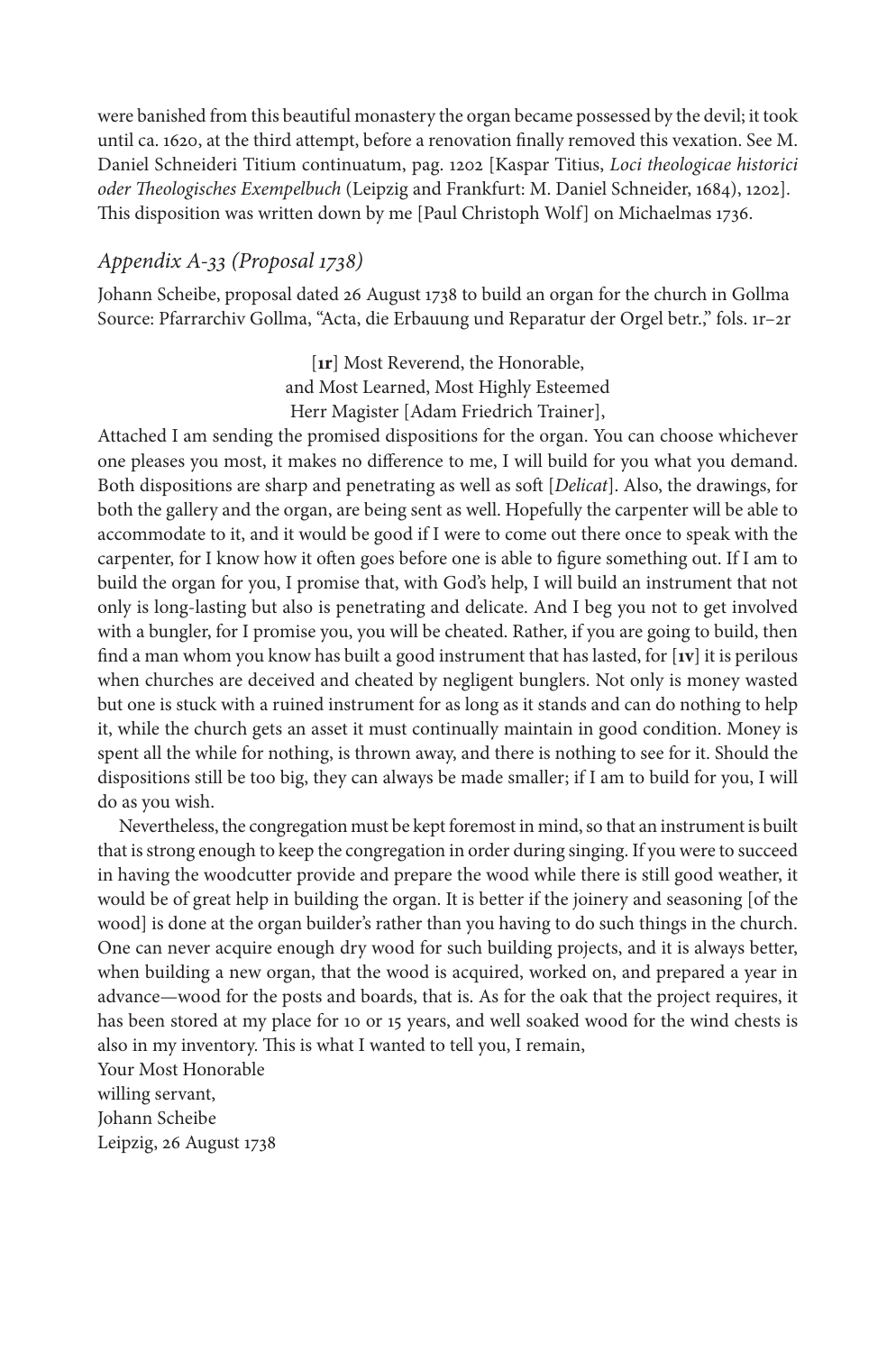[**2r**] P.S. Although at first glance the organ drawing does not seem large, it is nevertheless correctly made according to small scale and properly proportioned according to height, depth, and width. The width of the towers, when the case is built, is measured without any arch and concavity. The middle large round tower is 2 Elle wide. The other side towers are 1½ Elle wide, and much more pipework will be put in than is apportioned. [text missing] To the old Herr Magister and your beloved wife my humble compliments, and to the young H[err] Son, without making him uneasy.

Please be a little careful with the drawing, that it is not folded.

# *Appendix A-34 (Scheibe 1740)*

Johann Scheibe, undated evaluation of the small organ at St. Thomas's Source: Stadtarchiv Leipzig, Stift IX A 2, fol. 105r**–**v

[**105r**] At the request of Your Excellence, the Privy War Councillor, and the Burgomaster, Herr Doctor Lange, I have examined the small organ in the St. Thomas Church here and established (1) what it contains in tin and lead, (2) which registers still can be used, in the state they now are, and which registers, on the other hand, must be melted down, and (3) what each register's tin and *Metall* weigh, as follows:

## In the Hauptwerck:

- 1. Principal 8ʹ, facade, holds 200 lbs. in weight
- 2. Octav 4ʹ, 40 lbs.
- 3. Mixtur III, 40 lbs.
- 4. Cymbal II, 12 lbs.

Note: These 4 registers must be melted down.

- 5. Grob Gedackt 8ʹ, 114 lbs.
- 6. Quinta Döhn 8ʹ, 80 lbs.
- 7. Quinta 3ʹ, 40 lbs.

These 3 registers can be kept, but in each register, because of the short octave,

three new pipes—D $_{\sharp}$ , F $_{\sharp}$ , G $_{\sharp}$ —will need to be made.

In total, 526 lbs.

# In the Rück-Positiv:

- 1. Principal 4ʹ, weighs 41 lbs.
- 2. Grobgedackt 8ʹ, 114 lbs.
- 3. Hohl-Flöt 4ʹ, 26 lbs.
- 4. Nassat 3ʹ, 21 lbs.
- 5. Octav 2ʹ, 12 lbs. Note: These 5 registers can be kept.
- 6. Sesquialtera, 24 lbs.
- 7. Trompet 8ʹ, 150 lbs.
- Subtotal, 388 lbs. [**105v**]
- 8. Trompet in the Pedal, 21 pipes, 75 lbs.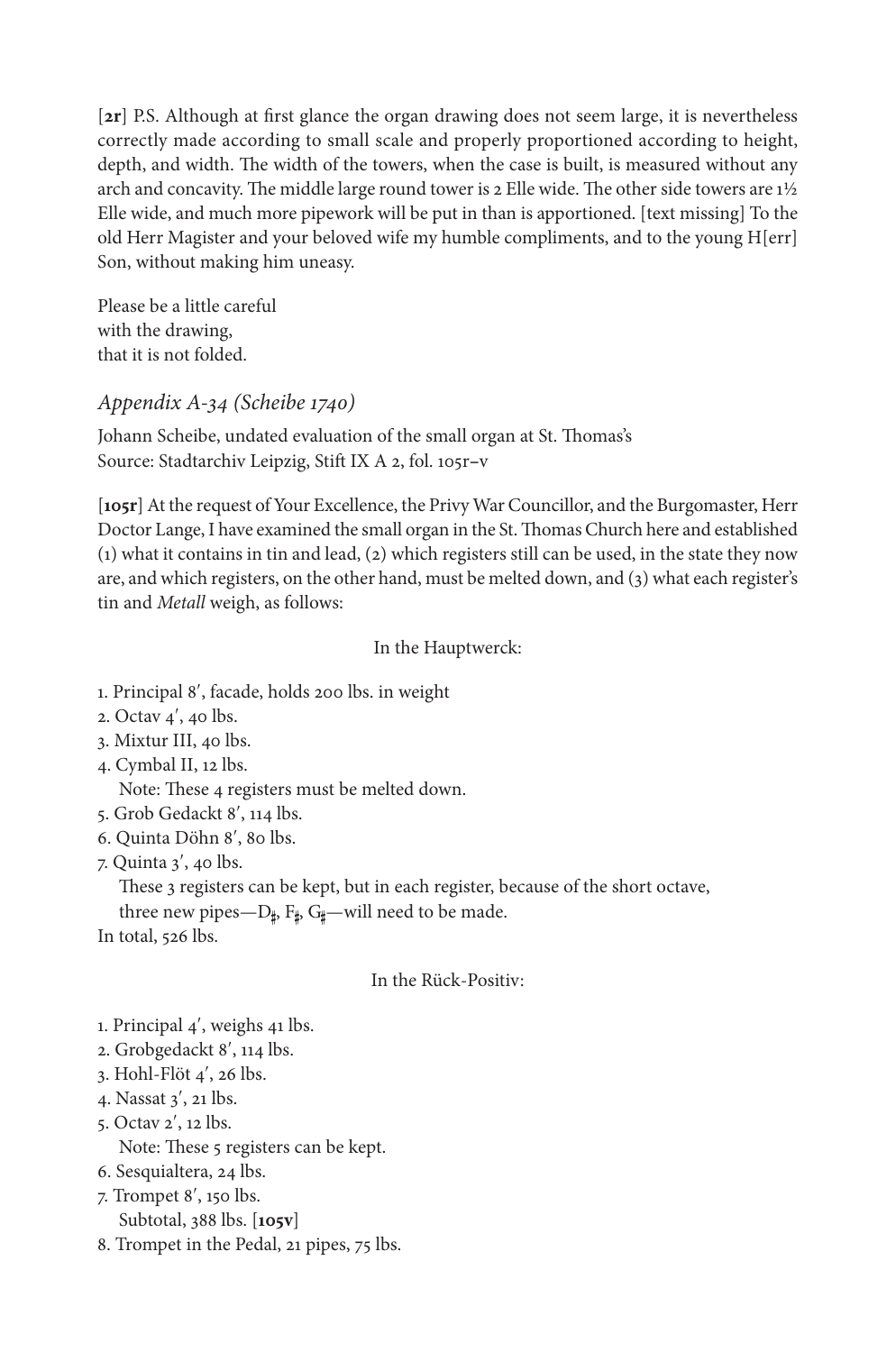#### In the Brust-Werck:

1. Ranquet 8ʹ, tin, 24 lbs.

2. Spitz-Flöthe, 16 lbs.

3. Octav 1ʹ, 8 lbs.

In total, 511 lbs.

The above 6 registers—that is, 3 in the Rück-Positiv and 3 in the Brustwerck—must be melted down.

Thus, the entire organ, in both tin and lead, contains altogether 1,037 lbs.

Namely, from tin,  $406$ and from lead, 631 makes  $1,037$  lbs. Now, a hundredweight of tin is reckoned at 26 T. and a hundredweight of lead at 6. So, the tin and lead together are worth 125 T. The tin and lead are considered to be new. Everything that is melted down loses 20 lbs. [per hundredweight], because it is old. The case, ironwork, bellows, wood, and whatever else there is, is worth 75 T. to the organ builder. For even when the wood is newly worm-eaten, it can still be used for melting down, except that a couple of carpenters will need to be provided for carrying it away. Tin and lead, 125 T. The case, ironwork, etc. 75 In total, 200 T. Johann Scheibe,

Organ Builder

# *Appendix A-35 (Silbermann 1741)*

Johann Andreas Silbermann, description of the organ at St. Paul's on the occasion of a visit in March 1741

Source: *Silbermann-Archiv*, 156–58

## [**156**] Organ at St. Paul's, Leipzig

In March 1741 I was in Leipzig, where, under another name, along with a man by the name of Emilius [*recte* Gottfried August Homilius], who played the organ very well—Herr Dr. Schacher recommended him to me—I went to the organ builder Johann Scheibe, the maker of this instrument, and requested to be shown it. He did so very reluctantly, but still he went with us. After he had let me listen to it enough, and I requested the disposition, he gave said Herr Emilius a printed book, called the *Leipziger Jahrbuch*, in which there was a report of the disposition, so that I could copy it out. I took it with me to my lodgings and copied the following from it word for word:

[the disposition and comments from Sicul 1718, 550–51; see appendix A-20]

[**157**] Here ends the explanatory note in said book.

Herr Scheibe told me that there are 6 bellows for this instrument, each 4 Elle long,  $2\frac{1}{4}$  Elle wide, with a single fold.

He tried to convince me that the largest pipe in the facade has a diameter of 14 Zoll, but I could see very well that the 4 could easily be left off, because the facade pipes stand so low that I could almost touch them.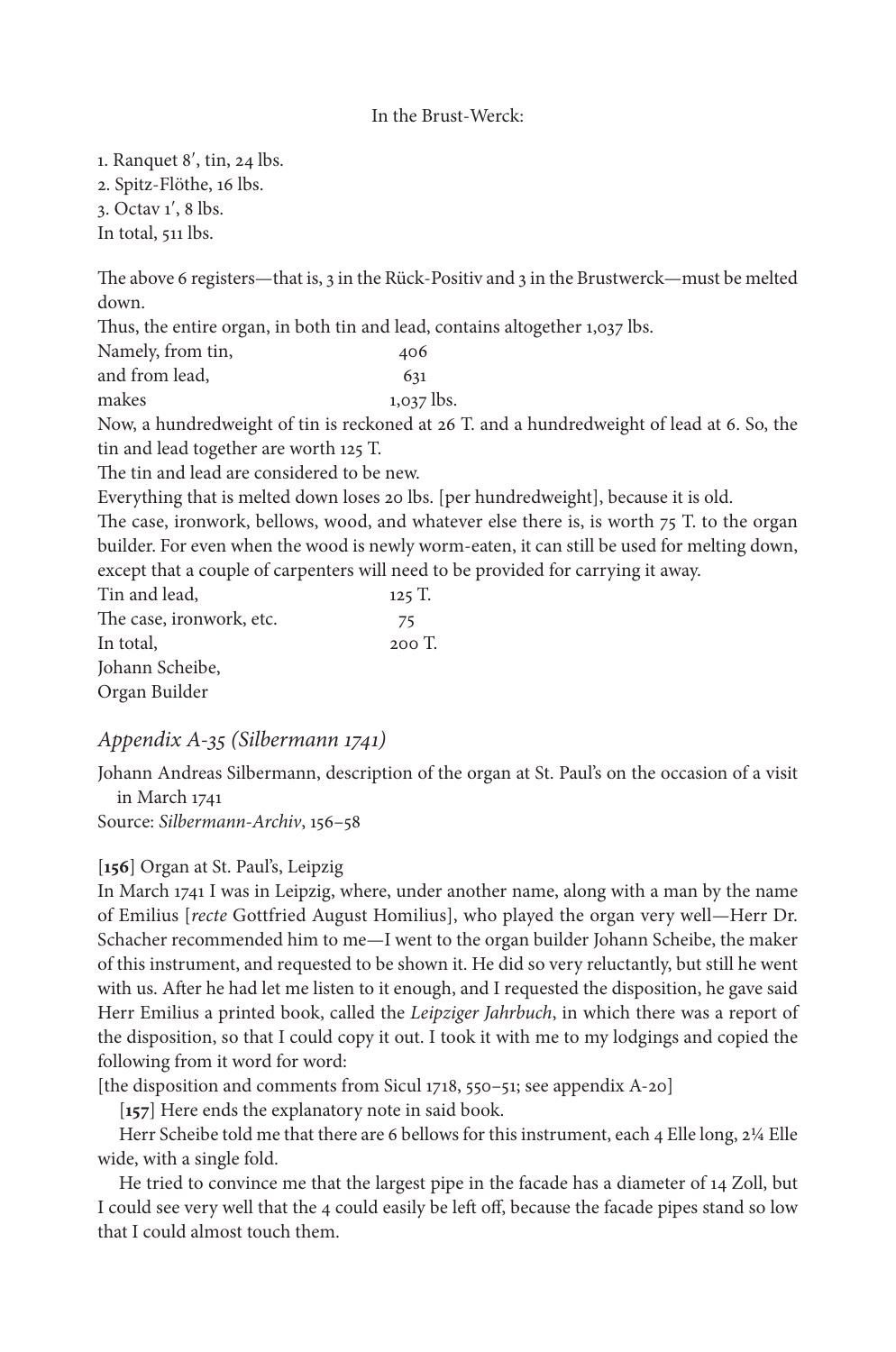He pulled the registers the whole time himself, and although he is a strong man, he had to struggle quite a bit in order to pull them out, because they moved too stiffly.

There are 3 keyboards, without the low  $C_{\text{ft}}$ , [and] the pedal keyboard has 2 octaves. The lower keys [naturals] are bone and the semitones black [ebonized].

[**158**] Everything was horribly difficult to play [push down] and Herr Emilius had to use great force. He said in my ear: I can hardly keep on, help me play [push down].

I was in the bottom part of the case and found that the action was not that well made and ran somewhat confusedly. But I did not get up into the organ, and Herr Emilius could not persuade Herr Scheibe to let me, which I take as a bad sign, and also, Herr Emilius said that the pipework is loose everywhere and moves.

The tone and workmanship do not accord with Herr Kapellmeister Bach's examination report. The Pedal reeds are not worth a damn.

Herr Emilius also said that Herr Scheibe had renovated the organ in the St. Nicholas Church, and did more harm than good.

The pipes standing in the cloudburst [gloriole] are some pipes from the mixture.

NB. A window behind the organ has the result that when the sun shines on part of the organ, that part goes higher in pitch, and is never in tune [with the rest]. Naturally.

[drawing of organ; see fig. 24]

The case is whitish, with a bit of gold here and there.

## *Appendix A-36 (Scheibe 1741)*

Johann Scheibe, letter dated 4 August 1741 regarding his proposal to the church in Gollma Source: Pfarrarchiv Gollma, "Acta, die Erbauung und Reparatur der Orgel betr.," fol. 9r**–**v

Very Reverend, Most Highly Honored Herr Magister,

Your Very Reverend no doubt remembers that in recent and past years on various occasions at your request I came to Gollma in order to discuss building a new organ with you and the congregation . . . [and that] I submitted a disposition and proposal, as well as a drawing.

Now I have learned, according to the agreement proposed, that a new organ will be built in the Gollma church by a carpenter, apparently from Merseburg, and I have therefore been eliminated [from consideration]; at the same time, however, my trouble, costs, travel, and failure [to get the contract] cannot have been in vain. Therefore, I would respectfully request, Your Very Reverend, that as soon as possible you return the drawing I submitted along with the disposition and proposal, and as well offer a reasonable equivalent for my trouble, travel, and failure. And just as I anticipate satisfaction of this, my request, so would I, as well, hope that your church and congregation are faithfully and honestly provided a well built and durable instrument. I conclude with all consideration, and remain,

Your Most Honorable and devoted servant, Johann Scheibe Leipzig, 4 August 1741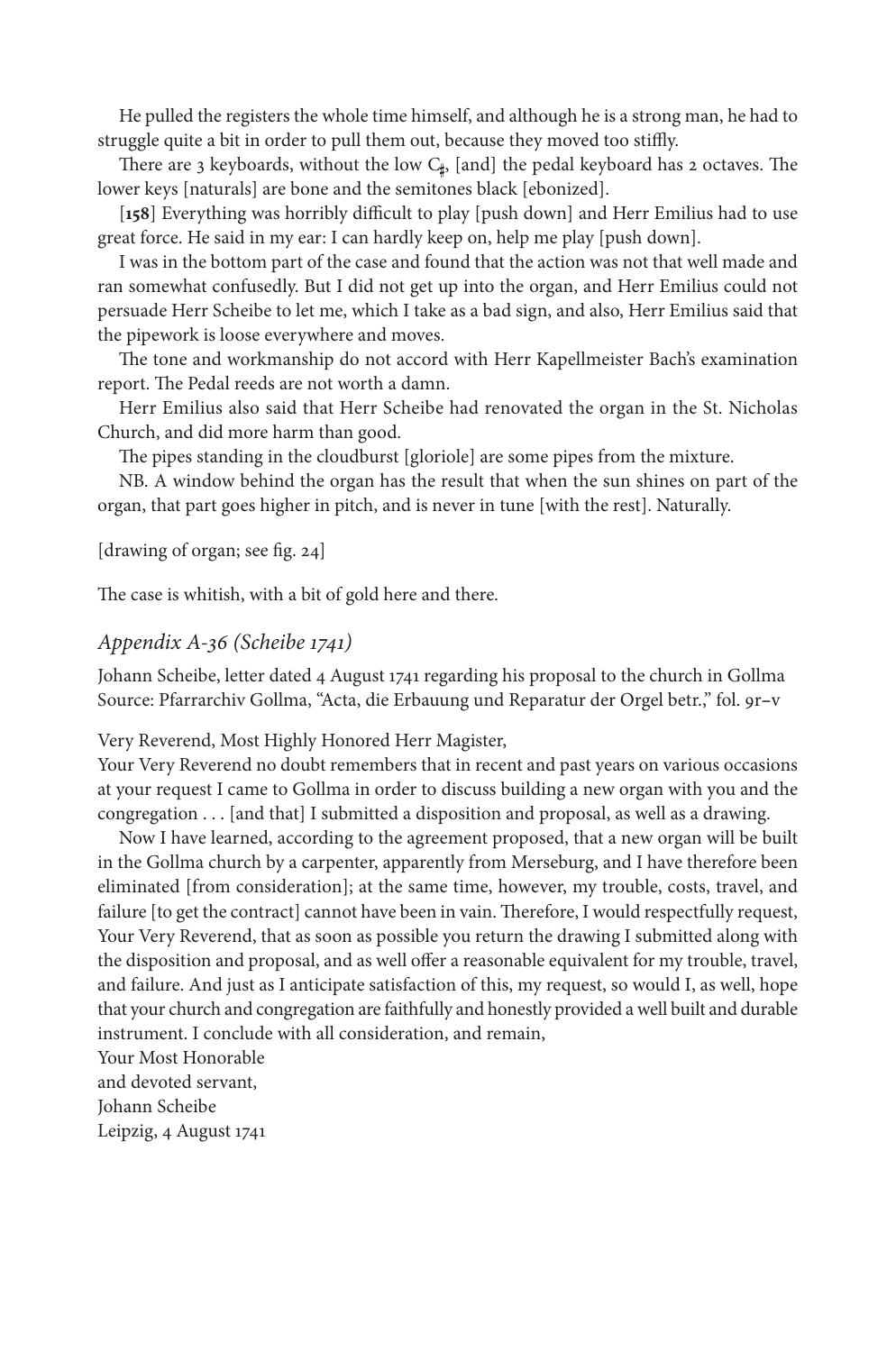# *Appendix A-37 (Proposal 1742)*

Johann Scheibe, proposal dated 22 May 1742 for a positive organ in the Georgenhaus, Leipzig Source: Stadtarchiv Leipzig, Georgenhaus Nr. 642, fol. 6; see also Hübner 2013, 351–52

[**6**] Disposition related to this drawing

- 1. Grobgedackt 8ʹ of wood, wide-scaled
- 2. Gedackt Flöte 4ʹ of wood, the top from boxwood
- 3. Hohl Quinta 3ʹ of *Metall*
- 4. Octav 2ʹ of *Metall*
- 5. Superoctav 1ʹ of *Metall*
- 6. Mixtur III 1ʹ
- 7. Principal 4ʹ of fine tin, in facade

In addition

- 1. a double bellows [*DoppelBalg*] with its appurtenances
- 2. a manual wind chest for 7 registers, made from well-boiled [dried] barrel staves [of oak]
- 3. a keyboard [with naturals] of boxwood and sharps of ebony
- 4. a roller board with brass and iron
- 5. all action parts [*Eingebäude*] of good wood, partially oak, partially spruce.

If I am to be responsible for the case, carvings, and metalwork, then I request 250 T. for everything. If I am relieved of responsibility for the case, the carvings, and metalwork, and a joiner or carpenter is contracted separately, I request for my work as organ builder, as per the disposition, 210 T.

Leipzig, 22 May 1742 Johann Scheibe Organ Builder

# *Appendix A-38 (Proposal 1744)*

Johann Scheibe, undated proposal for a new organ in Zschortau Source: Dänhardt 2000, 3–4, citing Pfarrarchiv Zschortau, "Acta die Kirchen und Geistlichen

Gebäude betreffend," fols. 187r–88r; also cited in Kaufmann 2000, 406–7

Disposition for a new organ

- 1. Principal 8', good pure *Bergzinn*, from F in the facade; C, D, D<sub>\$</sub>, E will be from wood
- 2. Viol de Gamba naturel 8ʹ, wood and metal
- 3. Grobgedackt 8ʹ, wood
- 4. Fleute doux 4ʹ, wood (partially boxwood)
- 5. Octav 4ʹ, *Metall*
- 6. Hohl Floet 3ʹ, *Metall*
- 7. Super-Octav 2ʹ, *Metall*
- 8. Mixtur III–IV, c g c<sup>1</sup> e<sup>1</sup>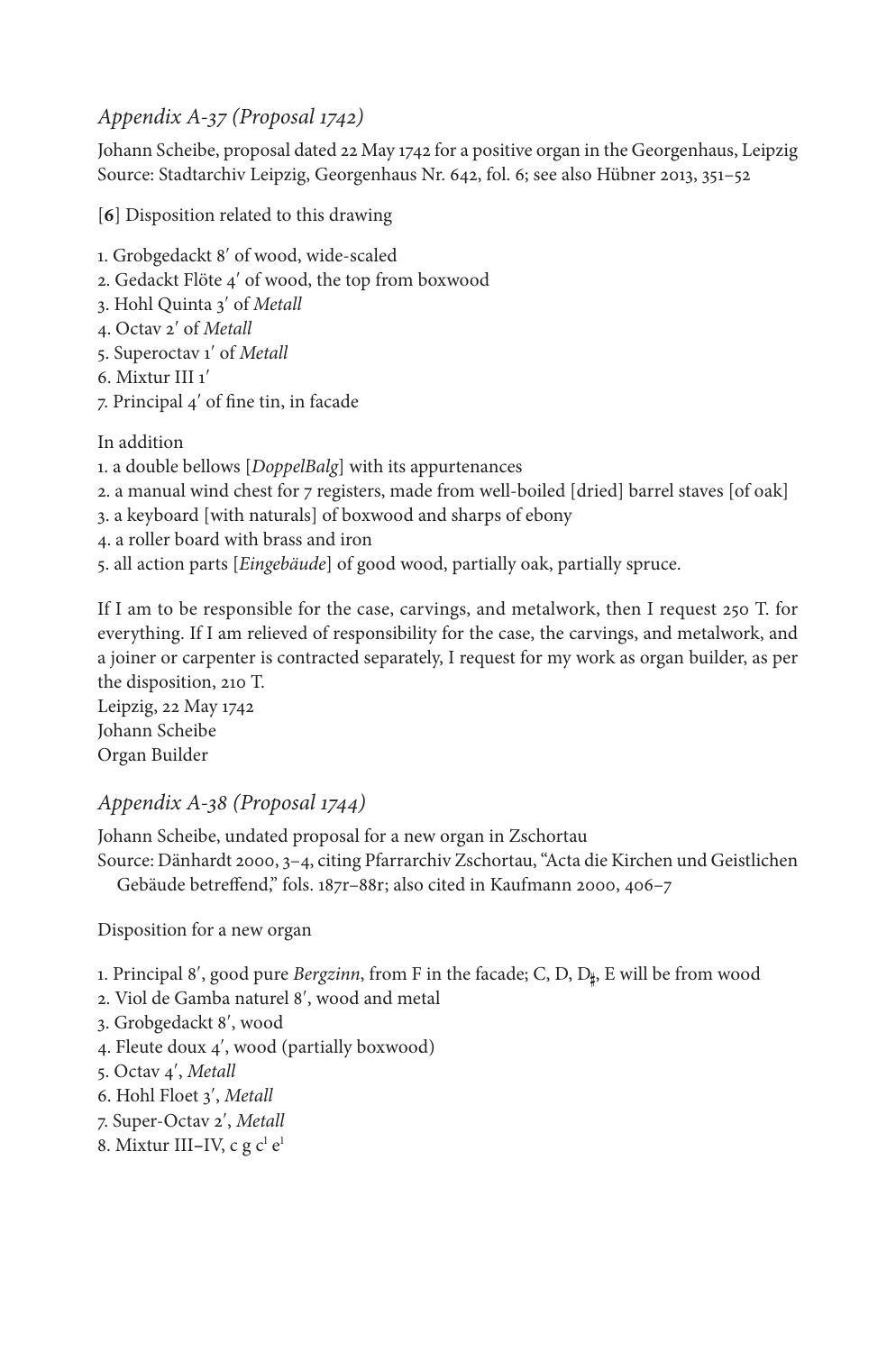In order to provide even more registration possibilities, several registers will be divided.

Pedal

9. Subbass 16ʹ, wood

10. Posaun-bass 16ʹ, wood

11. Violon 8ʹ, wood

12. Tremulant

13. Bellows-pumper bell

According to the design, there are the following:

1. The wind chests. A manual wind chest from good, well-soaked barrel staves, for 8 registers.

2. The Pedal wind chest for 3 registers, from pine [*Kiefer*] and oak.

3. Because it is hoped that the three old bellows can be used, only one new bellows will need to be made. [Strike-through in original] 3 new bellows should be made and provided.

4. The manual roller board shall be made from brass and iron.

5. The pedal roller board from wood.

6. All interior parts from good, dry, new wood, partly spruce [*Fichte*], partly oak.

7. All trackers from brass wire.

8. A manual keyboard from boxwood [naturals], the semitones from blackened ebony.

9. The pedal keys from oak.

10. A new case, including carvings, that has a good appearance.

In addition, for several weeks during installation, free bed and board for me and my apprentices.

Whatever tin- or iron-smithery is necessary will be the responsibility of the church.

When the organ is finished, it will be picked up from my workshop in Leipzig, at no cost to me, and as well, when the organ has been set up and everything is in good condition, my things and tools will be again be delivered to my house in Leipzig at no charge.

Finally, I want to add a comment concerning the Viola de Gamba, a costly and rare register that cannot be built for less than several hundred taler, which is not included in the full sum to be paid for the entire organ set out below, but I am willing to provide such a rare stop at no charge as a gift to this church and an everlasting memorial. Therefore, for everything mentioned above, no matter what the name—except for tin- and ironwork—only five hundred and sixty (560) T. shall be paid to me, in three installments as follows:

230 T. on signing the contract 180 T. when the chests and pipework are finished, and 150 T. on completion and installation. Johann Scheibe Organ builder

# *Appendix A-39 (Contract 1744)*

Contract dated 30 June 1744 for a new organ in Zschortau

Source: Pfarrarchiv Zschortau, "Acta die Kirchen und Geistlichen Gebäude betreffend," fols. 194r**–**98v (electronic files generously provided by Hans-Wolfgang Theobald, 11 November 2010)

[**194r**] Be it known to all whom it may concern, that whereas the old organ in the church in Zschortau is very dilapidated and almost not possible to repair, but [an organ] is nevertheless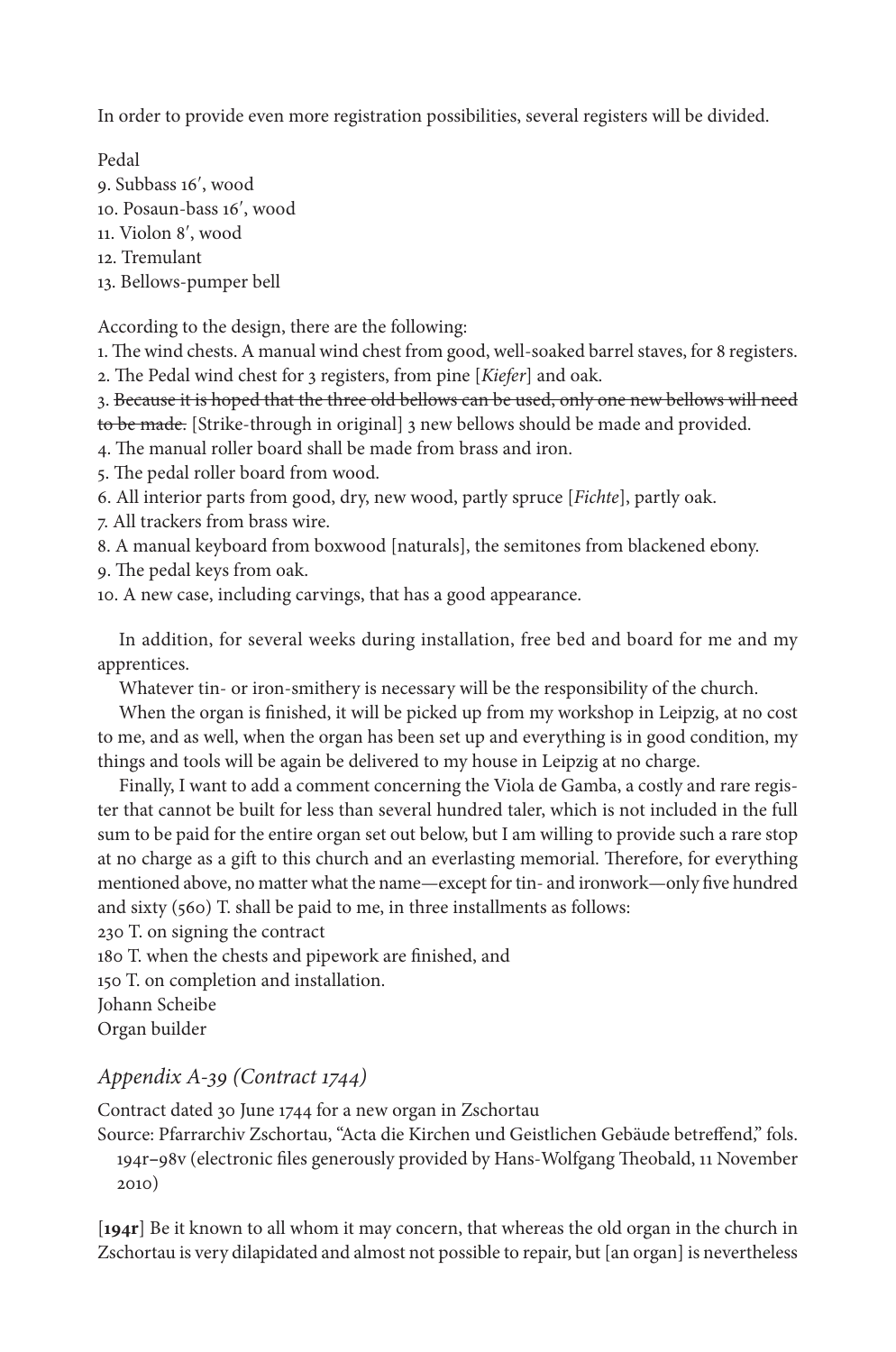necessary in order to keep the congregation at pitch and singing together [*im Thon und Accord*] during its devotions, it has been determined that it is highly necessary to build a new organ. Therefore, between Herr Inspector and Herr Patron, Most Reverend Herr M. Johann Paul Streng, Most Deserving Superintendent and principal pastor in Delitzsch, and Most Noble Heinrich August Sahrer von Sahr, **[194v]** Hereditary Liege Lord and Magistrate at Zschortau and Biesen, of the first part, and Herr Johann Scheibe, organ builder in Leipzig, of the second part, concerning the new organ to be built in the church here in Zschortau, this irrevocable contract has been agreed to and concluded, namely:

The aforesaid Herr Johann Scheibe, organ builder in Leipzig, pledges and promises

## I.

to build and complete a truly good and skillfully built organ with all appurtenances, including the necessary wood carvings, according to the drawing and disposition submitted, and [**195r**]

#### II.

it will contain these registers:

- 1. Principal 8ʹ of good pure *Bergzinn*, except that it starts with F in the facade, and C, D, D<sup> $#$ </sup>, and E are of wood
- 2. Grob Gedackt 8ʹ, wood
- 3. Fleute doux 4ʹ, wood (partially boxwood)
- 4. Octav 4ʹ, good *Metall*
- 5. Hohl Fleute 3ʹ, *Metall*
- 6. Super Octav 2ʹ, *Metall*
- 7. Mixture III–IV, c, g, c<sup>[1]</sup>, e<sup>[1]</sup>

In order to provide more registration possibilities, some registers will be divided.

- 8. Sub Bass 16ʹ, wood
- 9. Posaunen Bass 16ʹ, wood
- 10. Violon 8ʹ, wood
- 11. Tremulant, and
- 12. Bell for the bellows pumper. Moreover, also a register already discussed as a gift in memory. And further [**195v**],

## III.

1. the Manual wind chest from good, well boiled oak barrel staves, with 8 registers,

- 2. the Pedal chest from pine [*Kiefer*] and oak, with 3 registers,
- 3. new bellows,
- 4. the manual roller board from brass and iron,
- 5. the pedal roller board from wood,
- 6. all inner wood parts from good dry wood, partially spruce [*Fichte*], partially oak,
- 7. brass wire in all the trackers,
- 8. a manual keyboard with boxwood [naturals], the sharps, however, from blackened ebony or ivory,
- 9. the pedal keys from oak and
- 10. a new, handsome case, including carvings, as can be seen in the drawing, [**196r**] to be built and finished so that it can be played at Christmas 1745, and to finish the entire instrument completely by Easter 1746; also, from then on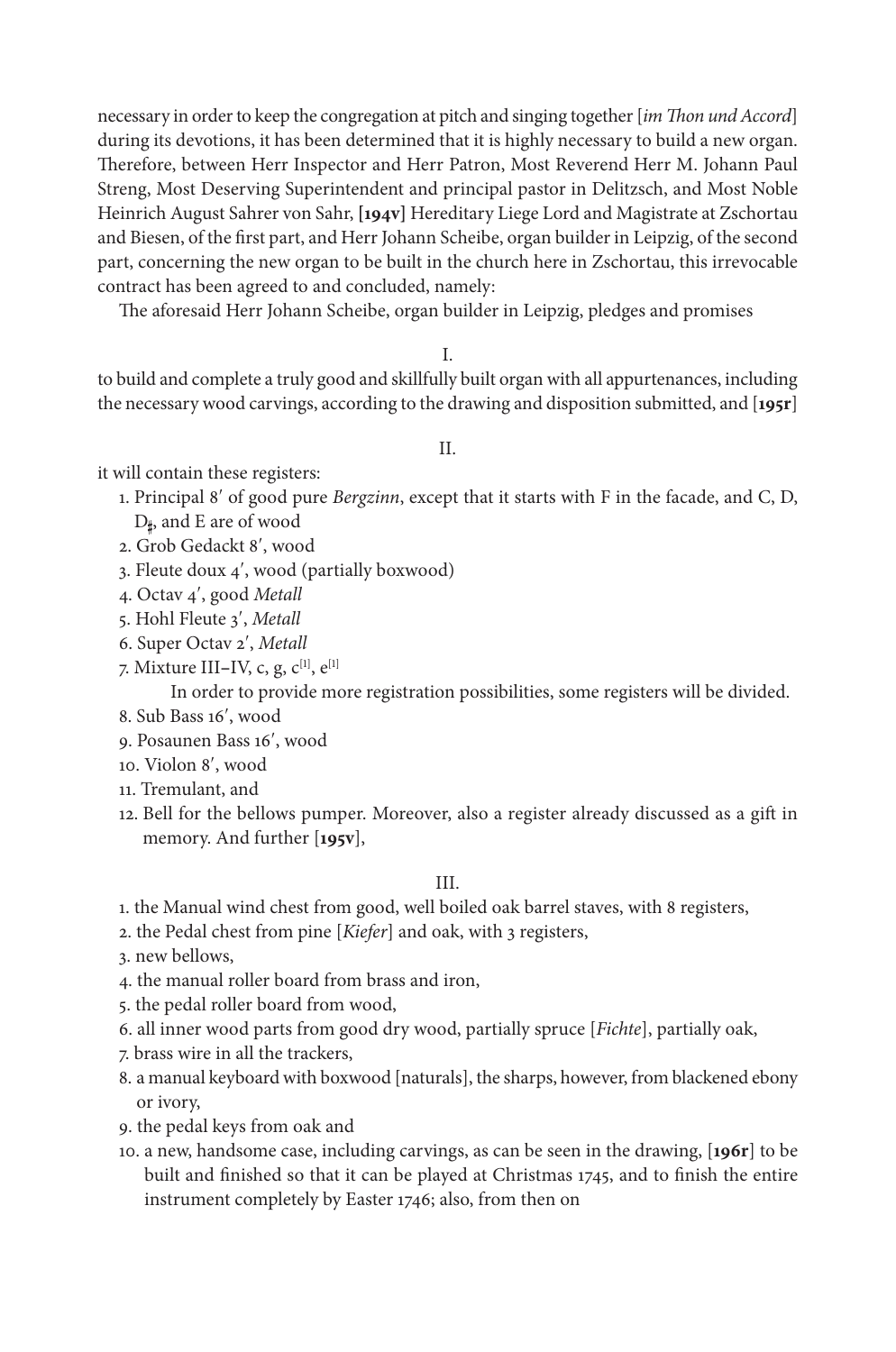IV.

To stand behind its reliability and usability for one year and provide warranty to that end that if in such period something should become faulty, it will be repaired at no cost.

#### V.

For its part, in the name of the church, the Herr Inspector and Herr Patron gives and relinquishes to said Herr Johann Scheibe not only the old organ to be found in this church, **[196v]**  but in addition altogether Five Hundred Taler in negotiable currency as builder's wages, that is: 100 T.—in cash immediately on signing of this contract for purchase [of materials], 200 T.—when the pipes, bellows, and wind chests are delivered, and the remaining 200 T.—when Herr Scheibe has fully finished the organ, installed it, and the church has taken

it over from him.

But meanwhile, because Herr Scheibe will be paid for the organ with advances, [**197r**] and on the other hand because he is not a resident owning property here and is not in position to provide security, the Inspector and Patron will nevertheless allow him to be paid the said builder's wages before the organ is finished and have promised to pay the 5 percent annual interest on the remaining 400 T. until the loan is repaid and the organ has been finished in perfection condition. Also

#### VI.

Whatever work is required from a locksmith or metal worker for the organ will be paid for out of the church's assets, and

## **[197v]** VII.

The items for the organ finished in Leipzig or any other place, as well as Herr Scheibe's instruments and work tools, will be transported to Zschortau free, at the church's expense, and also Herr Scheibe's things and work tools will be returned to Leipzig after the organ has been installed and given over, at no cost to him for transportation, and finally

#### VIII.

During installation of the organ, Herr Scheibe and his assistants will be given free shelter and beds here in Zschortau, except that they will pay for food from their own monies, and Herr Scheibe [**198r]** may not request more than is specified in this contract, and they agree to do whatever the church may request.

Now therefore all parties individually and in the name of the church are in agreement. . . . Therefore this [**198v**] contract is written in duplicate on paper and signed by the parties by their own hands and sealed.

Zschortau, 30 June 1744.

[seal] Johann Scheibe Organ Builder Johann Hinrich Jentz Witness

[seal] Heinrich August Sahrer von Sahr [seal] Johann Paul Streng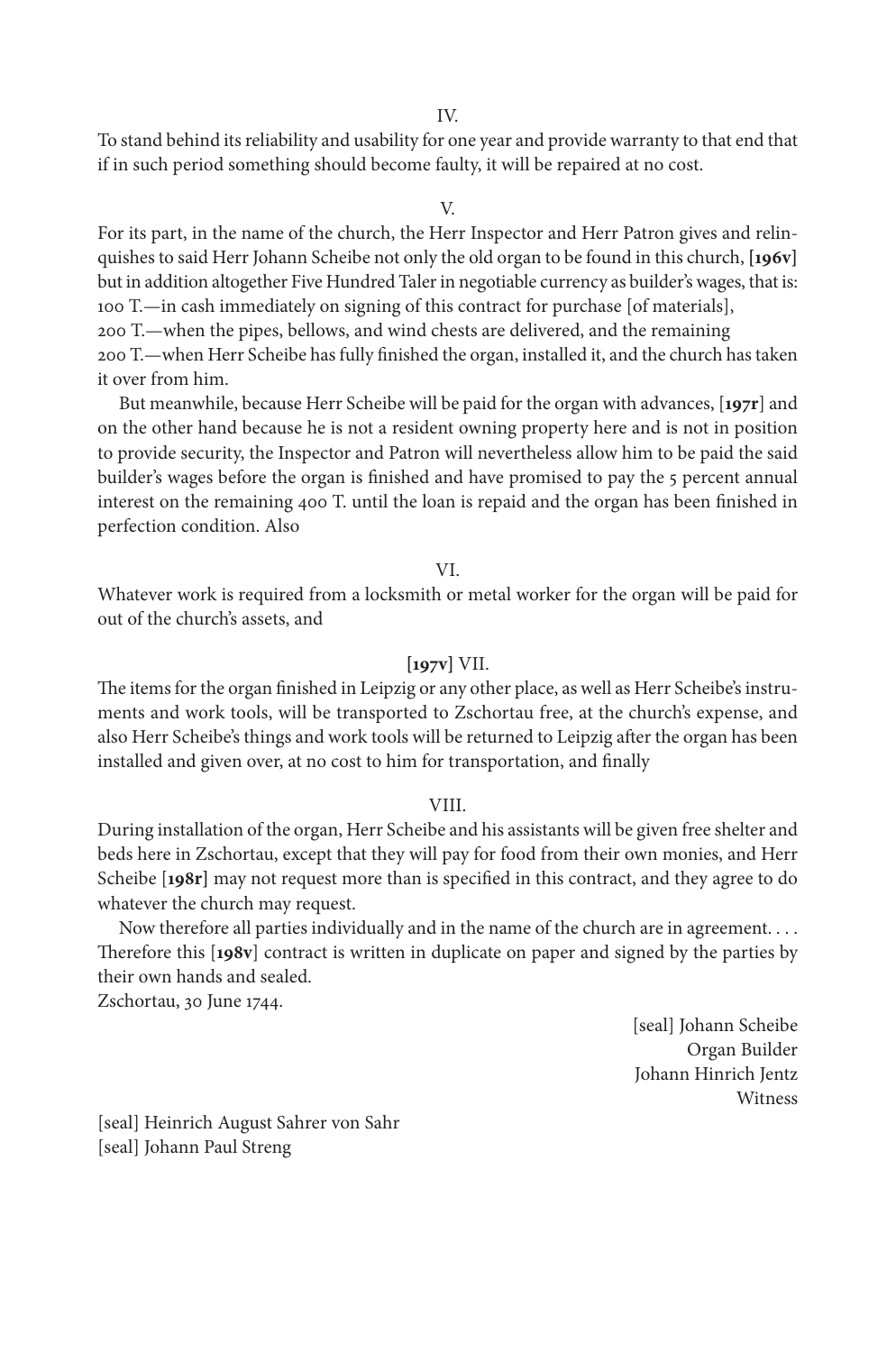# *Appendix A-40 (Receipt 1745)*

Receipt for additional payment signed by Johann Scheibe on 17 April 1745 Source: St. John Accounts, 1745, fols. 101–3

[**101**] In that the Most Noble Sir, Herr Johann Friedrich Hohmann, Royal Councillor and Privy Councillor and assessor of the Upper Court, as well as *Fürnehmer* [distinguished member] of City Council and currently director of the Hospital of St. John's, paid to me, the undersigned, over the agreed upon very satisfactory sum of Six Hundred Twenty-five taler agreed to in Leipzig on 10 March 1741 with Johann Georg Sieber, deceased, the previous Herr Director of said hospital, also with the title *Baumeister*["building director"]1 , for completing a new organ in the Hospital Church of St. John's here, confirmed by my signed receipts in the contract, [such payment being made] partially in cash, partially by my taking over the pipes, bellows, and all wood from the organ in the St. Thomas Church, as well as also the old organ that stood in the Church of St. John's, the quite satisfactory amount of Six Hundred Twenty-five taler; and further, with the organ now brought fully into condition, [**102**] upon my humble request, as well as the decree of Your Most Noble, Most Wise Council here, out of pure benevolence, as a gratuity, and because various items were added and constructed that were not part of the signed contract, I acknowledge not only with humble thanks but wish also at the same time to acknowledge receipt from the above-mentioned Herr Privy Councillor Hohmann, director of the oft-mentioned Hospital, of Two Hundred and Fifty taler, payment of the rest of the unpaid money, and I herewith renounce all further claims, whether arising from the signed contract, or otherwise from allegations as if I had been cited in it, or had demanded more than the contract said, or that I was guilty of not doing well enough or finishing the instrument, as well as [**103**] all other claims arising from the oversight of the instrument I had up until now, or any other claims, no matter what they be called, or arise from, with full knowledge, and renounce the same, also have agreed to everything by power of this document. In witness whereof this receipt is signed and sealed by me. Leipzig, 17 December 1744. [strike-through in original] 17 April 1745.

[signed and sealed] Johann Scheibe Organ Builder

1 Senior city council members in Leipzig often held positions as "building directors" (*Baumeister*), supervising construction projects and acting as chief architects. Kevorkian 2007, 198.

# *Appendix A-41 (Report 1746)*

Johann Scheibe, report dated ca. 1 November 1746 on the condition of the New Church organ Source: New Church Accounts, 1746–47, fols. 6r–7r

[**6r**] By order of the Most Noble, Herr Privy Councillor Gottfried Wilhelm Küstner, Esteemed Director of the New Church here, I have examined, along with organist Herr Gerlach, the organ in said church, and found as follows:

- 1. The Haupt-Mannual, the first keyboard, is full of dust and filth, so that many pipes are not able to speak, and eventually the pipe languids will be eaten by *Salpeter.*
- 2. As a result, all of the pipework, in every register, must be removed from the wind chests, and each pipe, separately, cleaned of dust and filth.
- 3. Similarly, the chests must be cleaned of dust and dirt.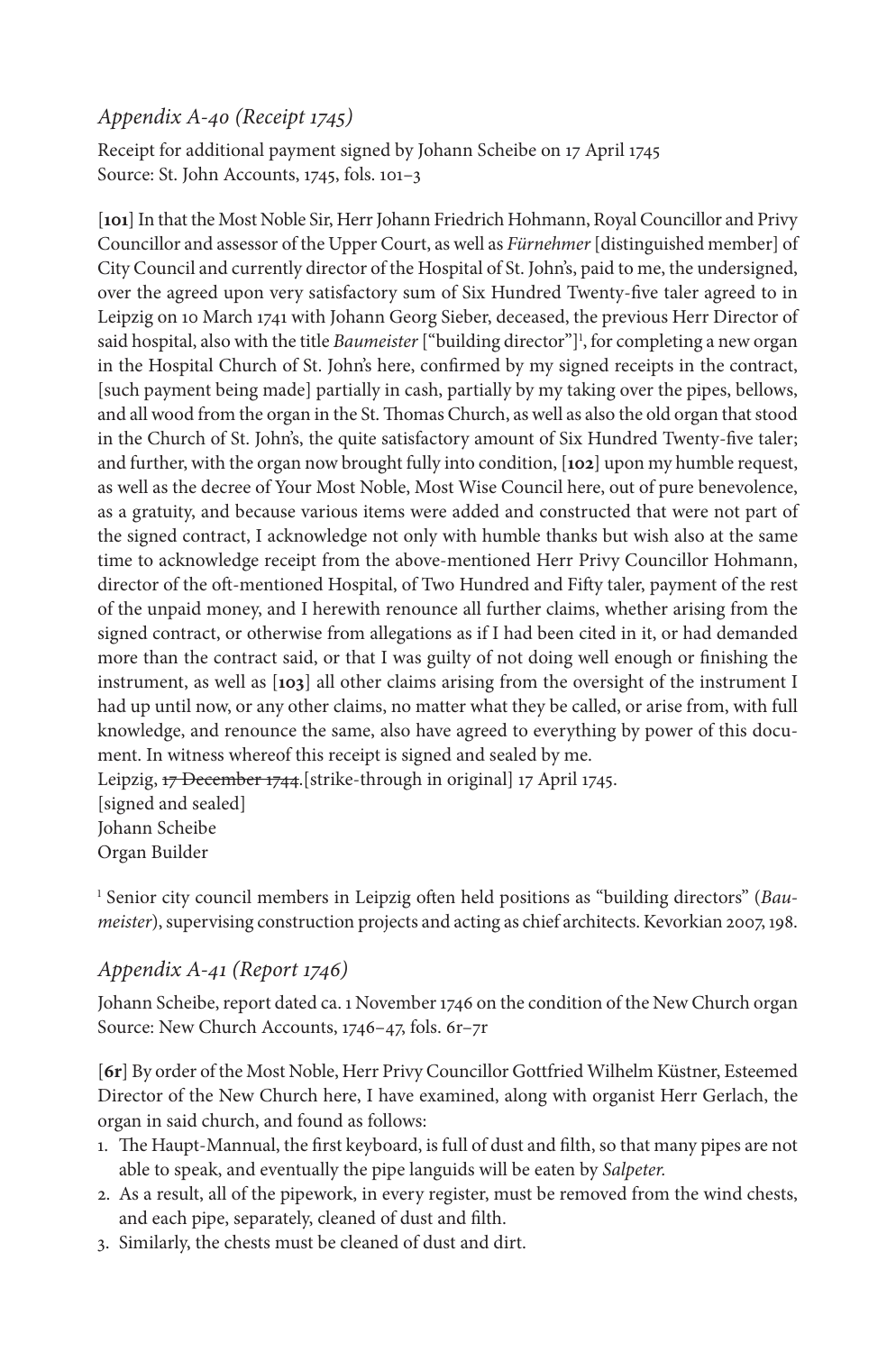- 4. The Oberwerck chest, to the second keyboard, as well as its pipes, [must be] cleaned as described above, as in every register there are many dead and nonspeaking pipes to be found.
- 5. The Pedal registers likewise must all [**6v**] be removed so that the wind chests and pipes can be cleaned of dust and filth.
- 6. The reeds must be cleaned of *Gallmei* [calamine]*.*
- 7. The actions need to be adjusted.
- 8. The leaks in the bellows and wind trunks are to be repaired with leather and glue. And when everything above is done, and in good condition, then

9. all the pipework throughout the entire organ must be voiced again and tuned. Johann Scheibe

Organ Builder

In partial payment of the 50 T. stipulated in the above contract, I have today received sixteen taler in cash, which I herewith acknowledge, but at the same time pledge that the contracted work will be in good condition by the coming Christmas and that what remains of the fee will be requested only after the work has been completed. Leipzig, 14 November 1746.

Johann Scheibe

Organ Builder

[**7r]** After the above work was finished, I, the undersigned, have been well and properly paid the remaining agreed-upon

thirty-four taler

by Herr Hoffrath Küstner. Leipzig, 29 December 1746. Johann Scheibe Organ Builder

# *Appendix A-42 (Proposal 1746)*

Johann Scheibe, undated proposal (ca. 1746–47) to renovate the St. Jacob's organ, Köthen, with insertions by Bernhard Christian Kayser

Source: Stadtarchiv Köthen, 3/402/C20, fols. 1r**–**3v

[**1r**] By order of the Most Honorable and Wise Council here, I have examined the organ in the St. Jacob's Church and found the following shortcomings and defects, to wit:

[1.] First, the manual wind chests [Kayser: on which the pipes stand] are so full of dust and dirt that one cannot see well enough to determine whether it is the *parallele* [Kayser: the stop rods] or the wedge strips holding down the top boards that are keeping the pipes from being brought to their full speech, no matter what is done. When the chest has been taken apart it will become clear. If the fault is the stop rods and not the strips, then the lower piece needs to be built from good wood that remains stable and does not shrink.

2. The Rückpositiv chest is built in the same way [and requires the same treatment].

3. Now the sticking [Kayser: that is, when the Pedal and Manual speak at the same time, which should not happen] in the Manual and Pedal wind chest is obviously a very bad thing. If they are separated from one another [if the Pedal is made independent from the Manual], then it will be possible to fix the problem. [**1v**]

4. All the pallets [Kayser: these are above under the chest, where the pipes stand, and there are several hundred springs that have been attacked by *Galmey* (calamine, a mixture of zinc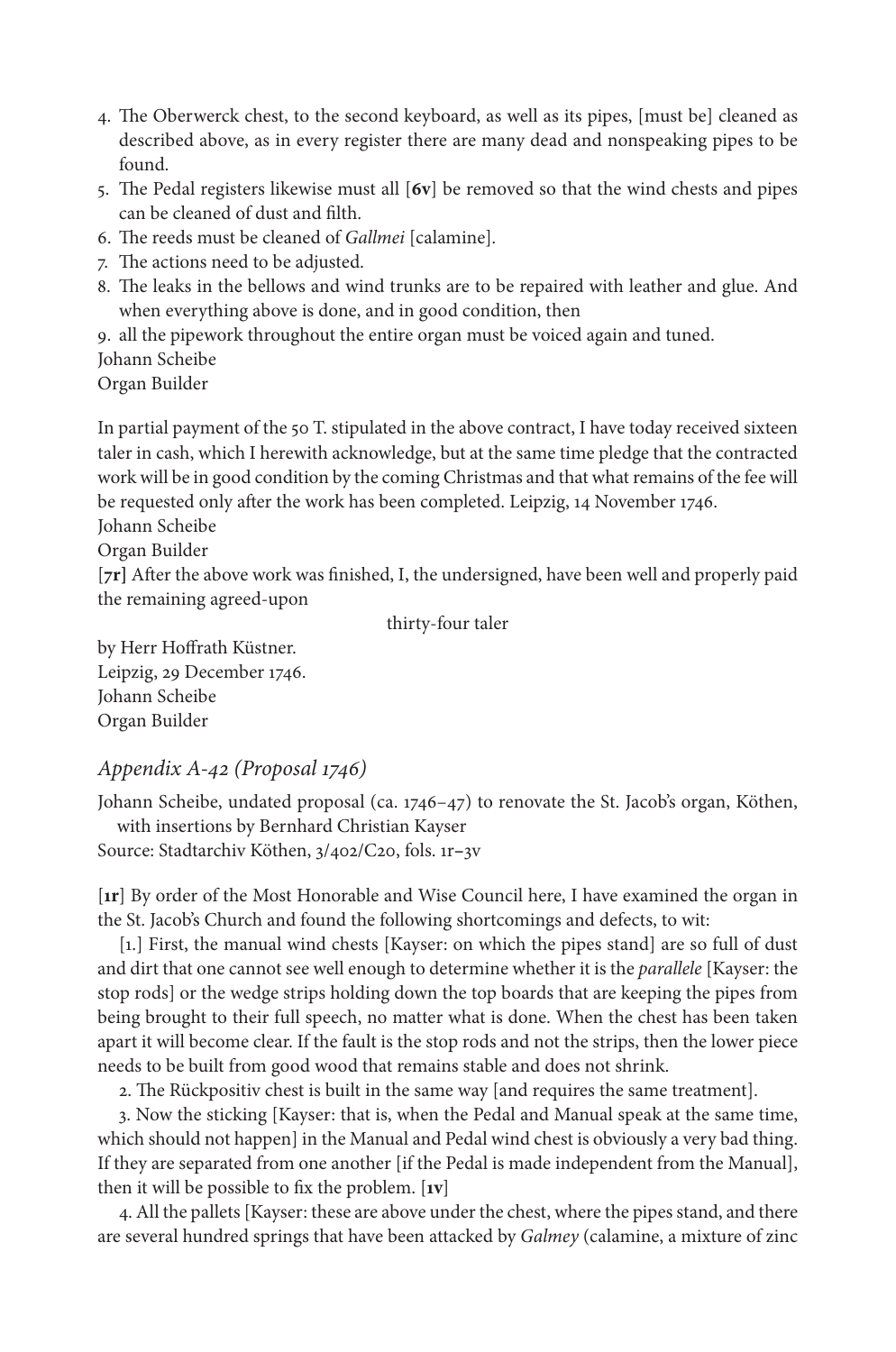oxide and ferric oxide) and that must be newly made] that are under the spring toeboards must be well examined, improved, and helped with new brass springs, both manual and pedal. There are the same [number of] pallets as there are pipes in the organ. In order not to be long-winded about the wind chests, I have lumped them all together, because they all have the same defects.

5. Certainly it is most important that the deep key dip of the keyboards and the hard touch be improved.

6. And this is the cause of most of the problems that occur to the organ during weather changes.

7. All the actions, no matter which, certainly need to be seen to and brought into evenness and proper suspension. Because the trackers connected to the roller boards are all too short, they all must be attended to and lengthened. [Kayser: This is now the major cause of the ciphering.] [**2r**]

8. All the pipework—that is, the fluework in both the Manual and the Rückpositiv—is full of dust and dirt. Indeed, the pipe languids also already have quite a bit of salt from *Salpeter.*  They all must be cleaned well.

9. As for the Pedal stops, the large Principal Bass 16ʹ of wood must be voiced perfectly evenly, as well as the Subbass 16ʹ of wood.

10. All the reeds—the Posaunen Bass 16ʹ in the Pedal and the Trompete in the manual—must have their shallots removed and cleaned of *Galmey,* the tongues wiped well, and be properly adjusted.

11. The small pipes which have mouths cut up too much or languids that have been eaten by *Salpeter*—primarily in the Mixtur, Octav 2ʹ, Quinta 3ʹ, and the upper octaves of the Octav 4ʹ—the upper octaves must be newly built so that the pipework can again be brought to brightness [*Schärffe*]. [**2v**]

12. Concerning the bellows, the rattling must be corrected, which can be accomplished by altering them, and making it possible to tread by means of a *Calcandur [sic] Clavis* [Kayser: the bellows pole the pumper steps on to raise the bellows]. This produces much more even wind and causes no rumbling.

13. When they are removed, the bellows must be provided veins or sinews; also, they need new leather and glue. When the bellows are given a *Calcantur Clavis* [bellows pole], the carpenter will make a small modification to the base frame, so that it is pulled apart [enlarged] by about two feet. In the same way, the wind trunks under the bellows need to be put in another position, and twenty feet added, so that evenness of wind is achieved. [**3r**] Now, when all of this is achieved properly and all the above parts are well made, then

14. the entire pipework must be voiced well and an easy attack made possible.

15. [A]nd then the entire instrument must be tuned purely and put into a good temperament.

My personal recommendation would be, if this organ is to be well and properly corrected, that the instrument in all the above-named parts would hold better and the same defects that exist now could be entirely avoided, and would never appear again, if, namely, for the Manual, Rückpositiv, and Pedal three new wind chests were built—in fact, slider chests instead of the evil spring chests. In this way the organ would have longevity and become a reliable instrument, and the construction costs would be not that much higher than if all of the abovedescribed points were followed, and the building and repair would not result in something reliable and no warranty could be offered, and even if one were to find such a bold organ builder who [**3v**] would do so, it is nevertheless wrong and it cannot be made to be reliable over time, the [changes brought about by] storms and the burden on the actions won't allow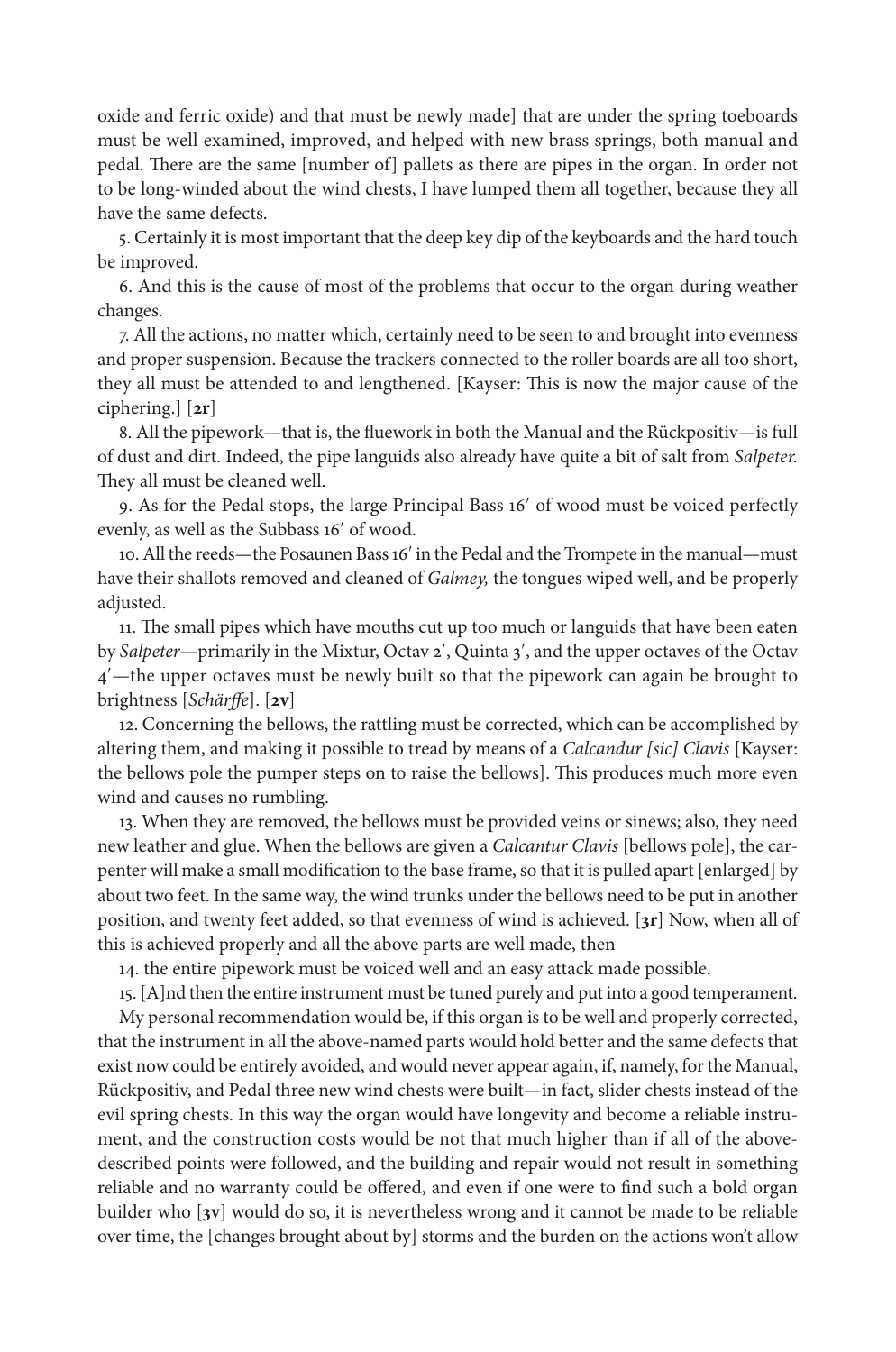it, the spring chests are dangerous to the church, because something is always going wrong and always requires an organ builder.

With slider chests, however, there is nothing at all to cause concern, but spring chests need an organ builder who is honest and understands how to maintain them. There are enough ambitious organ builders, but they have no experience with such, and also no occasion to see them.

These are my thoughts concerning the repair and nothing reliable would result from [carrying out] the above, and yet the costs would be almost equal.

If new wind chests were built, however, the organ would have longevity, and never again would such defects make their appearance.

Johann Scheibe Organ Builder

## *Appendix A-43 (Contract 1747)*

Contract with Johann Scheibe dated 28 June 1747 for renovation of the organ at St. Thomas's Source: St. Thomas Accounts, 1747–48, fols. 76–81, as cited in Spitta (1884–85) 1951 (slightly amended), vol. 2, appendix 8, 305–7

[**76**] Notice is hereby given that, since the organ here at St. Thomas's has for a long time been almost unplayable by reason of the great quantity of dust and dirt, in order that it may not fall still further into decay, the following contract has been duly and carefully drawn up and concluded between Herr D*.* Gottfried Lange, Privy Councillor of War to the King of Poland and Grand Duke of Saxony, Burgomaster of this town, and appointed overseer of the church of St. Thomas, party of the first part, and Herr Johann Scheibe, organ builder here, party of the second part, as follows:

1. The aforementioned organ builder, Johann Scheibe, promises to mend with glue and leather and to otherwise thoroughly repair everything that was damaged during last summer's great heat wave, including whatever else is in need of repair on the organ of St. Thomas's.

2. As said organ, and more especially all of its pipework, is filled with dust inside, so that the majority of pipes no longer speak, the organ builder, Scheibe, shall be bound in this renovation to dismantle and analyze what is required, and, primarily in all the pipework's stops, to not only thoroughly clean all dust [**77**] and dirt from everything, but also to repair anything that requires it, and to return everything again to its proper order.

3. All the shallots and tongues of the reeds—the Posaunen-Bass and Trompeten-Bass [in the Pedal], the Trompete and Krumbhorn in the Rückpositiv, as well as the two reeds in the Brust-Positiv—must be cleaned of *Salpeter* and *Galmey*, and if anything is damaged it is to be repaired.

4. Herr Scheibe promises to open all the wind chests in the organ so that the dust and dirt can be thoroughly removed from the pallets, and also to guard against such damage in the future.

5. He will also replace any action parts [**78**] where the iron and/or brass has broken [from rust]; in the same way

6. He will bring the two manual couplers into good and usable condition.

7. He promises to revoice all the pipes, and to tune them, and also to tune the whole organ purely throughout, and to bring everything into good *Harmonie*, orderly *Disposition*, and even voicing. Also, he is to manage the work during this renovation so that some of the more necessary stops will be available for use at worship services.